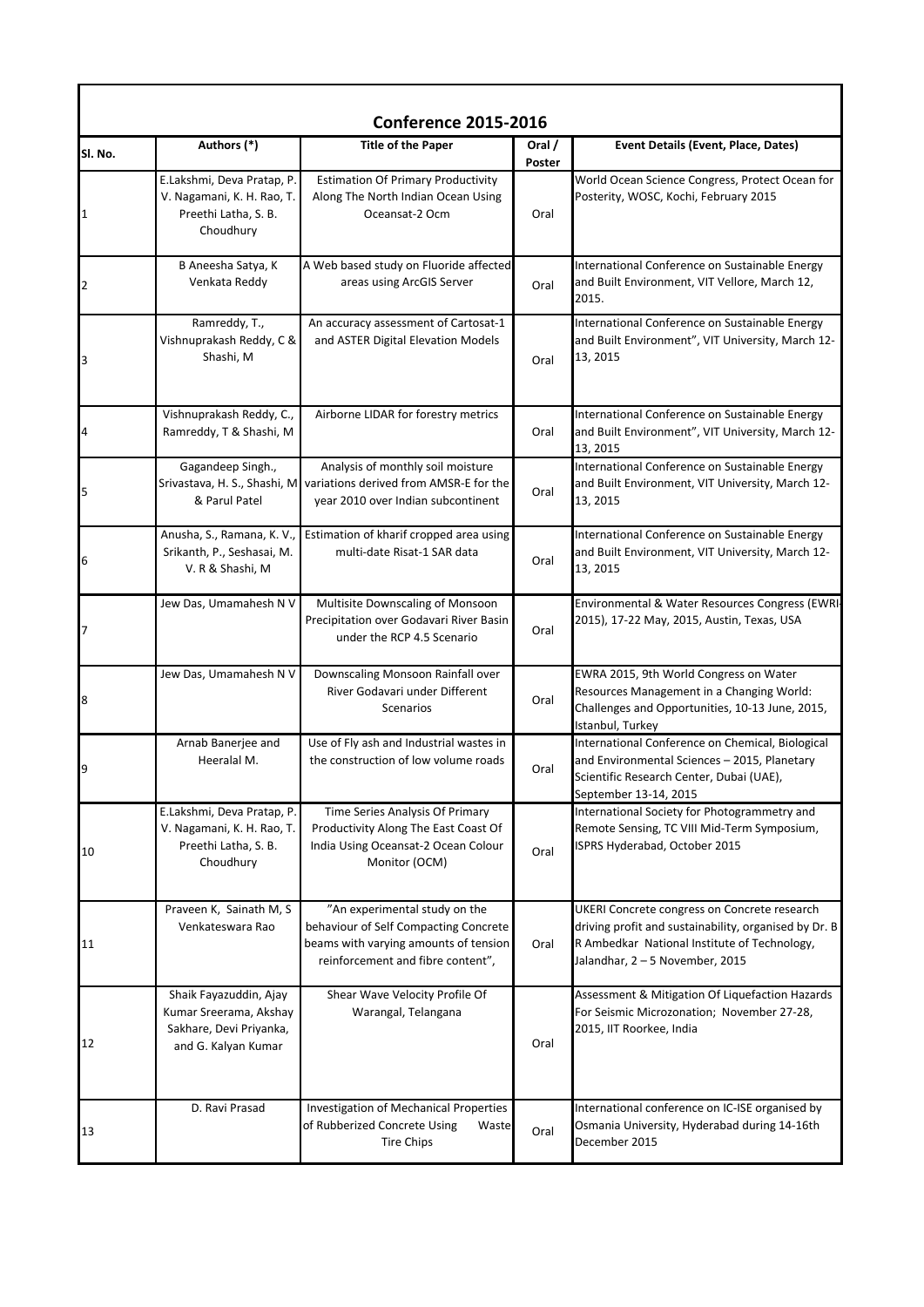| 14 | V.V Praveen., D. Ravi<br>Prasad                                                             | A Study on Strength Characteristics of<br>Concrete by Replacing Cement with<br>Lime Sludge                                                        | Oral | International conference on IC-ISE organised by<br>Osmania University, Hyderabad during 14-16th<br>December 2015                                   |
|----|---------------------------------------------------------------------------------------------|---------------------------------------------------------------------------------------------------------------------------------------------------|------|----------------------------------------------------------------------------------------------------------------------------------------------------|
| 15 | M.L.V.Prasad, P.Rathish<br>Kumar                                                            | Eco-Friendly Fiber Reinforced Self<br>Compacting Concrete using Quarry<br>Rock Dust and Foundry sand                                              | Oral | International Conference on Innovations in<br>Structural Engineering IC-ISE 2015, 14-16<br>December 2015.                                          |
| 16 | M.L.V.Prasad, P.Rathish<br>Kumar                                                            | A study on bamboo Reinforced<br>Concrete                                                                                                          | Oral | International Conference on Innovations in<br>Structural Engineering IC-ISE 2015, 14-16<br>December 2015.                                          |
| 17 | V Agilan &N V<br>Umamahesh                                                                  | Analysis of the spatial variability of<br>annual total and extreme rainfall over<br>the Hyderabad area                                            | Oral | HYDRO 2015 INTERNATIONAL, 20th International Conference on Hydraulics,<br>Water Resources and River Engineering, 17-19 December 2015, IIT, Roorkee |
| 18 | Vinay Ashok Rangari, Ajey<br>Kumar Patel, N V<br>Umamahesh                                  | Review of Urban Stormwater Models                                                                                                                 | Oral | HYDRO 2015 INTERNATIONAL, 20th International Conference on Hydraulics,<br>Water Resources and River Engineering, 17-19 December 2015, IIT, Roorkee |
| 19 | K Venkata Reddy, Sri<br>Lakshmi Sesha Vani<br>Jayanthi, Kotrike Tharani,<br>P Naga Sowjanya | Geospatial model tool for climate data<br>retrieval                                                                                               | Oral | Climate Change Innovation and Resilience for<br>Sustainable Livelihood, 2015, Kathmandu, Nepal                                                     |
| 20 | M. Sriram, P.Rathish<br>Kumar                                                               | Recycled Aggregate as Internal curing<br>agent in SCC                                                                                             | Oral | UKIERI Concrete Congress-2015, NIT Jalandhar,<br>Punjab.                                                                                           |
| 21 | P.S.N. Giri, P.Rathish<br>Kumar                                                             | A study on PEG as self curing<br>compound in ordinary concrete                                                                                    | Oral | UKIERI Concrete Congress-2015, NIT Jalandhar,<br>Punjab.                                                                                           |
| 22 | K.Praveen, P.Rathish<br>Kumar                                                               | Role of Liquid Paraffin wax as self<br>curing compound in SCC                                                                                     | Oral | UKIERI Concrete Congress-2015, NIT Jalandhar,<br>Punjab.                                                                                           |
| 23 |                                                                                             | S.Rakesh, P.Rathish Kumar A study on bond characteristics of Steel<br>fiber reinforced SCC developed using<br><b>Compressible Packing Model</b>   | Oral | UKIERI Concrete Congress-2015, NIT Jalandhar,<br>Punjab                                                                                            |
| 24 | Enayatullah Hemat,<br>Sivakumar MVN                                                         | "Time Cost Trade-off and Constraint<br><b>Resource Scheduling Considering</b><br>Overtime for Activity Expedition",                               | Oral | Advances in Construction Technology and<br>Management, NIT, Nagpur, 19-20 February, 2016.                                                          |
| 25 | Anileshwar C, Shashi M,M<br>M Sameer                                                        | LBS for Warangal Tourism                                                                                                                          | Oral | 2nd international conference on sustainable energy and built environment,<br>ICES ASCE, 10-13th March, 2016, VIT University, Vellore.              |
| 26 | M Sudhakar, M Shashi, G<br>Rajamouli, K Usenaiah                                            | Estimation of the albedo with OLI-<br>Landsat 8 images: Application to DBM-<br>16 under Kakatiya Command Area<br>Warangal and Karimnagar District | Oral | 2nd international conference on sustainable energy and built environment,<br>ICES ASCE, 10-13th March, 2016, VIT University, Vellore.              |
| 27 | Sayed Qadeer Amiry,<br>Venkata Reddy K.,                                                    | <b>Urban Change Detection Using</b><br><b>Geospatial Technologies</b>                                                                             | Oral | 2nd international conference on sustainable energy and built environment,<br>ICES ASCE, 10-13th March, 2016, VIT University, Vellore.              |
| 28 | Asfa Siddiqui, Piyush<br>Sharma, Saloni Jain, M.<br>Shashi,                                 | Solar roof top potential estimation<br>using high resolution satellite imagery                                                                    | Oral | 2nd international conference on sustainable energy and built environment,<br>ICES ASCE, 10-13th March, 2016, VIT University, Vellore.              |
| 29 | Jobin George, Sivakumar<br>MVN, Kalyana Rama J<br>S, Vasan A                                | Study on Behavior ofPlain Concrete<br>Beam subjected to Three Point Bending<br>Concrete Damaged Plasticity(CDP)<br>Model",                        | Oral | International Conference On Recent Trends In<br>Engineering And Material Sciences (ICEMS -2016),<br>Jaipur, March 17-19, 2016. (Accepted).         |
| 30 | Veerendra Kumar P,<br>Sivakumar MVN                                                         | "Fragility assessment of RC buildings<br>byTime history analysis"                                                                                 | Oral | International Conference on Recent Trends in<br>Engineering and Material Sciences (ICEMS -2016),<br>Jaipur, March 17-19, 2016. (Accepted).         |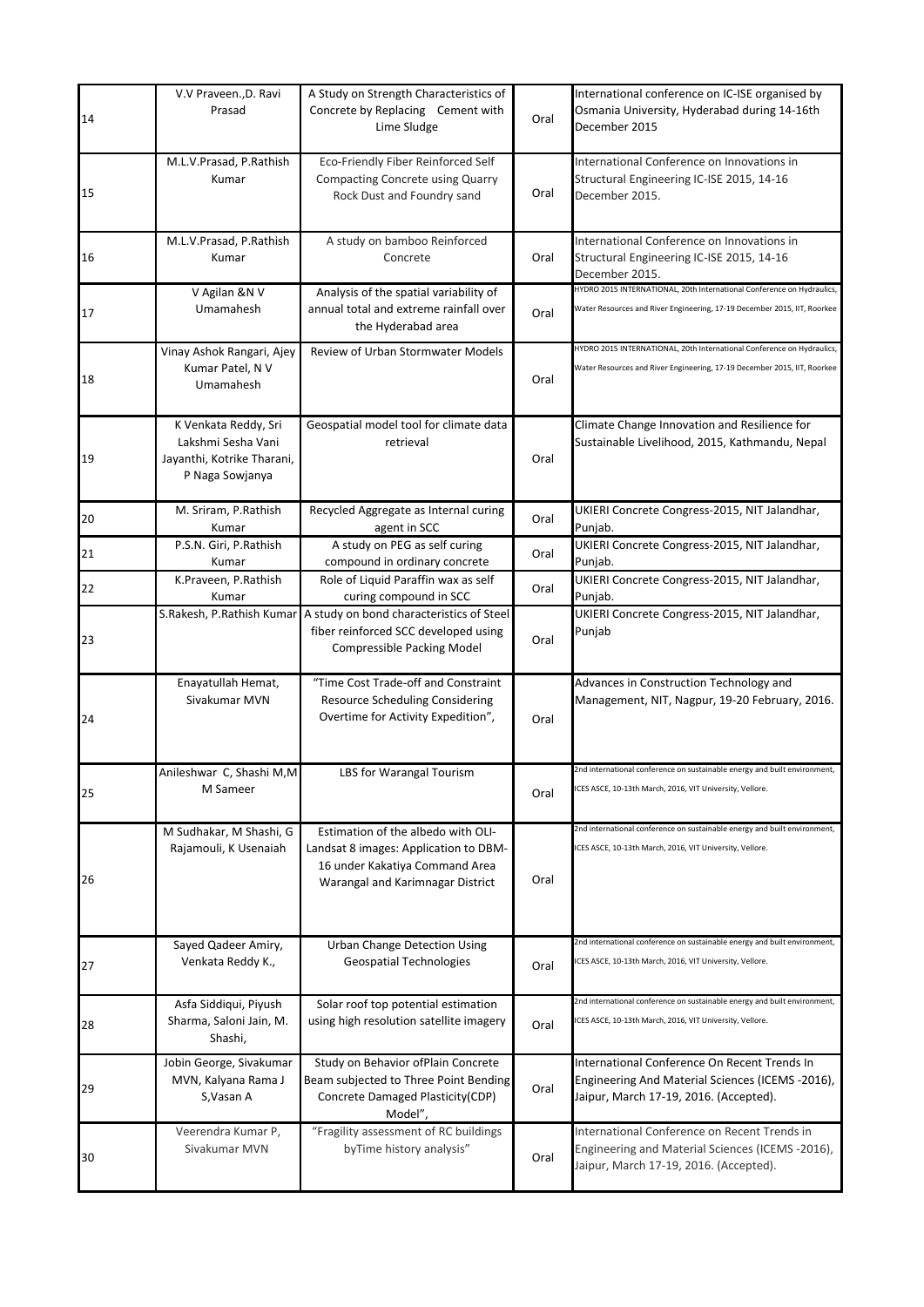| 31 | Saloni Jain., Poonam S.<br>Tiwari & Shashi M                                                     | Urban growth assessment using CA<br>Markov Model: A case study of<br>Dehradun City                                                                            | Oral   | 9th International Geographical Union (IGU)<br>Conference on Land use change, climate extremes<br>and Disaster risk reduction, Shaheed Bhagat Singh<br>College, University of Delhi, March 18-20, 2016 |
|----|--------------------------------------------------------------------------------------------------|---------------------------------------------------------------------------------------------------------------------------------------------------------------|--------|-------------------------------------------------------------------------------------------------------------------------------------------------------------------------------------------------------|
| 32 | Modinpuroju, A. and<br>Prasad, CSRK                                                              | Planning and Evaluation of Rural Road<br><b>Network Connectivity Using GIS</b>                                                                                | Oral   | 4th Geo-China International conference,<br>Shandong, China                                                                                                                                            |
| 33 | Rohith, D., Srikanth, K.,<br>Chowdary, V., and Prasad,<br>C.S.R.K.                               | Performance evaluation of gravel road<br>sections sealed using open graded<br>premixed surfacing with bitumen and<br>bitumen emulsion as the binders          | Oral   | 3rd Conference of Transportation Research Group<br>of India, CD-ROM, Kolkata                                                                                                                          |
| 34 | Vishal, U., Goli, A.,<br>Chowdary, V<br>and                                                      | Comparison of AASHTO T283 and<br>moisture induced sensitivity tester<br>conditioning process on the moisture<br>resistance of bituminous concrete<br>mixtures | Oral   | 3rd Conference of Transportation Research Group<br>of India, CD-ROM, Kolkata                                                                                                                          |
| 35 | Bhargavi, K.,<br>Mubashirhussain, S.,<br>Chowdary, V., and Kumar,<br>D. S. N. V. A               | Combined influence of zero shear<br>viscosity, air voids and binder content<br>on the permanent deformation<br>characteristics of bituminous mixtures         | Poster | 3rd Conference of Transportation Research Group<br>of India, CD-ROM, Kolkata                                                                                                                          |
| 36 | Abhigna D, Dipal Prakash,<br>and KVR Ravi Shankar                                                | Effect of vehicle-type on gap-<br>acceptance behaviour at unsignalized<br>intersections in mixed traffic conditions                                           | Poster | 3rd Conference of Transportation Research Group<br>of India, CD-ROM, Kolkata                                                                                                                          |
| 37 | Praveen K. G., Srikanth, S.,<br>Mehar, A                                                         | Macroscopic Traffic flow analysis on<br>Multi-lane Highways under Mixed<br>traffic conditions                                                                 | Poster | 3rd Conference of Transportation Research Group<br>of India, CD-ROM, Kolkata                                                                                                                          |
| 38 | Shankar, S., Sunny<br>Davidson, Satyam Singh<br>and CSRK Prasad                                  | <b>Stability Analysis of Dense Bituminous</b><br>Macadam Using Waste Plastics and<br>Waste                                                                    | Oral   | 3rd Conference of Transportation Research Group<br>of India, CD-ROM, Kolkata                                                                                                                          |
| 39 | S. Thiyaku, K. V. Reddy, S.<br>L. S. V. Jayanthi, M.<br>Sudhakar                                 | Climate grid point retrieval by<br>integrating R with QGIS                                                                                                    | Oral   | FOSS4G India 2015, IIRS DehradunJune 8 -10,<br>2015.                                                                                                                                                  |
| 40 | P. Kalura, K. V. Reddy, J.<br>Pragnya, S. Thiyaku                                                | Development of Web Based Rural<br>Utility System Using Open Source<br>Geospatial Tool                                                                         | Oral   | FOSS4G India 2015, IIRS DehradunJune 8 -10,<br>2015.                                                                                                                                                  |
| 41 | Saloni Jain., Rohit<br>Nandan., Poonam, S.<br>Tiwari & Shashi. M                                 | Accuracy assessment of the<br>segmentation algorithm used in the<br>open source image processing software                                                     | Oral   | FOSS4G India 2015, IIRS Dehradun, June 8 - 10,<br>2015                                                                                                                                                |
| 42 | RashmiPatil., Hari Prasad<br>Reddy, P., Venkata<br>Rathnam E.                                    | Removal of cadmium (II) from aqueous<br>solution using sawdust as adsorbent                                                                                   | Oral   | National Conference on Climate Change and<br>Sustainable Water Resources Management:<br>CSWM-2015, NIT Warangal, India, September 3-5,<br>pp.223-228                                                  |
| 43 | Naga Sowjanya, P.,<br>Venkata Reddy, K &<br>Shashi, M                                            | Climate change effect on water<br>resources using climate model data of<br>Krishna river basin                                                                | Oral   | National conference on Climate change and<br>sustainable water resources management (CSWM-<br>2015), NIT Warangal, September 3-5, 2015                                                                |
| 44 | E.Lakshmi, Deva Pratap, P.<br>V. Nagamani, K. H. Rao, T.<br>Preethi Latha and S. B.<br>Choudhury | Inter-Comparison Of Primary<br>Productivity Using Oceansat-2 OCM<br>With Modis Along The East Coast of<br>India                                               | Oral   | National conference on Impact of Climate Change<br>Successes and Challenges in Ocean and<br>Atmospheric Research SCOAR 2014, Andhra<br>University, Visakhapatnam, September 2015.                     |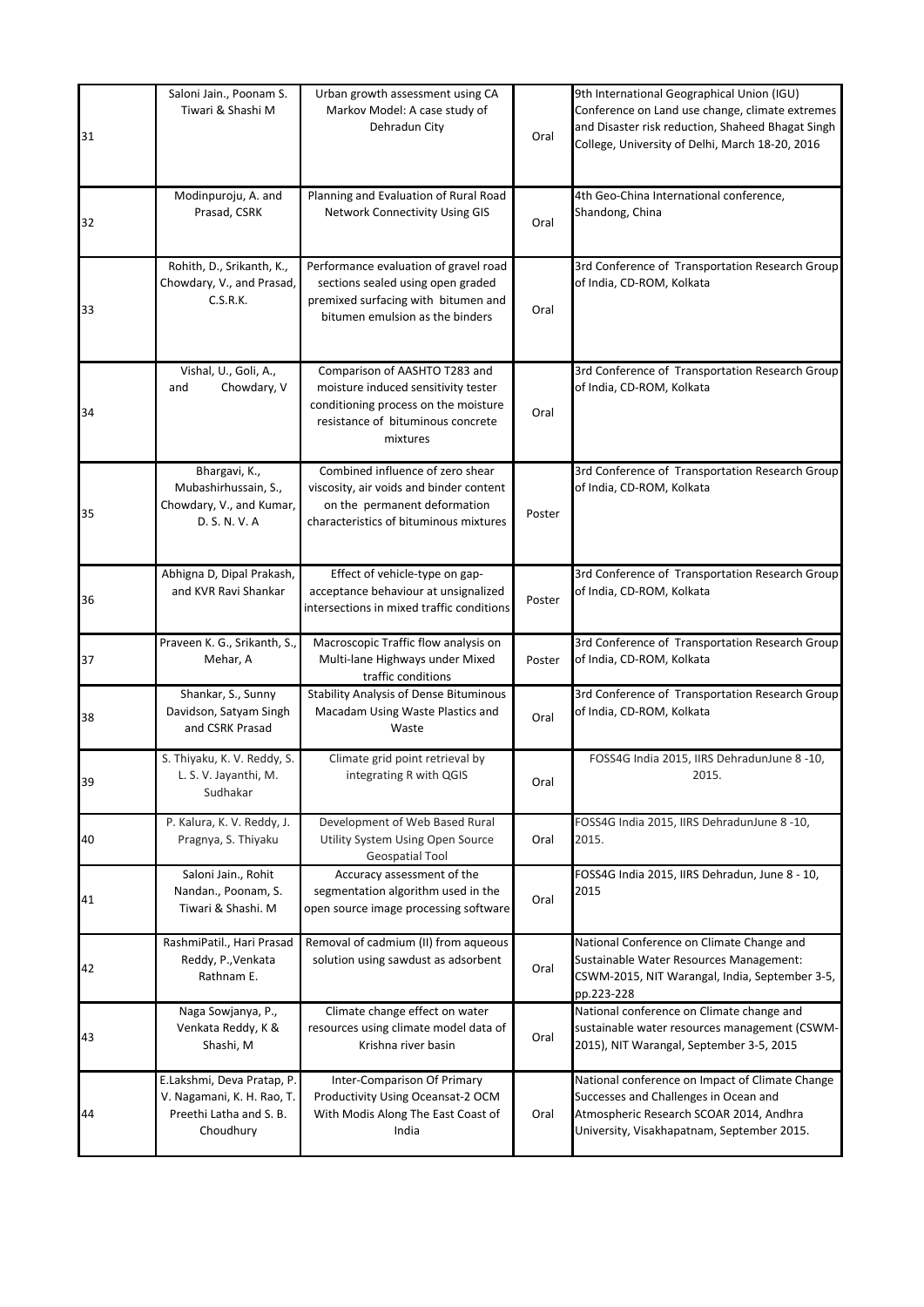| 45 | Nirbhay Narayan Singh,<br>B.S.Deviprasad, G. Kalyan<br>Kumar and P. Hari Krishna                                                                                                                | Analysis of earthquake catalogue for<br>seismic hazard analysis of Warangal<br>city                | Oral   | Geo-Engineering and Climate Change<br>Technologies for Sustainable Environmental<br>Management, 9-11 October 2015, MNNIT<br>Allahabad, India.                                       |
|----|-------------------------------------------------------------------------------------------------------------------------------------------------------------------------------------------------|----------------------------------------------------------------------------------------------------|--------|-------------------------------------------------------------------------------------------------------------------------------------------------------------------------------------|
| 46 | Prasad Hiremath, D.<br>Devipriyanka, and G.<br>Kalyan Kumar                                                                                                                                     | Non-Destructive analysis of Ground<br>around Ramappa Temple using MASW<br>method                   | Oral   | Non-Destructive Evaluation-2015, Hyderabad,<br>India, 26-28 November 2015                                                                                                           |
| 47 | Prasad Hiremath, and G.<br>Kalyan Kumar                                                                                                                                                         | Fuzzy-logic Tree Approach for Seismic<br>HazardAnalysis                                            | Oral   | National Conference On Recent Advancements In<br>Civil And Environmental Engineering; 28-29<br>November 2015, Haryana.                                                              |
| 48 | D. Devi Priyanka, and<br>G.Kalyan Kumar                                                                                                                                                         | <b>Evaluation of Dynamic Soil Properties</b><br>ofSandy Soils                                      | Oral   | National Conference On Recent Advancements In<br>Civil And Environmental Engineering; 28-29<br>November2015, Haryana.                                                               |
| 49 | R. Shanmuga Priya, andG.<br>Kalyan Kumar                                                                                                                                                        | Geotechnical Aspects Of Overburden<br>Materials For Stowing In Underground<br>Coal Mines           | Oral   | National Conference On Recent Advancements In<br>Civil And Environmental Engineering; 28-29<br>November2015, Haryana, India                                                         |
| 50 | M. Teja, andG. Kalyan<br>Kumar                                                                                                                                                                  | Study Of The Behaviour Of Pervious<br>Concrete Pile Under Vertical And<br>Lateral Loading          | Oral   | National Conference On Recent Advancements In<br>Civil And Environmental Engineering; 28-29<br>November2015, Haryana, India                                                         |
| 51 | Thiyaku S., S. S. Raja<br>Shekhar, Rakesh Kumar<br>Sharma S., M. V. Ravi<br>Kumar, S. Yugandhar<br>Reddy, Thara Nair, K.<br>Venkata Reddy, A.V.V.<br>Prasad, P. G. Diwakar and<br>V. K. Dadhwal | Suomi NPP data products generation<br>and dissemination using Open Source<br>Software              | Oral   | National Symposium on GEOMATICS FOR DIGITAL<br>INDIA and Annual Conventions of Indian Society of<br>Geomatics & Indian Society of Remote Sensing,<br>Jaipur - December 16-18, 2015, |
| 52 | K. Usenaiah, S. Thiyaku, P.<br>Kalura, K. V. Reddy                                                                                                                                              | Local language based web information<br>system for a village using open source<br>geospatial tools | Oral   | National Symposium on GEOMATICS FOR DIGITAL<br>INDIA and Annual Conventions of Indian Society of<br>Geomatics & Indian Society of Remote Sensing,<br>Jaipur - December 16-18, 2015, |
| 53 | N Hema, P N Sowjanya, K<br>V Reddy                                                                                                                                                              | Weather research forecast model<br>based Dynamic downscaling of climate<br>data for Indian regions | Oral   | National Symposium on Geomatics for Digital<br>India, ISG- Jaipur Chapter(2015) December 16-18,<br>2015, Jaipur                                                                     |
| 54 | Kumar, K., Bhargavi, K.,<br>Fyzee, M. A., Shashi, M.,<br>Kamireddy, M & Banda, S                                                                                                                | A new approach for segmentation and<br>reclassification of high resolution<br>remote sensing data  | Poster | National Symposium on Geomatics for Digital<br>India & Annual Conventions of ISG & ISRS., Jaipur,<br>16-18 December, 2015                                                           |
| 55 | Ambili B., Rama Vara<br>Prasad CH., Sai Kumar V.,<br>Hari Prasad Reddy P.,<br>Rakesh J Pillai                                                                                                   | Measure to Control Alkali Induced<br>Heave in Kaolinitic Soils using Fly Ash                       | Oral   | 50th Indian Geotechnical Conference (GIFT), Pune, India, December 17-19,<br>Paper Id: 303                                                                                           |
| 56 | Rama Krishna Vomaravelli,<br>Ramana Murty V and<br>Bhargav Prasad Bontha                                                                                                                        | A study on the behavior of granular<br>columns in lime Stabilized Soft clay                        | Oral   | Indian Geotechnical Conference - 2015, Pune,<br>December 17 - 19, 2015                                                                                                              |
| 57 | Bhargav Prasad, V.Ramana<br>Murty and Rama Krishna                                                                                                                                              | A study on the behavior of geotextile<br>encased Stone Columns in Soft clay                        | Oral   | Indian Geotechnical Conference - 2015, Pune,<br>December 17 - 19, 2015                                                                                                              |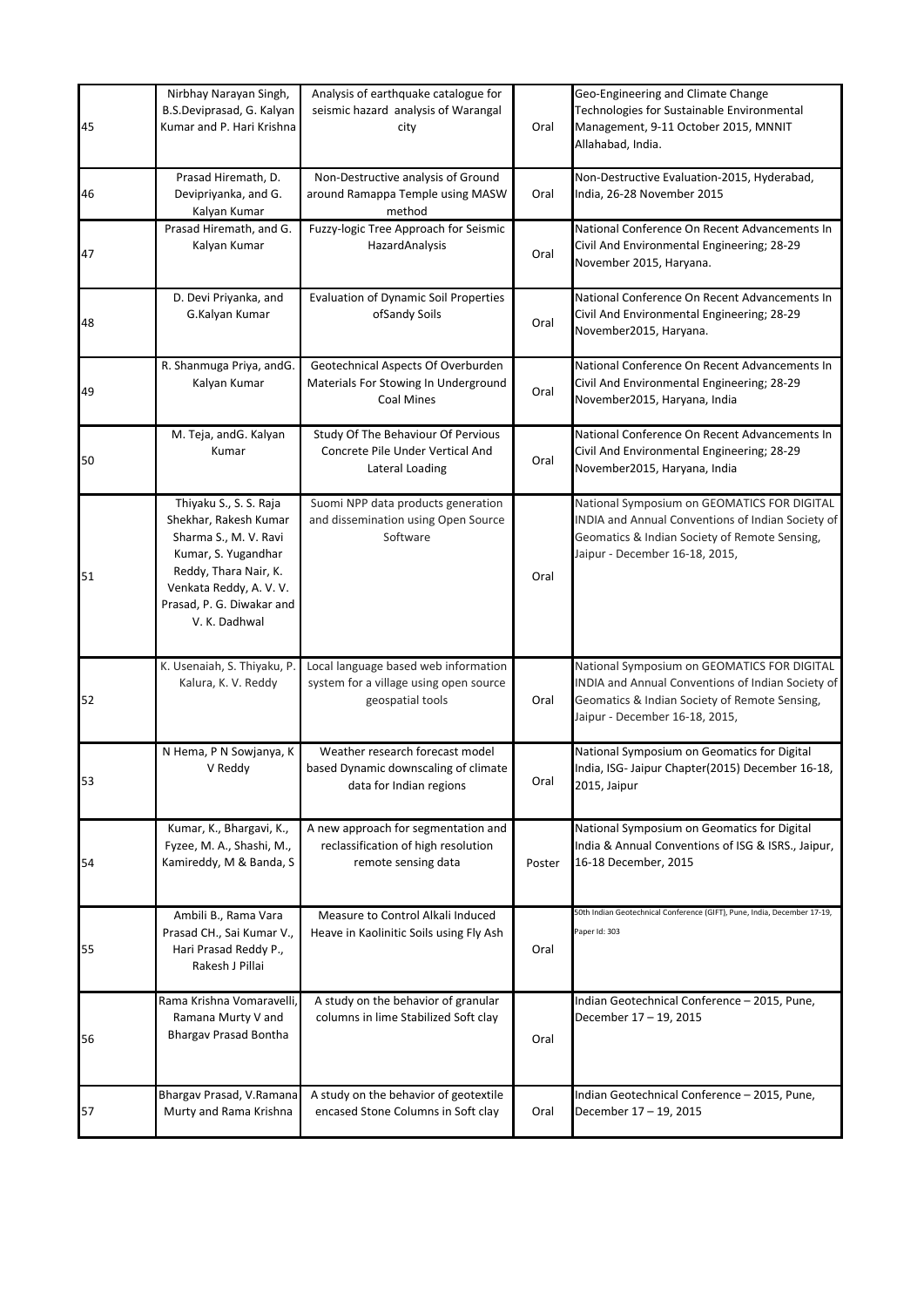| 58 | Nirbhay Narayan Singh,<br>B.S.Deviprasad, P.<br>Harikrishna, and G. Kalyan<br>Kumar    | Probabilistic Seismic Hazard Analysis<br>for Warangal Considering Single<br>Seismogenic Zoning                             | Oral | Indian Geotechnical Conference - 2015, Pune,<br>December 17 – 19, 2015                                                        |
|----|----------------------------------------------------------------------------------------|----------------------------------------------------------------------------------------------------------------------------|------|-------------------------------------------------------------------------------------------------------------------------------|
| 59 | Sabari Ramesh, Rakesh J<br>Pillai and Anu Antony                                       | Analysis of rain induced slope failures<br>using combined Hydrological<br>geotechnical model                               | Oral | Indian Geotechnical Conference - 2015, Pune,<br>December 17 - 19, 2015                                                        |
| 60 | A. Raviteja, B. S. Vinay<br>Kumar, D. Devi<br>Priyanka, G. Kalyan Kumar                | Utilization Of Lime & Phosphogypsum in<br>Improving Subgrade Characteristics Of<br><b>Black Cotton Soil</b>                | Oral | Indian Geotechnical Conference - 2015, Pune,<br>December 17 - 19, 2015                                                        |
| 61 | B. Vishnuvardhan, M. Teja,<br>and G. Kalyan Kumar                                      | Comparative Studies Of Black Cotton<br>Soil With RBI Grade 81 And Ground<br><b>Granulated Blast Furnace Slag</b>           | Oral | Indian Geotechnical Conference - 2015, Pune,<br>December 17 – 19, 2015                                                        |
| 62 | Dinesh Kumar,<br>R.Shanmuga Priya and<br>G.Kalyan Kumar                                | Effect Of Polypropylene Fiber Content<br>On Lime Treated Marine Clay                                                       | Oral | Indian Geotechnical Conference - 2015, Pune,<br>December 17 - 19, 2015                                                        |
| 63 | Akshay Sakhare, Prasad<br>Hiremath, and G. Kalyan<br>Kumar                             | Seismic Site Characterization Of<br><b>Warangal District</b>                                                               | Oral | Indian Geotechnical Conference - 2015, Pune,<br>December 17 - 19, 2015                                                        |
| 64 | Sayed Qadeer Amiry, K V<br>Reddy                                                       | Urban Change Detection Using<br>Geospatial Technologies for kabul city,<br>Afghanistan                                     | Oral | National Seminar on Geo-informatics Applications<br>in Natural Resource Management, at NIRD<br>Hyderabad, March 18-19th, 2016 |
| 65 | Piyush Sharma, Asfa<br>Siddiqui, Saloni jain, P.<br>Krishna Bhargavi, Kumar<br>Dheeraj | DSM generation using High resolution<br>Satellite imagery: Dehradun city                                                   | Oral | National Seminar on Geo-informatics Applications<br>in Natural Resource Management, at NIRD<br>Hyderabad, March 18-19th, 2016 |
| 66 | UzmaNazneen, Asiya<br>Begum, G.SrinivasaRao, Dev<br>a Pratap                           | Flood Forecasting Golbal to Local Using<br><b>CREST Model-Godavari Basin</b>                                               | Oral | National Seminar on Geo-informatics Applications<br>in Natural Resource Management, at NIRD<br>Hyderabad, March 18-19th, 2016 |
| 67 | N Hema, P N Sowjanya, K<br>V Reddy                                                     | Downscaling of climate data using<br>Nesting technique                                                                     | Oral | National Seminar on Geo-informatics Applications<br>in Natural Resource Management, at NIRD<br>Hyderabad, March 18-19th, 2016 |
| 68 | Balaji Yarramsetty, K<br>Venkata reddy, Deva<br>Pratap, I Raghu, S L S V<br>Jayanthi   | Python Tools for Climate Data Retrieval<br>and Analysis                                                                    | Oral | National Seminar on Geo-informatics Applications<br>in Natural Resource Management, at NIRD<br>Hyderabad, March 18-19th, 2016 |
| 69 | Raghu Iytha, K Venkata<br>Reddy, Y.Balaji, P Shirisha                                  | Ground Water Recharge Estimation for<br>A Watershed using Geospatial<br>Techniques                                         | Oral | National Seminar on Geo-informatics Applications<br>in Natural Resource Management, at NIRD<br>Hyderabad, March 18-19th, 2016 |
| 70 | K.Dhanalakshmi,<br>Dr.Y.Navatha, Dr. K<br>Venkata Reddy,                               | Estimation of nutrients and nutrient<br>mapping for soils using remote sensing<br>and Geo spatial tools                    | Oral | National Seminar on Geo-informatics Applications<br>in Natural Resource Management, at NIRD<br>Hyderabad, March 18-19th, 2016 |
| 71 | K Usenaiah, K V Reddy, P<br>Sirisha, M M Sameer                                        | Development of WebGIS Application<br>for Watershed using FOSS                                                              | Oral | National Seminar on Geo-informatics Applications<br>in Natural Resource Management, at NIRD<br>Hyderabad, March 18-19th, 2016 |
| 72 | Mohammad Emal Omari,<br>K Venkata Reddy                                                | Municipal Solid Waste (Disposal)<br>Landfill site selection, Using GIS and<br><b>Remote Sensing Techniques</b>             | Oral | National Seminar on Geo-informatics Applications<br>in Natural Resource Management, at NIRD<br>Hyderabad, March 18-19th, 2016 |
| 73 | Vemula, S., Kamineni, A.,<br>Chowdary, V., and Prasad,<br>C. S. R. K.                  | Influence of two wheelers and three<br>wheelers proportion on traffic noise<br>pollution for a medium sized Indian<br>city | Oral | Second National Conference and Workshop on<br>Recent Advances in Traffic Engineering, Surat<br>(Gujarat)                      |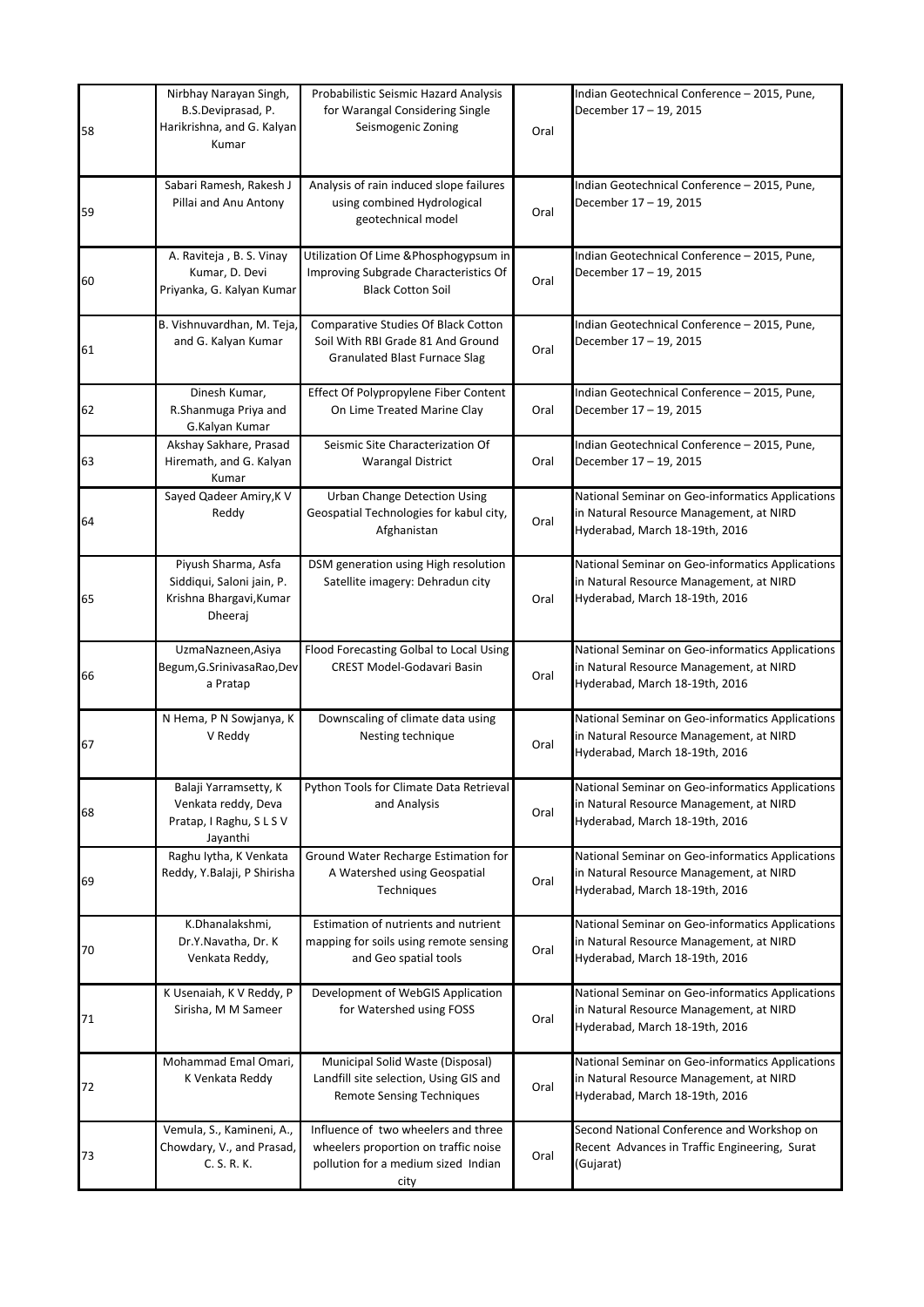| 74 | Mehar, A., and Praveen,<br>Srikant, S.                                                | Traffic Flow modeling of Four-lane<br>divided highways under mixed traffic<br>condition                                                                                       | Oral   | Second National Conference and Workshop on<br>Recent Advances in Traffic Engineering, Surat<br>(Gujarat)                                       |
|----|---------------------------------------------------------------------------------------|-------------------------------------------------------------------------------------------------------------------------------------------------------------------------------|--------|------------------------------------------------------------------------------------------------------------------------------------------------|
| 75 | C. Yammani, Narsi Reddy<br>K., M. Sydulu                                              | Optimal placement of PMU's<br>considering sensitivity analysis.                                                                                                               | Oral   | Event Details (Event, Place, Dates)                                                                                                            |
| 76 | A.Srivastava, M. Sydulu                                                               | Optimal PMU placement for complete<br>power system obsevability using Binary<br>Cat swarm optimization                                                                        | Oral   | 2015 International Conference on Advancements<br>in Power and Energy (TAP Energy), 2015                                                        |
| 77 | T. Praveen Kumar,<br>N.Subramanyam,<br>M.sydulu                                       | Control Strategies of a Fuzzy Controlled<br><b>Grid Connection Hybrid</b><br>PV/PEMFC/Battery/ Distributed<br><b>Generation System</b>                                        | Oral   | 2015 International Conference on<br>Economics and Environment (ICEEE), 2015                                                                    |
| 78 | S.Kayalvizhi and<br>D.M. Vinod Kumar, IEEE                                            | <b>Optimal Operation of Autonomous</b><br>micro grid for minimization of energy<br>loss, cost and voltage deviation                                                           | Oral   | IEEE Power and Energy IEEE Power and Energy Coneference at<br>Illinois, USA (PECI) 20th& 21st Feb 2015                                         |
| 79 | SR Chintakindi, O V S R<br>Varaprasad, D V S S Siva<br>Sarma                          | Improved Hanning window based<br>interpolated FFT for power harmonic<br>analysis                                                                                              | Oral   | Workshop on Computational Intelligence:<br>Theories, application and future directions, 14th-<br>17th Dec 2015 at IIT Kanpur.                  |
| 80 | N Harsha Vardhan and Ch<br>Venkaiah                                                   | <b>Electricity Price Forecasting of</b><br>Deregulated Market using Elman<br>Neural Network                                                                                   | Oral   | TENCON 2015-2015 IEEE Region 10 Conference, Holiday Inn Macao Cotai<br>Central, Macao, Nov 1st - 4th, 2015                                     |
| 81 | Chintala Bhanu Prasad and<br>Ch Venkaiah                                              | Probabilistic Optimal Power Flow with<br>Wind Energy Penetration and<br>Integration of Storage System                                                                         | Oral   | 12th IEEE India International Conference (INDICON - 2015), Jamia Milia<br>Islamia, New Delhi, December 17-20, 2015                             |
| 82 | <b>B.Nagu</b>                                                                         | A Comparative Study on Design and<br>Tuning of Integer and Fractional Order<br>PID Controller                                                                                 | oral   | 12th IEEE India International Conference (INDICON - 2015), Jamia Milia<br>Islamia, New Delhi, December 17-20, 2015                             |
| 83 | Chandrasekhar Yammani.<br>K Reddy, Sydulu<br>Maheswarapu and Sailaja<br>Kumari Matam, | Optimal placement of PMU's<br>considering sensitivity analysis                                                                                                                | Oral   | 6th International Conference on Modeling, Identification and Control,<br>2014, Swinburne University of Technology, Melbourne, Australia.       |
| 84 | Ramulu.Ch; Debadutta<br>Sahoo, Jain.S                                                 | A Discontinuous Switching Technique to<br>Eliminate Common Mode Voltage With<br>Reduced Switching Losses for an Open<br>End Winding Induction Motor Drive<br>Solar Water Pump | Poster | Advancements in Power and Energy (TAP Energy),<br>2015 International Conference, India. 2015.                                                  |
| 85 | M. Ajay Kumar,<br>N.V.Srikant                                                         | Performance of super conducting fault<br>current limiter in offshore wind farm<br>connected VSC MTDC transmission<br>systems                                                  | Oral   | EEE Students' Conference on Electrical, Electronics and Computer Science<br>(SCEECS)-2016, India (MNIT Bhopal) -05th - 06th March 2016.        |
| 86 | B. Vijay Kumar, M. Ajay<br>Kumar, N.V. Srikant                                        | Optimization of UPFC location and<br>capacity to improve the stability using<br>ABC and GSA algorithm                                                                         | Oral   | 6th annual IEEE power and Energy conference at Illinois (PECI), 2015, USA                                                                      |
| 87 | Mengstu Fentaw Negash,<br>Udaya Bhasker M                                             | Development of 7-level cascaded H-<br>bridge inverter topology for PV<br>applications                                                                                         | Oral   | 6th annual IEEE power and Energy conference at Illinois (PECI), 2015, USA                                                                      |
| 88 | Arpan Hota, Sachin Jain                                                               | A New Three Phase Multilevel Inverter<br>With Reduced Number Of Switching<br>Power Devices With Common Mode<br><b>Voltage Elimination</b>                                     | Oral   | The IEEE India conference on electrical, electronics and optimization<br>technqieus (ICEEOT-2016)during 3rd-5th<br>March 2016, Chennai, India. |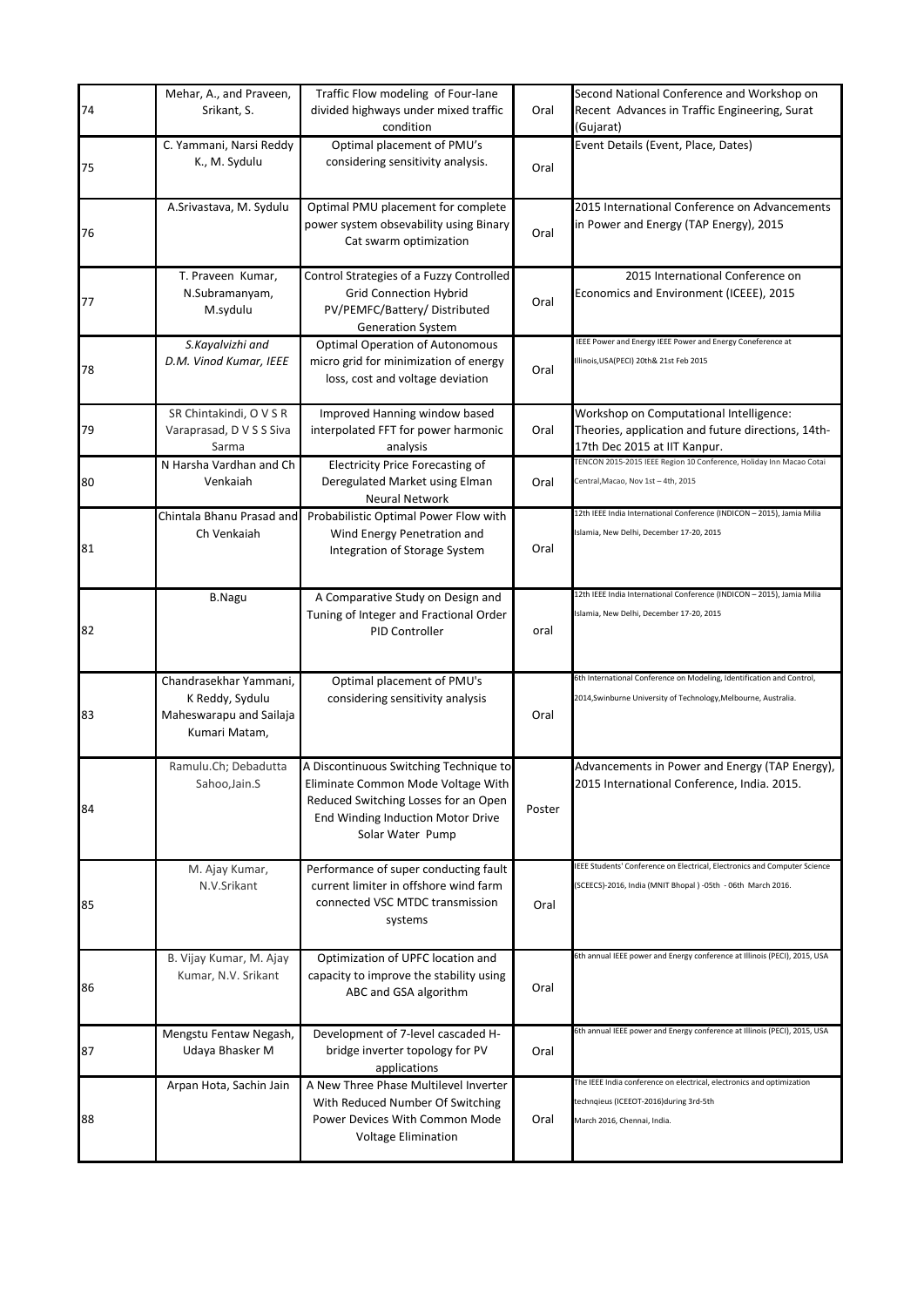|     | Arpan Hota, Sachin Jain,<br>Jose I. Leon, Leopoldo G.                             | A New Three Phase Multilevel Inverter<br>With Reduced Number Of Switches                                                                                                      |                  | ICPEICES-2016, DTU, 4-7th July 2016                                                                                                                                                                    |
|-----|-----------------------------------------------------------------------------------|-------------------------------------------------------------------------------------------------------------------------------------------------------------------------------|------------------|--------------------------------------------------------------------------------------------------------------------------------------------------------------------------------------------------------|
| 89  | Franquelo                                                                         | With Common Mode Voltage<br>Elimination                                                                                                                                       | Oral             |                                                                                                                                                                                                        |
| 90  | Swami Satish. B., Sachin<br>Jain                                                  | High Gain Efficient DC-DC Converter for<br>Low-Voltage Power Generation<br>Application                                                                                        | Oral             | IEEE SCEEC-2016, India (M NIT Bhopal) -05th - 06th March 2016.                                                                                                                                         |
| 91  | Ramulu.Ch; Debadutta<br>Sahoo, Jain. S                                            | A Discontinuous Switching Technique to<br>Eliminate Common Mode Voltage With<br>Reduced Switching Losses for an Open<br>End Winding Induction Motor Drive<br>Solar Water Pump | Poster           | IEEE SCEEC-2016, India (MNIT Bhopal) -05th - 06th March 2016.                                                                                                                                          |
| 92  | Ramsha Karampuri, Sachin<br>Jain and Somasekhar V.T.                              | Phase Displaced SVPWM Technique for<br>Five-Phase Open-End Winding<br><b>Induction Motor Drive</b>                                                                            | Oral             | IEEE SCEEC-2016, India (MNIT Bhopal) -05th - 06th March 2016.                                                                                                                                          |
| 93  | Sachin Jain, Swami Satish.<br>B. and Jason Lai                                    | High Gain Resonant Boost Converter<br>For PV Micro- Converter System                                                                                                          | Oral             | IEEE SCEEC-2016, India (MNIT Bhopal) -05th - 06th March 2016.                                                                                                                                          |
| 94  | Ramanjaneya Reddy<br>U, Narasimharaju B. L,                                       | Unity power factor Buck-Boost LED<br>driver for wide range of input voltage<br>application                                                                                    | Oral             | <b>ECCE-2016</b>                                                                                                                                                                                       |
| 95  | Narasimharaju B. L,<br>Goutham Bharma,<br>Ramanjaneya Reddy U,<br>Vijay Babu K    | Modeling and Analysis of Voltage<br><b>Controlled Positive Output</b><br>Synchronous buck-boost converter                                                                     | Oral             | IEEE India Conf. INDICON-2015, JMI, Delhi, India,<br>pp. 1 -5, 17 -20 December 2015                                                                                                                    |
| 96  | Narasimharaju B. L, Divya.<br>P, Ramanjaneya Reddy U,<br>Vijay Babu K, S. P Dubey | Bidirectional AC-DC Converter and DC-<br>DC Converter for Charge/Discharge<br>Applications                                                                                    | Oral             | IEEE India Conf. INDICON-2015, JMI, Delhi, India,<br>pp. 1 -5, 17 -20 December 2015.                                                                                                                   |
| 97  | Jammy Ramesh Rahul, A.<br>Kirubakaran                                             | Single-Phase Quasi-Z-Source Based<br>Isolated DC/AC Converter                                                                                                                 | Oral             | Intl. Conf. Advanced Research Applications in Engineering, Technology,<br>Science & Management, Shaastrarth 2015, 29th -30th June 2015, pp.1-5.,<br>Rungta Group of Educational Campus, Bhilai, INDIA. |
| 98  | Jammy Ramesh Rahul, A.<br>Kirubakaran                                             | A New Cascaded Quasi-Z Source Based<br>Single Phase Seven Level Inverter                                                                                                      | Poster           | IEEE ICPS, 2016, IIT Delhi                                                                                                                                                                             |
| 99  | Alladi Siva<br>Satyanarayana,<br>А.<br>Kirubakaran                                | A New 3-Phase Hybrid Matrix<br>Multilevel Inverter                                                                                                                            | Poster           | IEEE SCEES2016, MANIT, Bhopal                                                                                                                                                                          |
| 100 | Hareesh Myneni, G. Siva<br>Kumar, D. Sreenivasarao                                | Power Quality Enhancement by Current<br>Controlled Voltage Source Inverter<br><b>Based DSTATCOM for Load Variations</b>                                                       | Oral             | IEEE SCEES2016, MANIT, Bhopal                                                                                                                                                                          |
| 101 | P. C. Sekhar, Srinivas<br>Pandit and Ratna Rahul. T.                              | Analysis of Asynchronous Sigma-Delta<br>Modulation Scheme for Real and<br>Reactive Power Control in Grid<br>Connected Single Phase Inverters                                  | Oral &<br>Poster | Industrial & Commercial Power SystemsPetroleum<br>& Chemical industry conference, (ICPSPCIC2015),<br>HICC Hitech city, Hyderabad, 19-21 November,<br>2015                                              |
| 102 | T. Praveen Kumar,<br>N.Subramanyam,<br>M.sydulu                                   | Control Strategies of a Fuzzy Controlled<br><b>Grid Connection Hybrid</b><br>PV/PEMFC/Battery/Distributed<br><b>Generation System</b>                                         | Oral             | IEEE Power & Energy Society General Meeting-<br>2016, July 17 - 21, 2016, Boston, MA, USA-<br><b>Accepted for Publication</b>                                                                          |
| 103 | V.Gupta,<br>S.R.Donepudi, S.Nallamoth<br>u                                        | <b>Optial Placement Of Disributed</b><br>Generators in istribution System Using<br>Backtracking Search Optimization on<br>various Load Models                                 | Oral             | IEEE Power and Energy IEEE Power and Energy Coneference at<br>Illinois, USA (PECI) 20th & 21st Feb 2015                                                                                                |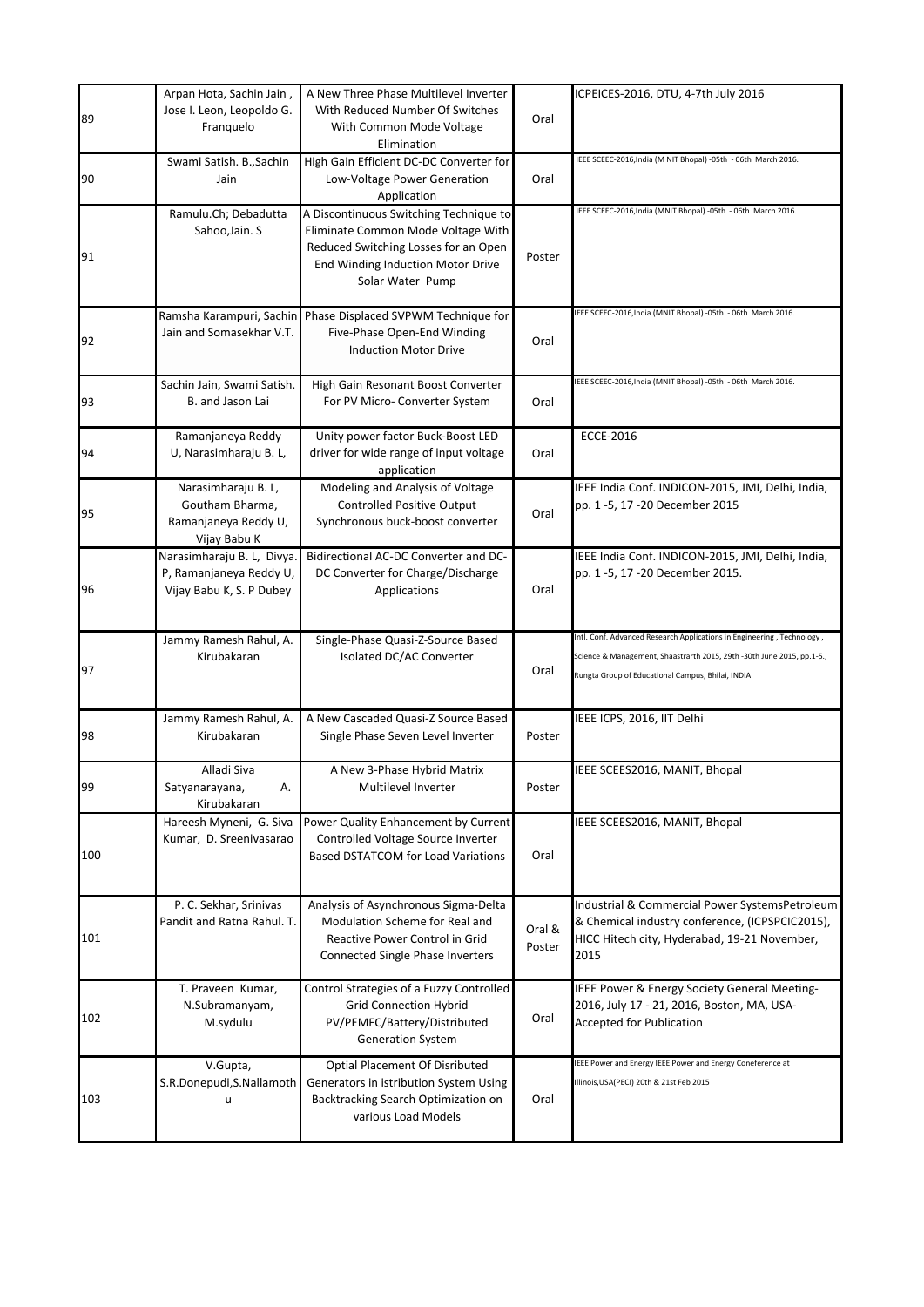| 104 | Kayalviz Slvan, D.M. Vinod<br>Kumar and Ramakanth<br>Siripuram          | Distributed Generation Planning using<br>Peer enhanced Multi-objective<br>Teaching-Learning based optimization<br>in Distribution Networks                                                                     | Oral   | Institution of Engineers (India) 2016 Part-B (in<br>Press)                                                                                  |
|-----|-------------------------------------------------------------------------|----------------------------------------------------------------------------------------------------------------------------------------------------------------------------------------------------------------|--------|---------------------------------------------------------------------------------------------------------------------------------------------|
| 105 | S.Kayalvizhi and<br>D.M. Vinod Kumar, IEEE                              | <b>Optimal Operation of Autonomous</b><br>micro grid for minimization of energy<br>loss, cost and voltage deviation                                                                                            | Oral   | Workshop on Computational Intelligence: Theories<br>application and future directions, 14th-17th Dec<br>2015 at IIT Kanpur.                 |
| 106 | Akhil Raj and Ch Venkaiah                                               | Optimal PMU Placement by Teaching -<br>Learning Based Optimization Algorithm                                                                                                                                   | Oral   | 39th National Systems Conference (NSC)-2015, Shiv Nadar University,<br>Dadri, December 14-16, 2015                                          |
| 107 | Ramulu.Ch; Debadutta<br>Sahoo, Jain.S                                   | A Discontinuous Switching Technique to<br>Eliminate Common Mode Voltage With<br>Reduced Switching Losses for an Open<br>End Winding Induction Motor Drive<br>Solar Water Pump                                  | Poster | EEE Students' Conference on Electrical, Electronics and Computer Science<br>(SCEECS)-2016, India MNIT Bhopal)-05th - 06th March 2016.       |
| 108 | Arpan Hota, Sachin Jain,<br>Vivek Agarwal                               | A New Three Phase Multilevel Inverter<br>With Reduced Number Of Switches<br>With Common Mode Voltage<br>Elimination                                                                                            | Oral   | NPEC -2015, IT-B, 22-23 Dec 2015                                                                                                            |
| 109 | Venu Sonti, Sachin Jain,<br>Subhashish Bhattacharya                     | A new modulation strategy for the grid<br>connected cascaded multi-level PV<br>inverter to minimize the leakage<br>current                                                                                     | Oral   | NPEC -2015, IT-B, 22-23 Dec 2015                                                                                                            |
| 110 | Arpan Hota, Sachin Jain,<br>Vivek Agarwal                               | A New Three Phase Multilevel Inverter<br>With Reduced Number Of Switches<br>With Common Mode Voltage<br>Elimination                                                                                            | Oral   | NPEC -2015, IT-B, 22-23 Dec 2015                                                                                                            |
| 111 | Vijay Babu K,<br>Narasimharaju B. L and<br>Vinod Kumar D M              | ANN Assisted Angle Control for SRM<br>Based PV Water Pumping System                                                                                                                                            | Oral   | Proc. National Conference AECT-2016, MIT Manipal, India, pp. 1-6, 28th -<br>30th January 2016.                                              |
| 112 | Narasimharaju B. L, Shaik<br>Rafi, Vijay Babu K,<br>Ramanjaneya Reddy U | Modulation Index based Application<br>Selectivity of Dual Source-Fed Open-<br>end Winding Induction Motor Drive                                                                                                | Oral   | Proc. National Conference AECT-2016, MIT Manipal, India, pp. 1-5, 28th -<br>30th January 2016                                               |
| 113 | Dr. L. Krishnanand                                                      | "Modelling and Optimization of<br>Prosthesis Design for Mandible<br>Defects"                                                                                                                                   | Oral   | 2nd Annual International Bioprinting congress, 9-10 July, 2015, Nanyang<br>Technological University, Singapore                              |
| 114 | Dr. L. Krishnanand                                                      | "Increasing Traceability and Visibility of<br>the Supply Chain using Systems<br>Dynamics Modeling Approach'<br>(Adjudged as best paper in the category<br>of outstanding conceptual/ theoretical<br>framework) | Oral   | International Conference on E-Business and<br>Supply Chain Competitiveness (EBSCC - 2016) at<br>IIT, Kharagpur, 12-14, February, 2016       |
| 115 |                                                                         | Dr. C.S.P Rao Effect of Dispersant on the Rheological<br>Properties of Gelcast Fused Silica<br>Ceramics"                                                                                                       | Oral   | InternationalConference on Advanced Materials<br>and Manufacturing Applications<br>(IConAMMA'2016) 15-16 July, 2016 Bangalore,<br>India.    |
| 116 |                                                                         | Dr. C.S.P Rao "Laser assisted machining: a state of art<br>review"                                                                                                                                             | Oral   | International Conference on Advanced Materials<br>and Manufacturing Applications<br>(IConAMMA'2016) 15-16 July, 2016 Bangalore,<br>India.   |
| 117 | Dr. C.S.P Rao                                                           | "Manufacturing of Aluminium Nano<br>Hybrid Composites: A state of review"                                                                                                                                      | Oral   | InternationalConference on Advanced Materials<br>and Manufacturing Applications<br>(IConAMMA'2016) 15-16 July, 2016 Bangalore,<br>India.    |
| 118 | Dr. C.S.P Rao                                                           | "Shape Memory Alloys: A state of art<br>review                                                                                                                                                                 | Oral   | ", InternationalConference on Advanced Materials<br>and Manufacturing Applications<br>(IConAMMA'2016) 15-16 July, 2016 Bangalore,<br>India. |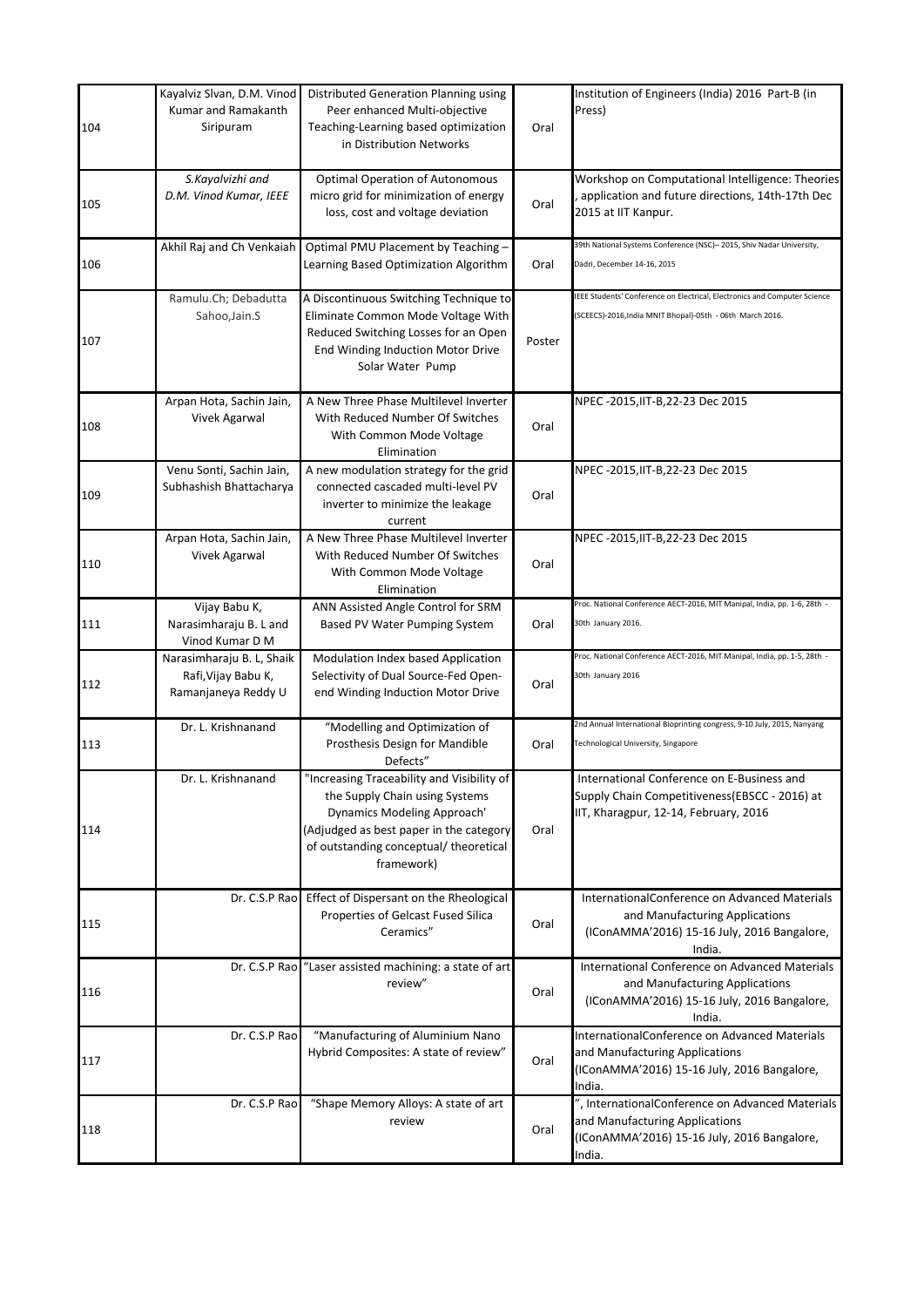| 119 | Dr. C.S.P Rao                 | "A Hybrid Binary Particle Swarm<br>Optimization for Large Capacited Multi<br>Item Multi Level Lot Sizing (CMILLS)<br>Problem"                                                                                  | Oral | InternationalConference on Advanced Materials<br>and Manufacturing Applications<br>(IConAMMA'2016) 15-16 July, 2016 Bangalore,<br>India.                                                                         |
|-----|-------------------------------|----------------------------------------------------------------------------------------------------------------------------------------------------------------------------------------------------------------|------|------------------------------------------------------------------------------------------------------------------------------------------------------------------------------------------------------------------|
| 120 | Dr. C.S.P Rao                 | "Performance Comparison of Some<br>Evolutionary Algorithms on Job Shop<br>Scheduling Problems"                                                                                                                 | Oral | InternationalConference on Advanced Materials<br>and Manufacturing Applications<br>(IConAMMA'2016) 15-16 July, 2016 Bangalore,<br>India.                                                                         |
| 121 | Dr. C.S.P Rao                 | "An Evolutionary Approach For<br>Modeling and Optimization of<br>Gelcasting of Ceramics"                                                                                                                       | Oral | International Conference on Advancements in<br><b>Aeromechanical Materials for Manufacturing</b><br>(ICAAMM-2016), MLR Institute of Technology,<br>Hyderabad, India, 7-8 July 2016.                              |
| 122 | Dr. C.S.P Rao                 | "Modeling of Process Parameters of<br><b>Gelcast Fused Silica Ceramics using</b><br>Response Surface Methodology"                                                                                              | Oral | 5th International Conference on Materials<br>Processing and Characterization (ICMPC 2016)<br>(ICAAMM-2016), Gokaraju Rangaraju Institute of<br>Engineering & Technology, Hyderabad, India, 12-<br>13 March 2016. |
| 123 | Dr. C.S.P Rao                 | "Modeling and Optimization of Process Parameters of SiO2-<br>Si3N4 Gelcast Ceramic Composites Using RSM"                                                                                                       | Oral | International Conference on Advancements in<br>Aeromechanical Materials for Manufacturing<br>(ICAAMM-2016), MLR Institute of Technology,<br>Hyderabad, India, 7-8 July 2016.                                     |
| 124 | Dr. C.S.P Rao                 | Preparation and Modeling of Gelcast Si3N4 Ceramics Using<br>Multi Gene Genetic Programming",                                                                                                                   | Oral | 5th International Conference on Materials<br>Processing and Characterization (ICMPC 2016)<br>(ICAAMM-2016), Gokaraju Rangaraju Institute of<br>Engineering & Technology, Hyderabad, India, 12-<br>13 March 2016. |
| 125 |                               | Dr. C.S.P Rao Modeling of Gelcast Ceramics using GP<br>and Multi Objective Optimization using<br>NSGA-II", Materials Today: Proceedings                                                                        | Oral | 5th International Conference on Materials<br>Processing and Characterization (ICMPC 2016)<br>(ICAAMM-2016), Gokaraju Rangaraju Institute of<br>Engineering & Technology, India, 12-13 March<br>2016.             |
| 126 | Dr. C.S.P Rao                 | "Machinability of Nickel Based<br>Superalloys: A Review", Materials<br><b>Today: Proceedings</b>                                                                                                               | Oral | 5th International Conference on Materials<br>Processing and Characterization (ICMPC 2016)<br>(ICAAMM-2016), Gokaraju Rangaraju Institute of<br>Engineering & Technology, Hyderabad, India, 12-<br>13 March 2016. |
| 127 | Dr. C.S.P Raol                | "Study on Stability of Si3N4- nano BN Aqueous Suspension<br>using Polyethylenimine as Dispersant",                                                                                                             | Oral | 8th International Conference on Chemical, Ecology and Environmental<br>Sciences (ICCEES'2016) January12-13, 2016 Dubai (UAE).                                                                                    |
| 128 | Dr. S. Srinivasa Rao          | "Numerical investigation of split<br>injection on pongamia bio diesel blend"                                                                                                                                   | Oral | 2nd International Conference on Thermal, Energy<br>and Environment March 25&26, 2016.                                                                                                                            |
| 129 | Dr. A. Neelakanteswara<br>Rao | "Increasing Traceability and Visibility of<br>the Supply Chain using Systems<br>Dynamics Modeling Approach'<br>(Adjudged as best paper in the category<br>of outstanding conceptual/ theoretical<br>framework) | Oral | International Conference on E-Business and<br>Supply Chain Competitiveness (EBSCC - 2016) at<br>IIT, Kharagpur, 12-14, February, 2016                                                                            |
| 130 | Dr. G. AmbaPrasada Rao        | Influence of fuel injection parameters<br>on the performance and emissions of a<br>CI engine with neat biodiesel.                                                                                              | Oral | International conference on Paradigms in<br>engineering and technology(ICPET 2016)-<br>Methodist College of engineering and technology,<br>Hyderabad, March 2-3, 2016                                            |
| 131 | Dr. G. AmbaPrasada Rao        | Utilization of Palm Sterin based<br>biodiesel in a CI engine with varying<br>Injection pressures.                                                                                                              | Oral | International conference on Paradigms in<br>engineering and technology(ICPET 2016)-<br>Methodist College of engineering and technology,<br>Hyderabad, March 2-3, 2016                                            |
| 132 | Dr. G. AmbaPrasada Rao        | NOx and particulate matter reduction<br>techniques-A review                                                                                                                                                    | Oral | International conference on Paradigms in<br>engineering and technology(ICPET 2016)-<br>Methodist College of engineering and technology,<br>Hyderabad, March 2-3, 2016                                            |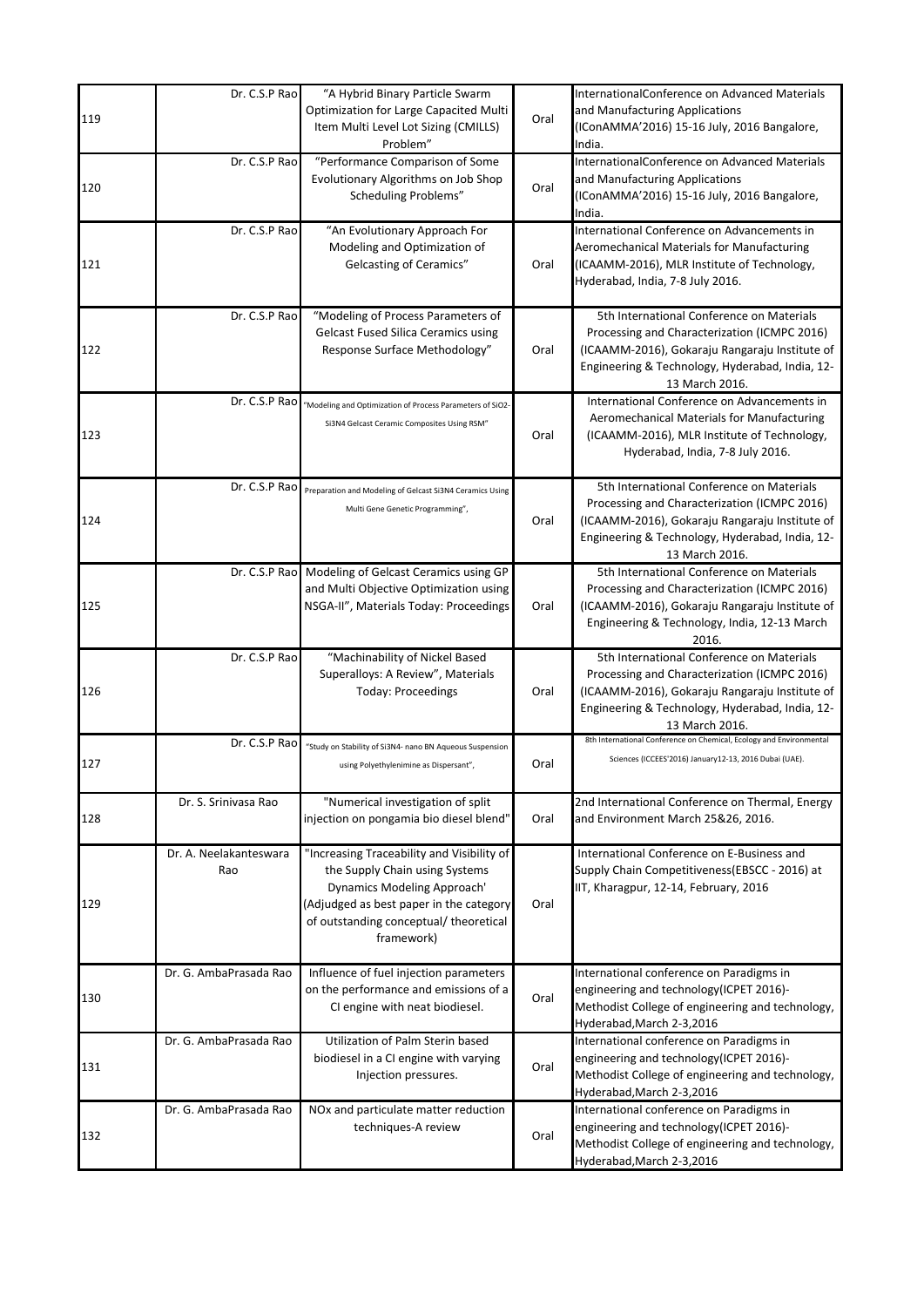| 133 | Dr. G. AmbaPrasada Rao | Implementation of hot gas bypass<br>defrost in domestic refrigerator and its<br>comparison with electrical heater<br>defrost                                  | Oral | International conference on emerging trends in<br>engineering and technology,<br>KakinadaDt:26/6/2016                                                                           |
|-----|------------------------|---------------------------------------------------------------------------------------------------------------------------------------------------------------|------|---------------------------------------------------------------------------------------------------------------------------------------------------------------------------------|
| 134 | Dr. R. Narasimha Rao   | Sustainable design methodology of an<br>automotive seating structure by<br>computer aided engineering                                                         | Oral | Proceedings, 17th ISME conference on Advances in Mechanical Engineering,<br>IT Delhi, INDIA, 3-4 October, 2015, pp. 5.                                                          |
| 135 | Dr. R. Narasimha Rao   | Crashworthiness Assessment of a Ford<br>Taurus Passenger Sedan by CAE Tools                                                                                   | Oral | Proceedings, International Conference on<br>Computer Aided Engineering, GITAM University,<br>Hyderabad, INDIA, 10-12 December, 2015, pp. 401-<br>407                            |
| 136 | Dr. R. Narasimha Rao   | Structural Performance Assessment of<br>a Chrysler Neon Compact Passenger                                                                                     | Oral | Proceedings, 5th International Conference on Materials Processing and<br>Characterization (ICMPC-2016) GRIET, Hyderabad, INDIA, 12-13 March,                                    |
| 137 | Dr. R. Narasimha Rao   | Multi Objective Structural<br>Knowledgebase Concept Design<br>Methodology of Automotive Space<br>Frame Structures for Crashworthiness<br>by Numerical Methods | Oral | Proceedings, 5th International Conference on Materials Processing and<br>Characterization (ICMPC-2016) GRIET, Hyderabad, INDIA, 12-13 March,<br>2016.                           |
| 138 | Dr. R. Narasimha Rao   | Development of Automotive Flexible<br>Space-frame Structure in Conceptual<br>Design Phase using Additive<br>Manufacturing                                     | Oral | Proceedings, International Conference on<br>Recent Trends in Engineering and Material<br>Sciences (ICEMS-2016) Jaipur National University,<br>Jaipur, INDIA, 17-19 March, 2016. |
| 139 | Dr. R. Narasimha Rao   | State of the Art on Basic Methodologies<br>for Crashworthy Design of Automotive<br><b>Body Components Considering Axial</b><br>Collapse Mode                  | Oral | Proceedings, International Conference on Recent<br>Trends in Engineering and Material Sciences<br>(ICEMS-2016) Jaipur National University,<br>Jaipur, INDIA, 17-19 March, 2016. |
| 140 | Dr. R. Narasimha Rao   | State of the Art on Basic Methodologies<br>for Crashworthy Design of Automotive<br><b>Body Components Considering Bending</b><br>Collapse Mode                | Oral | Proceedings, International Conference on<br>Recent Trends in Engineering and Material<br>Sciences (ICEMS-2016) Jaipur National University,<br>Jaipur, INDIA, 17-19 March, 2016. |
| 141 | Dr. V. Suresh Babu     | Sustainable design methodology of an<br>automotive seating structure by<br>computer aided engineering                                                         | Oral | Proceedings, 17th ISME conference on Advances in Mechanical Engineering,<br>IIT Delhi, INDIA, 3-4 October, 2015, pp. 5.                                                         |
| 142 | Dr. V. Suresh Babu     | Crashworthiness Assessment of a Ford<br>Taurus Passenger Sedan by CAE Tools                                                                                   | Oral | Proceedings, International Conference on<br>Computer Aided Engineering, GITAM University,<br>Hyderabad, INDIA, 10-12 December, 2015, pp. 401-<br>407                            |
| 143 | Dr. V. Suresh Babu     | Structural Performance Assessment of<br>a Chrysler Neon Compact Passenger<br>Vehicle by Numerical Methods                                                     | Oral | Proceedings, 5th International Conference on Materials Processing and<br>Characterization (ICMPC-2016) GRIET, Hyderabad, INDIA, 12-13 March,<br>2016.                           |
| 144 | Dr. V. Suresh Babu     | Multi Objective Structural<br>Knowledgebase Concept Design<br>Methodology of Automotive Space<br>Frame Structures for Crashworthiness<br>by Numerical Methods | Oral | Proceedings, 5th International Conference on Materials Processing and<br>Characterization (ICMPC-2016) GRIET, Hyderabad, INDIA, 12-13 March,<br>2016.                           |
| 145 | Dr. V. Suresh Babu     | Development of Automotive Flexible<br>Space-frame Structure in Conceptual<br>Design Phase using Additive<br>Manufacturing                                     | Oral | Proceedings, International Conference on<br>Recent Trends in Engineering and Material<br>Sciences (ICEMS-2016) Jaipur National University,<br>Jaipur, INDIA, 17-19 March, 2016. |
| 146 | Dr. V. Suresh Babu     | State of the Art on Basic Methodologies<br>for Crashworthy Design of Automotive<br><b>Body Components Considering Axial</b><br>Collapse Mode                  | Oral | Proceedings, International Conference on Recent<br>Trends in Engineering and Material Sciences<br>(ICEMS-2016) Jaipur National University,<br>Jaipur, INDIA, 17-19 March, 2016. |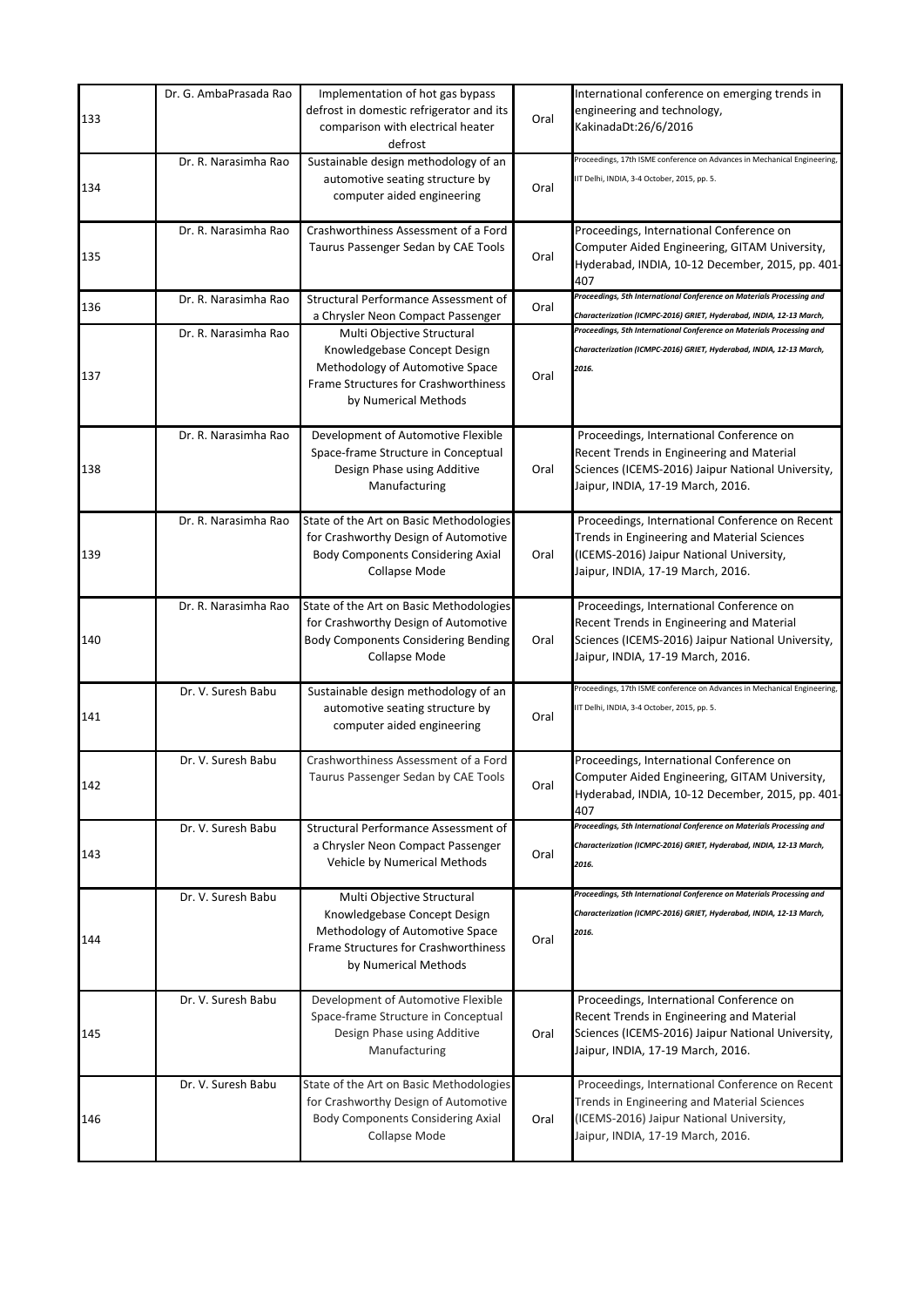| 147 | Dr. V. Suresh Babu | State of the Art on Basic Methodologies<br>for Crashworthy Design of Automotive<br><b>Body Components Considering Bending</b><br>Collapse Mode | Oral | Proceedings, International Conference on<br>Recent Trends in Engineering and Material<br>Sciences (ICEMS-2016) Jaipur National University,<br>Jaipur, INDIA, 17-19 March, 2016. |
|-----|--------------------|------------------------------------------------------------------------------------------------------------------------------------------------|------|---------------------------------------------------------------------------------------------------------------------------------------------------------------------------------|
| 148 | Dr. V. Suresh Babu | Sustainable design methodology of an<br>automotive seating structure by<br>computer aided engineering                                          | Oral | Proceedings, 17th ISME conference on Advances in Mechanical Engineering,<br>IIT Delhi, INDIA, 3-4 October, 2015, pp. 5.                                                         |
| 149 | Dr. V. Suresh Babu | Crashworthiness Assessment of a Ford<br>Taurus Passenger Sedan by CAE Tools                                                                    | Oral | Proceedings, International Conference on<br>Computer Aided Engineering, GITAM University,<br>Hyderabad, INDIA, 10-12 December, 2015, pp. 401-<br>407                            |
| 150 | Dr. Adepu Kumar    | Finite Element modeling of the<br>composite fabric for the engine<br>containment systems                                                       | Oral | Magnovite-2016, Christ university, Bangalore                                                                                                                                    |
| 151 | Dr. Adepu Kumar    | Material Flow studies in Friction Stir<br>Welding: Part I Numerical Material flow<br>Modeling Part II- Cu inserts<br>experiments, Analysis     | Oral | Thermec'2016, May 29th - June 3rd, 2016 Graz, Austria                                                                                                                           |
| 152 | Dr. Adepu Kumar    | Material flow in commercial Heat<br>treatable and non-Heat treatable<br>aluminum alloys                                                        | Oral | 11ISFSW, May 17th -May 19th 2016, TWI ltd, UK                                                                                                                                   |
| 153 | Dr. Adepu Kumar    | Effect of shoulder profile on the friction<br>stir welding of 6082-T6 aluminum alloys                                                          | Oral | IIW 6th WRCC, 7th -9th April 2016, IIW Hyderabad                                                                                                                                |
| 154 | Dr. Y. Ravi Kumar  | Modelling and Optimization of<br>Prosthesis Design for Mandible defects                                                                        | Oral | International Bio-printing Congress, Nanyang<br>Technology University, Singapore, July 9-10, 2015                                                                               |
| 155 | Dr. Y. Ravi Kumar  | Developing an Algorithm to Produce<br><b>NURBS Based Model from STL File</b>                                                                   | Oral | 26th International Solid Freeform Fabrication (SFF<br>2015), University of Texas, Austin, USA, August 10-<br>12, 2015.                                                          |
| 156 | Dr. Y. Ravi Kumar  | Improving Volumetric Accuracy of AM<br>Parts by using Adaptive Slicing of<br><b>Octree Based Structure</b>                                     | Oral | 26th International Solid Freeform Fabrication (SFF<br>2015), University of Texas, Austin, USA, August 10-<br>12, 2015.                                                          |
| 157 | Dr. Y. Ravi Kumar  | Design and Analysis of Custom<br><b>Prothesis for Biomedical Applications</b>                                                                  | Oral | 5th International Conference on Computer Aided<br>Engineering (CAE-2015), GITAM University,<br>Hyderabad, India, December 10-12, 2015.                                          |
| 158 | Dr. Y. Ravi Kumar  | Comparison of Straight to Conformal<br>Cooling Channel in Injection Molding                                                                    | Oral | 5th International Conference of Materials<br>Processing and Characterization (ICMPC 2016),<br>Gokaraju Rangaraju Institute of Engineering and<br>Technology March 12-13, 2016.  |
| 159 | Dr. Y. Ravi Kumar  | Thermal Analysis for Conformal Cooling<br>Channel                                                                                              | Oral | 5th International Conference of Materials<br>Processing and Characterization (ICMPC 2016),<br>Gokaraju Rangaraju Institute of Engineering and<br>Technology March 12-13, 2016.  |
| 160 | Dr. Y. Ravi Kumar  | Design and Manufacturing of Spiral<br>Intake Manifold to Improve Volumetric<br>Efficiency of Injection Diesel Engine by<br><b>AM Process</b>   | Oral | 5th International Conference of Materials<br>Processing and Characterization (ICMPC 2016),<br>Gokaraju Rangaraju Institute of Engineering and<br>Technology March 12-13, 2016.  |
| 161 | Dr. Y. Ravi Kumar  | Manufacturing of Patient Specific<br>Additive Manufacturing Medical<br>Models for Complex Surgeries                                            | Oral | 5th International Conference of Materials<br>Processing and Characterization (ICMPC 2016),<br>Gokaraju Rangaraju Institute of Engineering and<br>Technology March 12-13, 2016   |
| 162 | Dr. Y. Ravi Kumar  | Organ Printing With Life Cells: A Review                                                                                                       | Oral | 5th International Conference of Materials<br>Processing and Characterization (ICMPC 2016)<br>Gokaraju Rangaraju Institute of Engineering and<br>Technology March 12-13, 2016.   |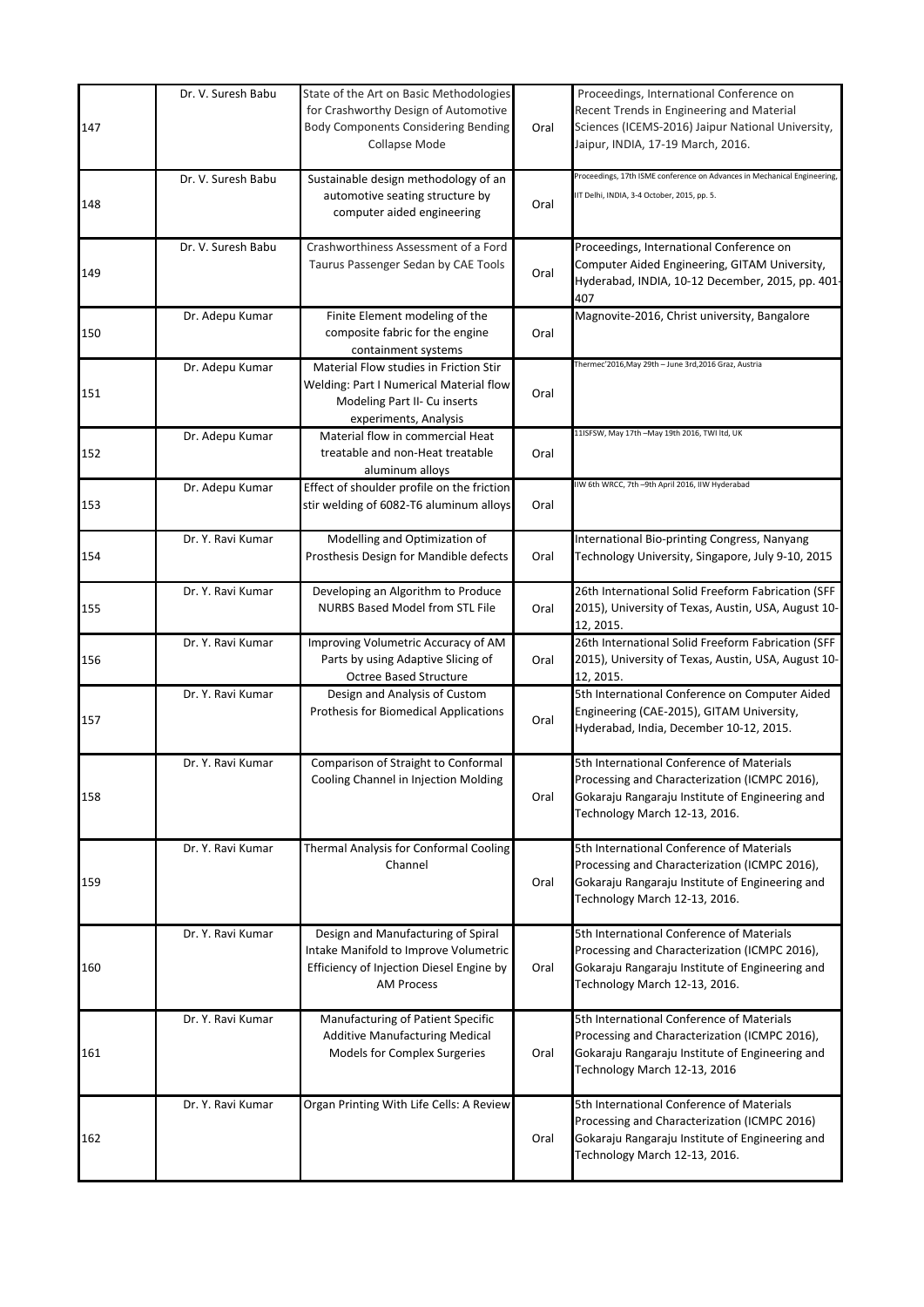|     | Dr. P. Subhash Chandra   | "Laser assisted machining: a state of art                               |      | International Conference on Advanced Materials                                                    |
|-----|--------------------------|-------------------------------------------------------------------------|------|---------------------------------------------------------------------------------------------------|
| 163 | Bose                     | review"                                                                 | Oral | and Manufacturing Applications                                                                    |
|     |                          |                                                                         |      | (IConAMMA'2016) 15-16 July, 2016 Bangalore,                                                       |
|     | Dr. P. Subhash Chandra   | "Shape Memory Alloys: A state of art                                    |      | India.<br>", InternationalConference on Advanced Materials                                        |
|     | <b>Bose</b>              | review                                                                  |      | and Manufacturing Applications                                                                    |
| 164 |                          |                                                                         | Oral | (IConAMMA'2016) 15-16 July, 2016 Bangalore,                                                       |
|     |                          |                                                                         |      | India.                                                                                            |
|     | Dr. P. Subhash Chandra   | Preparation and Modeling of Gelcast Si3N4 Ceramics Using                |      | 5th International Conference on Materials                                                         |
|     | <b>Bose</b>              | Multi Gene Genetic Programming",                                        |      | Processing and Characterization (ICMPC 2016)                                                      |
| 165 |                          |                                                                         | Oral | (ICAAMM-2016), Gokaraju Rangaraju Institute of<br>Engineering & Technology, Hyderabad, India, 12- |
|     |                          |                                                                         |      | 13 March 2016.                                                                                    |
|     | Dr. P. Subhash Chandra   | Modeling of Gelcast Ceramics using GP                                   |      | 5th International Conference on Materials                                                         |
|     | <b>Bose</b>              | and Multi Objective Optimization using                                  |      | Processing and Characterization (ICMPC 2016)                                                      |
| 166 |                          | NSGA-II", Materials Today: Proceedings                                  | Oral | (ICAAMM-2016), Gokaraju Rangaraju Institute of                                                    |
|     |                          |                                                                         |      | Engineering & Technology, India, 12-13 March<br>2016.                                             |
|     | Dr. P. Subhash Chandra   | "Machinability of Nickel Based                                          |      | 5th International Conference on Materials                                                         |
|     | <b>Bose</b>              | Superalloys: A Review", Materials                                       |      | Processing and Characterization (ICMPC 2016)                                                      |
| 167 |                          | <b>Today: Proceedings</b>                                               | Oral | (ICAAMM-2016), Gokaraju Rangaraju Institute of                                                    |
|     |                          |                                                                         |      | Engineering & Technology, Hyderabad, India, 12-                                                   |
|     |                          |                                                                         |      | 13 March 2016.                                                                                    |
|     | Dr. G. Naga Srinivasulu  | Numerical studies on optimal operating                                  |      | International Conference on Trends in Industrial                                                  |
| 168 |                          | parameters of PEM fuel cells                                            | Oral | and Mechanical Engineering, Organized by MNIT,<br>Bhopal. Feb. 4-6, 2016                          |
|     | Dr. V. Rajesh Khana Raju | "Numerical investigation of split                                       |      | 2nd International Conference on Thermal, Energy                                                   |
| 169 |                          | injection on pongamia bio diesel blend"                                 | Oral | and Environment March 25&26, 2016.                                                                |
|     |                          |                                                                         |      |                                                                                                   |
|     | Dr. V. Rajesh Khana Raju | Review on Design and Performance of                                     |      | Proceedings of 2nd International Conference on                                                    |
| 170 |                          | Indirect Type Solar Driers,                                             | Oral | Thermal, Energy and Environment, March 25&26,<br>2016, Kalasalingam University, Tamilnadu         |
|     |                          |                                                                         |      |                                                                                                   |
|     | Dr. V. Rajesh Khana Raju | Temperature and Moisture Distribution                                   |      | Proceedings of 2nd International Conference on                                                    |
|     |                          | of Spherical Object during Solar Drying:                                |      | Thermal, Energy and Environment, March 25&26,                                                     |
| 171 |                          | A Heat and Mass Transfer Numerical                                      | Oral | 2016, Kalasalingam University, Tamilnadu                                                          |
|     |                          | Model with Finite Difference Method,                                    |      |                                                                                                   |
|     | Dr. K. Srikanth          | Fabrication and performance of micro                                    |      | 17th ISME conference at IIT Delhi, October 3 &4, Paper ID is ISME-D-082                           |
| 172 |                          | power scavenger for low power                                           | Oral |                                                                                                   |
|     |                          | applications,                                                           |      |                                                                                                   |
|     | Dr. K. Srikanth          | Design and experimental study of an                                     |      | International Conference on New Frontiers in                                                      |
| 173 |                          | alternative energy battery,,                                            | Oral | Chemical Energy and Environmental                                                                 |
|     | Dr. K. Srikanth          | Design and experimental study of                                        |      | Engineering, INCEEE-2015 at NIT Warangal<br>International conference on fatigue, durability and   |
|     |                          | energy scavenging device by                                             |      | fracture mechanics, IISC Bangalore, May 28-                                                       |
| 174 |                          | considering fatigue failure and                                         | Oral | 30,2015.                                                                                          |
|     |                          | durability of ferroelectric material                                    |      |                                                                                                   |
|     | Dr. K. Srikanth          | Design and Experimental Study Novel                                     |      | 12th International Conference on Vibration                                                        |
|     |                          | Piezoelectric Vibration Energy Impact                                   |      | Problems, December 14-17, 2015, IIT Guwahati,                                                     |
| 175 |                          | Mass Harvester,                                                         | Oral |                                                                                                   |
|     |                          |                                                                         |      | India, paper ID is ICOVP-2015 (O0280)                                                             |
|     |                          |                                                                         |      |                                                                                                   |
|     | Dr. K. Srikanth          | Effect of Heat on the Performance of                                    |      | 12th International Conference on Vibration                                                        |
|     |                          | Novel Energy Harvester by using PZT-                                    |      | Problems, December 14-17, 2015, IIT Guwahati,                                                     |
| 176 |                          | 5H Transducers,                                                         | Oral |                                                                                                   |
|     |                          |                                                                         |      | India, paper ID is ICOVP-2015 (00315),                                                            |
|     | Dr. K. Srikanth          | Studies on mechanical and electrical                                    |      | ICMPC 2016 (organized by NIT Bhopal), March 12-                                                   |
| 177 |                          | characteristics of PZT-5H patch,                                        | Oral | 13,2016, ID No 114                                                                                |
|     |                          |                                                                         |      |                                                                                                   |
|     | Dr. K. Srikanth          | Design and Performance of a Prototype<br>Clamped Free Beam Novel Energy |      | ICMPC 2016 (organized by NIT Bhopal), March 12-<br>13,2016. ID-1503.                              |
| 178 |                          | Harvester for low power applications                                    | Oral |                                                                                                   |
|     |                          |                                                                         |      |                                                                                                   |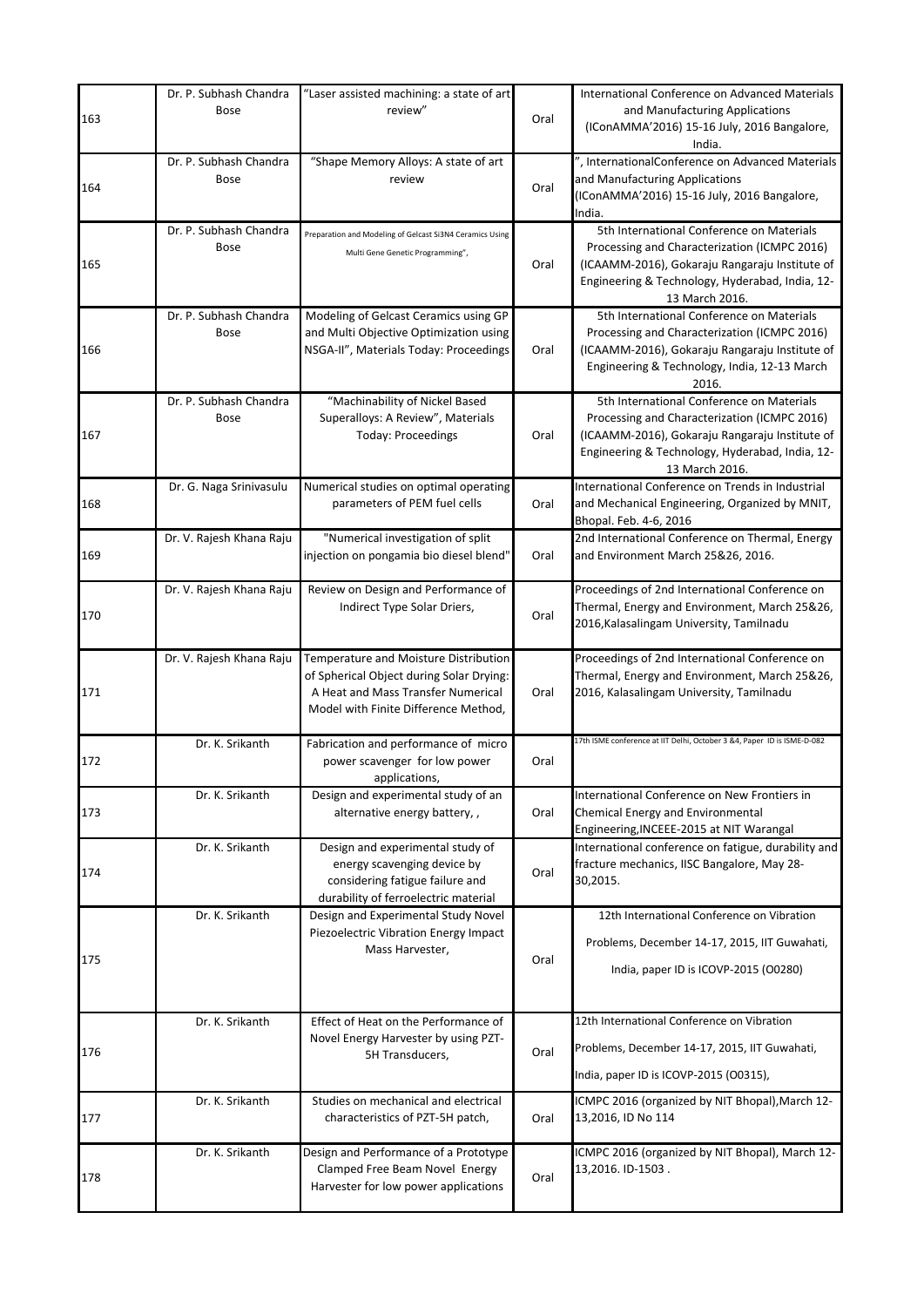| 179 | Dr. K. Srikanth         | State of art: Piezoelectric Vibration<br><b>Energy Harvesters</b>                                                                                               | Oral | ICMPC 2016 (organized by NIT Bhopal), March 12-<br>13,2016, ID No 529                                                                                                                                                 |
|-----|-------------------------|-----------------------------------------------------------------------------------------------------------------------------------------------------------------|------|-----------------------------------------------------------------------------------------------------------------------------------------------------------------------------------------------------------------------|
|     | Dr. K. Srikanth         | Dimensional analysis of PZT-5H                                                                                                                                  |      | ICMPC 2016 (organized by NIT Bhopal), March 12-                                                                                                                                                                       |
| 180 |                         | transducers,                                                                                                                                                    | Oral | 13,2016, ID No 1114.                                                                                                                                                                                                  |
| 181 | Dr. K. Srikanth         | Modal Analysis of PZT Discs for<br>Uniaxial Impact Loaded Energy<br>Harvesters                                                                                  | Oral | ICMPC 2016 (organized by NIT Bhopal), March 12-<br>13,2016, ID No 1179                                                                                                                                                |
|     | Dr. K. Srikanth         | Influence of the poison ratios on the                                                                                                                           |      | ICCMS 2016, IIT Bombay, Mumbai, June 27-July                                                                                                                                                                          |
| 182 |                         | Eigen values of PZT discs for uniaxially<br>loaded energy harvesters                                                                                            | Oral | 1,2016, ID No 612.                                                                                                                                                                                                    |
| 183 | Dr. K. Srikanth         | Application of Energy harvester for<br>controlling the propeller induced<br>vibration and generating the electricity,                                           | Oral | ICCMS 2016, IIT Bombay, Mumbai, June 27-July<br>1,2016, ID No 715.                                                                                                                                                    |
| 184 | Dr. K. Srikanth         | An experimental study of a novel<br>energy scavenger cum vibration<br>absorber,                                                                                 | Oral | ICCMS 2016, IIT Bombay, Mumbai, June 27-July<br>1,2016, ID No 836                                                                                                                                                     |
| 185 | Dr. K. Srikanth         | Radial and thickness mode calculations<br>of PZT-5H disc by using ambient<br>vibrations,                                                                        | Oral | ICCMS 2016, IIT Bombay, Mumbai, June 27-July<br>1,2016, ID No 612.                                                                                                                                                    |
| 186 | Dr. V. Hari Kumar       | Optimal Shape Design of 2D Structures<br>using Isogeometric Analysis                                                                                            | Oral | International Conference on Computer Aided<br>Engineering (CAE-2015), Hyderabad                                                                                                                                       |
| 187 | Dr. V. Hari Kumar       | Optimal Shape Design of 2D Structures<br>using Isogeometric Analysis                                                                                            | Oral | International Conference on Computer Aided<br>Engineering (CAE-2015), Hyderabad                                                                                                                                       |
| 188 | Dr. V. P. Chandra Mohan | Parametric study and optimization of<br>rectangular fin array for electronic<br>cooling application through natural<br>convection heat transfer.                | Oral | Proceedings of the 23rd National Heat and Mass<br>Transfer Conference and 1st International ISHMT-<br><b>ASTFE Heat and Mass Transfer Conference</b><br>IHMTC2015, 17-20 December, 2015,<br>Thiruvananthapuram, India |
| 189 | Dr. V. P. Chandra Mohan | CFD simulation of estimating critical<br>velocity corresponding to critical shear<br>stress for cleaning of flat soiled surface.                                | Oral | Proceedings of the 23rd National Heat and Mass<br>Transfer Conference and 1st International ISHMT-<br><b>ASTFE Heat and Mass Transfer Conference</b><br>IHMTC2015, 17-20 December, 2015,<br>Thiruvananthapuram, India |
| 190 | Dr. V. P. Chandra Mohan | Numerical Evaluation of Lift and<br>Estimation of Stall Angle in Turbulent<br>Flow Condition for NACA0012 Airfoil.                                              | Oral | Proceedings of 2nd International Conference on Thermal, Energy and<br>nvironment, INCOTEE 2016, 25-26th Mar, 2016, Kalasalingam University<br>India.                                                                  |
| 191 | Dr. V. P. Chandra Mohan | Numerical Simulation for Freeze Drying<br>of Skimmed Milk with Moving<br>Sublimation Front using Tri Diagonal<br>Matrix Algorithm.                              | Oral | Proceedings of 2nd International Conference on Thermal, Energy and<br>Environment, INCOTEE 2016, 25-26th Mar, 2016, Kalasalingam University,<br>India.                                                                |
| 192 | Dr. V. P. Chandra Mohan | Temperature and Moisture Distribution<br>of Spherical Object during Solar Drying:<br>A Heat and Mass Transfer Numerical<br>Model with Finite Difference Method. | Oral | Proceedings of 2nd International Conference on Thermal, Energy and<br>Environment, INCOTEE 2016, 25-26th Mar, 2016, Kalasalingam University,<br>India.                                                                |
| 193 | Dr. V. P. Chandra Mohan | Review on Design and Performance of<br>Indirect Type Solar Driers                                                                                               | Oral | Proceedings of 2nd International Conference on Thermal, Energy and<br>Environment, INCOTEE 2016, 25-26th Mar, 2016, Kalasalingam University,<br>India.                                                                |
| 194 | Dr. Syed Ismail         | Texture Orientation Effect on the<br>Performance of Parallel Sliding Contact<br>in the Presence of Fluid-Solid Interfacial<br>Slip",                            | Oral | 2nd International and 17th National Conference on Machines and<br>Mechanisms (iNacCoMM-2015), IIT Kanpur, Dec 16-19, 2015.                                                                                            |
| 195 | Dr. D. Jayakrishna      | A Collocated Grid Based Finite Volume<br>Approach for the Visualization of Heat<br>Transport in 2D Complex Geometries                                           | Oral | Proceedings of the International Conference on<br><b>Computational Heat and Mass TransferNational</b><br>Institute of Technology Warangal, India - Nov 30-<br>Dec 2, 2015 Paper No. 1440093897                        |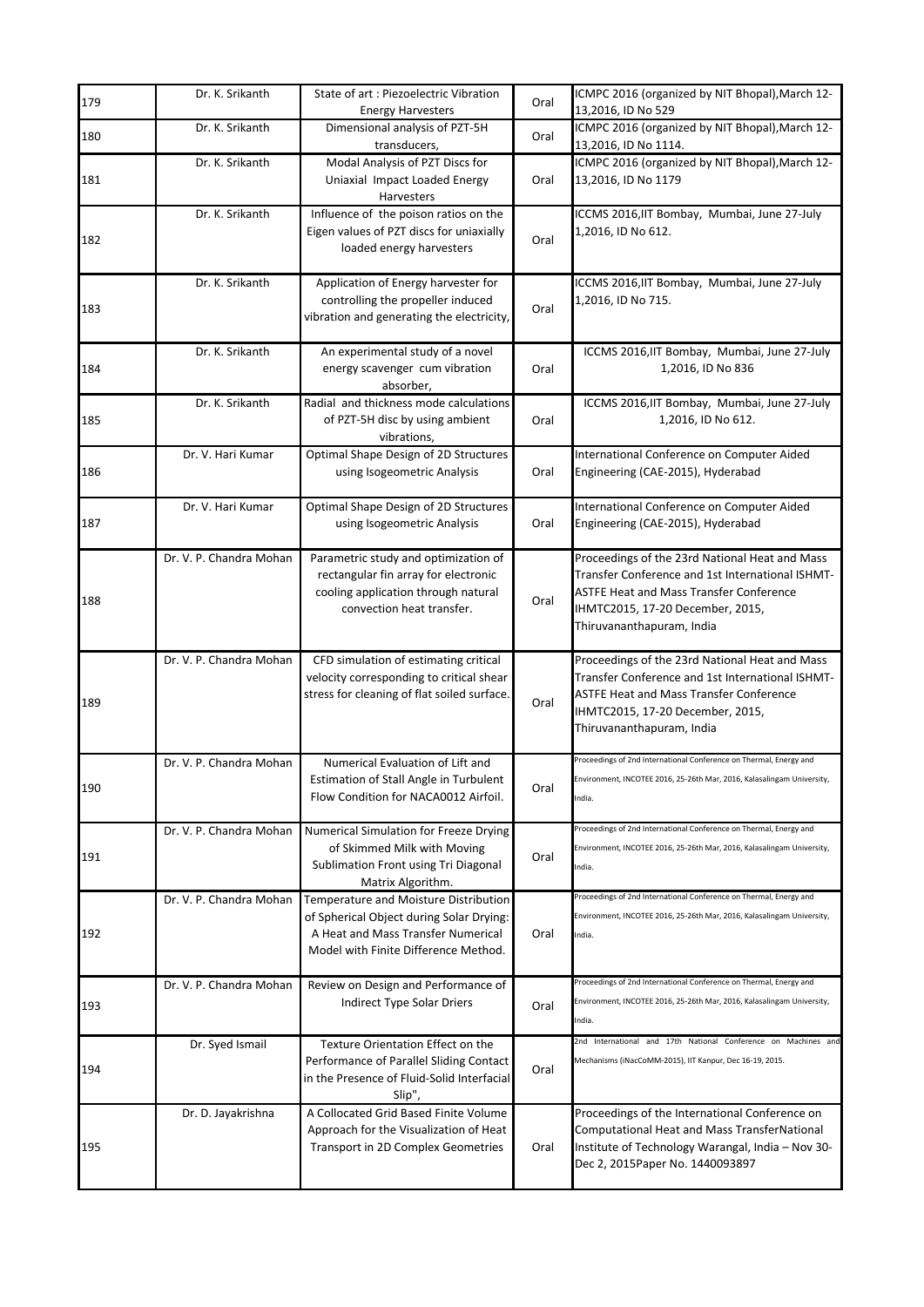|     | Dr. D. Jayakrishna            | The Metallographic Study of Corrosion              |        | International Conference on Ceramic and Advanced materials for      |
|-----|-------------------------------|----------------------------------------------------|--------|---------------------------------------------------------------------|
|     |                               | of Metals with Latent Heat Storage                 |        | Energy and environment, Christ University, Bengaluru, India, 14th - |
| 196 |                               | Materials Suitable for Solar Hot Water             | Oral   | 17th Dec., 2015                                                     |
|     |                               | System                                             |        |                                                                     |
|     | Dr. D. Jayakrishna            | Step by Step Methodology for the                   |        | International conference on recent Trends in Engineerning and       |
|     |                               | Assessment of Metal Corrosion Rate                 |        | material Sciences (ICEMS-2016), Jaipur National University, Jaipur, |
| 197 |                               | with PCMs Suitable for Low                         | Oral   | Rajasthan, India, 17th- 19th march, 2016                            |
|     |                               | Temperature Heat Storage                           |        |                                                                     |
|     |                               | Applications: 2-IC-1865                            |        |                                                                     |
|     | Dr. G. Ragghavendra           | Synthesis of metal matrix nano                     |        | Proc. of the Intl. Conf. on Nanotechnology for                      |
|     |                               | composite for better wear and damping              |        | Better Living, 2016Editors K. K. Kar, A. Shah and R.                |
| 198 |                               | in corrosive environment.                          | Oral   | Sharma NBL-2016 Vol. 3, No. 1, p.                                   |
|     |                               |                                                    |        | 274doi:10.3850/978-981-09-7519-7nbl16-rps-274                       |
|     |                               |                                                    |        |                                                                     |
|     | Dr. G. Ragghavendra           | Physical characterization and                      |        | Proc. of the Intl. Conf. on Nanotechnology for                      |
|     |                               | mechanical properties of biowaste                  |        | Better Living, 2016Editors K. K. Kar, A. Shah and R.                |
| 199 |                               | carbon filler epoxy composites                     | Oral   | Sharma NBL-2016 Vol. 3, No. 1, p.                                   |
|     |                               |                                                    |        | 281doi:10.3850/978-981-09-7519-7nbl16-rps-281                       |
|     |                               |                                                    |        |                                                                     |
|     | Dr. G. Ragghavendra           | An Investigation on Thermal                        |        | International conference on computational heat                      |
| 200 |                               | Conductivity of Graphite Filled PA66               | Oral   | and mass transfer-2015                                              |
|     |                               | Composites<br>Characterization of agro based       |        | ICRABR-2016                                                         |
|     | Dr. G. Ragghavendra           | lignocellulosic wood apple shell                   |        |                                                                     |
| 201 |                               | particles'                                         | Oral   |                                                                     |
|     |                               | Characterization and moisture                      |        | ICRABR-2016                                                         |
| 202 | Dr. G. Ragghavendra           | absorption of arhar fiber                          | Oral   |                                                                     |
|     | Dr. P. Vamsi Krishna          | An Investigation on Thermal                        |        | International conference on computational heat                      |
| 203 |                               | Conductivity of Graphite Filled PA66               | Oral   | and mass transfer-2015                                              |
|     |                               | Composites                                         |        |                                                                     |
|     | Dr. Karthik Bala              | "Forced Conjugate Heat Transfer                    |        | International Conference of Civil, Mechanical and                   |
|     | subramanian                   | Analysis of Air Cooled Engine under                |        | Environmental Engineering (ICCMEET-2016),                           |
| 204 |                               | Different Air Velocity and Varying                 | Oral   | Coimbatore-India, 2016, ISBN 978-1-941505-42-7.                     |
|     |                               | Environmental Conditions",                         |        |                                                                     |
|     |                               |                                                    |        |                                                                     |
|     | T. Vikram Sagar,<br>M.        | "An efficient coke resistant catalyst for          |        | Chemcon-2015, IIT Guwahati, India 27-                               |
|     | Surendar, N. Lingaiah, K. S.  | dry reforming of methane"                          |        | 30, December 2015                                                   |
| 205 | Rama Rao,<br>I. A. K.         |                                                    | Oral   |                                                                     |
|     | Reddy and<br>P.S.Sai          |                                                    |        |                                                                     |
|     | Prasad                        |                                                    |        |                                                                     |
|     | T.Vikram Sagar,               | "Catalytic CO2 reforming of methane over palladium |        | National Conference on "Frontiers in Chemical                       |
|     | M.Surendar,                   | promoted nickel-cerium mixed oxide catalyst"       |        | Sciences and Technologies, NIT Warangal, India.                     |
|     | D.Padmakar<br>N.              |                                                    |        | 28-29, January, 2016                                                |
| 206 | Lingaiah, K.S. Rama           |                                                    | Poster |                                                                     |
|     | I. A. K.<br>Rao,              |                                                    |        |                                                                     |
|     | Reddy and P.S.Sai Prasad      |                                                    |        |                                                                     |
|     |                               |                                                    |        |                                                                     |
|     | Kesari Madhavi I. A. K. Reddy | "Multiple Intelligence (MI) -An                    |        | 3rd Int. Conference on ' Next Generation                            |
| 207 |                               | Approach to Successful                             | Oral   | Education for Entrepreneurial Engineers' (ICNGE3)                   |
|     |                               | Entrepreneurship"                                  |        | SR Engg College, Warangal, 9-10, March 2016                         |
|     |                               |                                                    |        |                                                                     |
|     | K. Ramaiah and K. Laxma       | Synthesis and Characterization of 2-               |        | National Conference on "Drug Discovery and                          |
|     | Reddy                         | amino-3-hydroxy pyridine and 2-                    |        | Development in Chemistry-Applications in Pharma                     |
| 208 |                               | hydroxy-1-naphthaldehyde and its                   | Oral   | Industry, Department of Chemistry, SV University,                   |
|     |                               | Metal complexes                                    |        | Titupati: 14-15 September, 2016                                     |
|     |                               |                                                    |        |                                                                     |
|     | K.Ramaiah, B.Mayuri and       | Synthesis and Characterization of Schiff           |        | National Conference on "Frontiers in Chemical                       |
|     | K. Laxma Reddy                | Base Ligand (4-oxo-4H-Chromen-3-                   |        | Sciences and Technologies", Department of                           |
| 209 |                               | yl)methylene) benzohydrazide and its               | Poster | Chemistry, NIT, warangal, 28-29 January, 2016                       |
|     |                               | Metal(II) Complexes                                |        |                                                                     |
|     |                               |                                                    |        |                                                                     |
|     | B. Mayuri and K. Laxma        | Synthesis, Characterization and Crystal            |        | National Conference on "Frontiers in Chemical                       |
| 210 | Reddy                         | Structure of Novel Schiff Base Derived             | Oral   | Sciences and Technologies", Department of                           |
|     |                               | from 2-Hydroxy-1-Naphthaldehyde and<br>o-Anisidine |        | Chemistry, NIT, warangal, 28-29 January, 2016                       |
|     |                               |                                                    |        |                                                                     |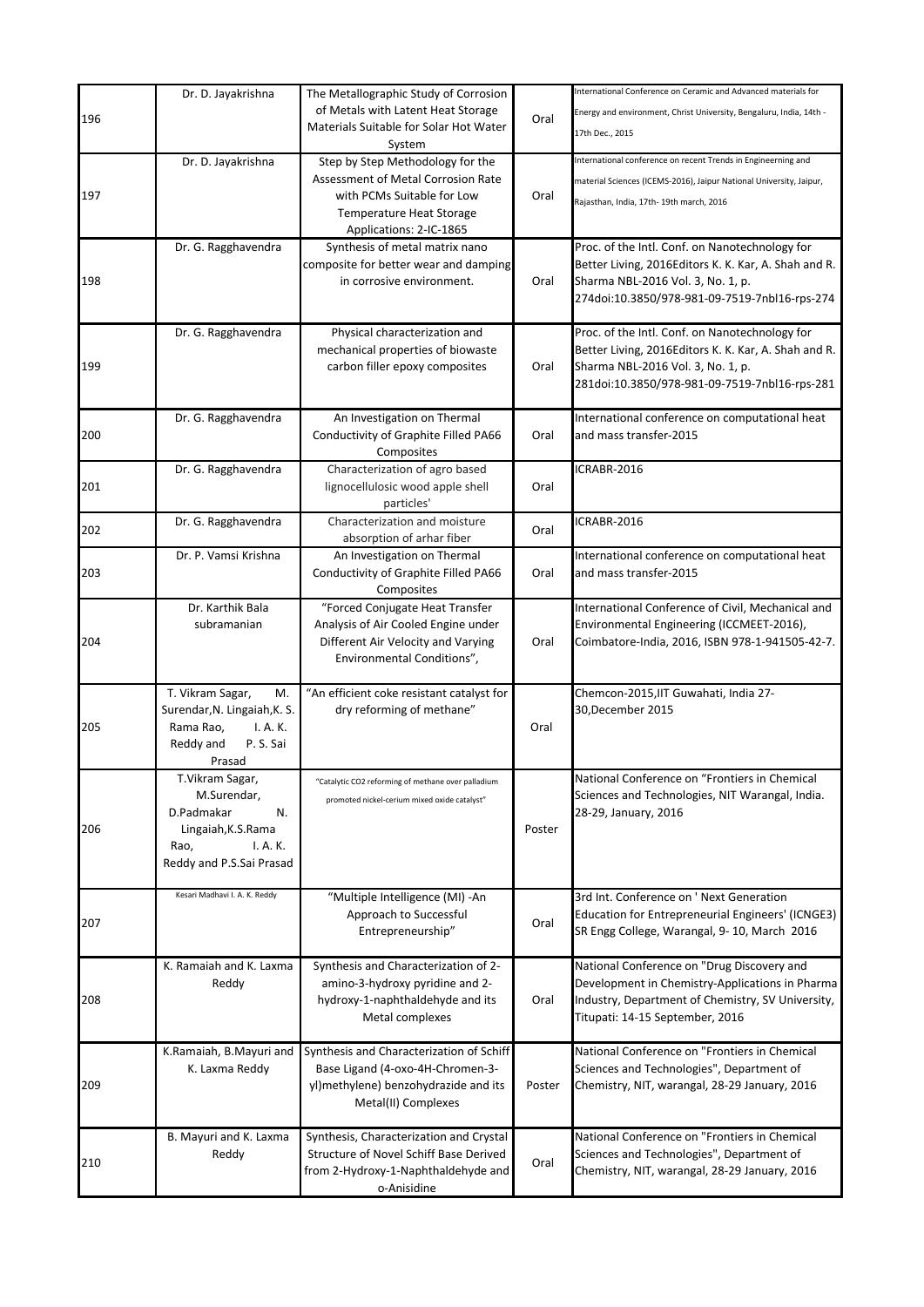| 211 | Krishnaiah V and V.<br>Rajeswar Rao                             | Synthesis and Biological Activity<br>Evaluation of<br>Chromenyl[1,2,4]triazolo[3,4-<br>b[1,3,4]thiadiazin-3-yl)methyl<br>isoindoline-1,3-Diones                            | Oral   | Frontiers in Chemical Sciences and Technologies,<br>NIT Warangal, 28-29th January, 2016                                                                                                                                                                    |
|-----|-----------------------------------------------------------------|----------------------------------------------------------------------------------------------------------------------------------------------------------------------------|--------|------------------------------------------------------------------------------------------------------------------------------------------------------------------------------------------------------------------------------------------------------------|
| 212 | Pavurala Sreenu and V.<br>Rajeswar Rao                          | Synthesis, cytotoxicity and antiviral<br>activity of 2-oxo 1,2-diphenylethylidine<br>hydraziyl thiadiazinyl-2H-chromen-2-<br>one derivatives via multicomponat<br>reaction | Oral   | 10th International Symposium on Bio-organic<br>Chemistry, IISER-Pune, January 11-15th, 2015.                                                                                                                                                               |
| 213 | M. Satyanarayana, V. Sunil<br>Kumar,<br>K.Vengatajalabathy Gobi | Sensitive Detection of Dacarbazine at<br>Conducting Polymer Patterned Carbon<br>Nanotube Paste Electrode as a Sensor<br>Interface                                          | Poster | National Conference on Frontiers in Chemical<br>Sciences and Technologies, National Institute of<br>Technology Warangal, January 28-29, 2016.                                                                                                              |
| 214 | C. Suman, A. Ajay kumar,<br>N. Venkatathri                      | Synthesis, characterization and Drug<br>delivery applications of Nanocrystalline<br>mesoporous MCM-41, SBA-15 and Core<br>shell silica materials.                          | Oral   | International conference on Materials for the<br>Millenium, MATCON, 2016, Cochin University of<br>Science and Technology, Cochin, India, 14-16th<br>January 2016.                                                                                          |
| 215 | A. Ajay kumar,<br>N.Venkatathri                                 | Synthesis and characterization of a<br>novel porous titanium silicate/g-C3N4<br>Hybrid Nanocomposite catalyst for<br>Environmental applications.                           | Oral   | 2nd International conference on emerging<br>technologies Micro to Nano, Manipal university,<br>Jaipur, 24-25 October 2015.                                                                                                                                 |
| 216 | Venkata Bharat Nishtala<br>and Srinivas Basavoju                | Synthesis of Novel spiro carbamate<br>derivatives via one-pot<br>multicomponent approach.                                                                                  | Poster | National Conference on "Frontiers in chemical<br>sciences and technologies" during 28-29 January<br>2015, organized by the Department of Chemistry,<br>NIT Warangal                                                                                        |
| 217 | Vinay Pogaku and Srinivas<br>Basavoju                           | Synthesis and characterization of<br>thiazolidin-4-one derivatives containing<br>pyrazole moiety.                                                                          | Poster | National Conference on "Frontiers in chemical<br>sciences and technologies" during 28-29 January<br>2015, organized by the Department of Chemistry,<br>NIT Warangal                                                                                        |
| 218 | Madhavi Kesari                                                  | 'Teaching Reading through Blended<br>Learning'                                                                                                                             | Oral   | 11th International and 47th Annual ELTAI Conference on the theme<br>Content-Based Instruction (COBI) and Learning: Redefining the English<br>Language Curriculum, organized at Vasavi Engineering College Ibrahim<br>Bagh during 30th June -2nd July 2016. |
| 219 | Madhavi Kesari                                                  | 'Multiple Intelligence (MI) -An<br>Approach to Successful<br>Entrepreneurship'                                                                                             | Oral   | 3rd International Conference on ' Next Generation Education for<br>Entrepreneurial Engineers' (ICNGE3) organised at SR Engineering<br>College Ananthsagar, Hasanparthy, Warangal during 9th & 10th<br>March, 2016.                                         |
| 220 | Madhavi Kesari                                                  | 'Teacher Training and Research for<br><b>Teacher Motivation and Professional</b><br>Development'                                                                           |        | 3rd AINET International Conference organised by All India Network of<br>English Teachers' (AINET) in association with British Council and The<br>American Centre U.S. Embassy India, Nagpur, from 8-9 January 2016.                                        |
| 221 | Madhavi Kesari                                                  | "Technology Enabled Learning (TEL) to<br>Improve Pronunciation in the Students<br>of Professional Courses - A Study "                                                      |        | in the 7th IEEE International Conference on<br>Technology for Education IEEE T4E, December,<br>2015.                                                                                                                                                       |
| 222 | Madhavi Kesari                                                  | Role of Technology in fostering Socio<br>Cognitive Skills in the Context of<br><b>Teaching ESL</b>                                                                         |        | in the 7th IEEE International Conference on<br>Technology for Education IEEE T4E, December,<br>2015.                                                                                                                                                       |
| 223 | Madhavi Kesari                                                  | "Digital Divide Media and Culture in<br>India-Reflections and Ethical<br>Perspectives"                                                                                     |        | International Conference on Comparative<br>Literature & Culture (CLC) organised by the Dept.<br>of English, Vasantrao Naik Government Institute<br>of Arts & Social Sciences (Morris College), Nagpur,<br>on Sept 11th and 12th 2015.                      |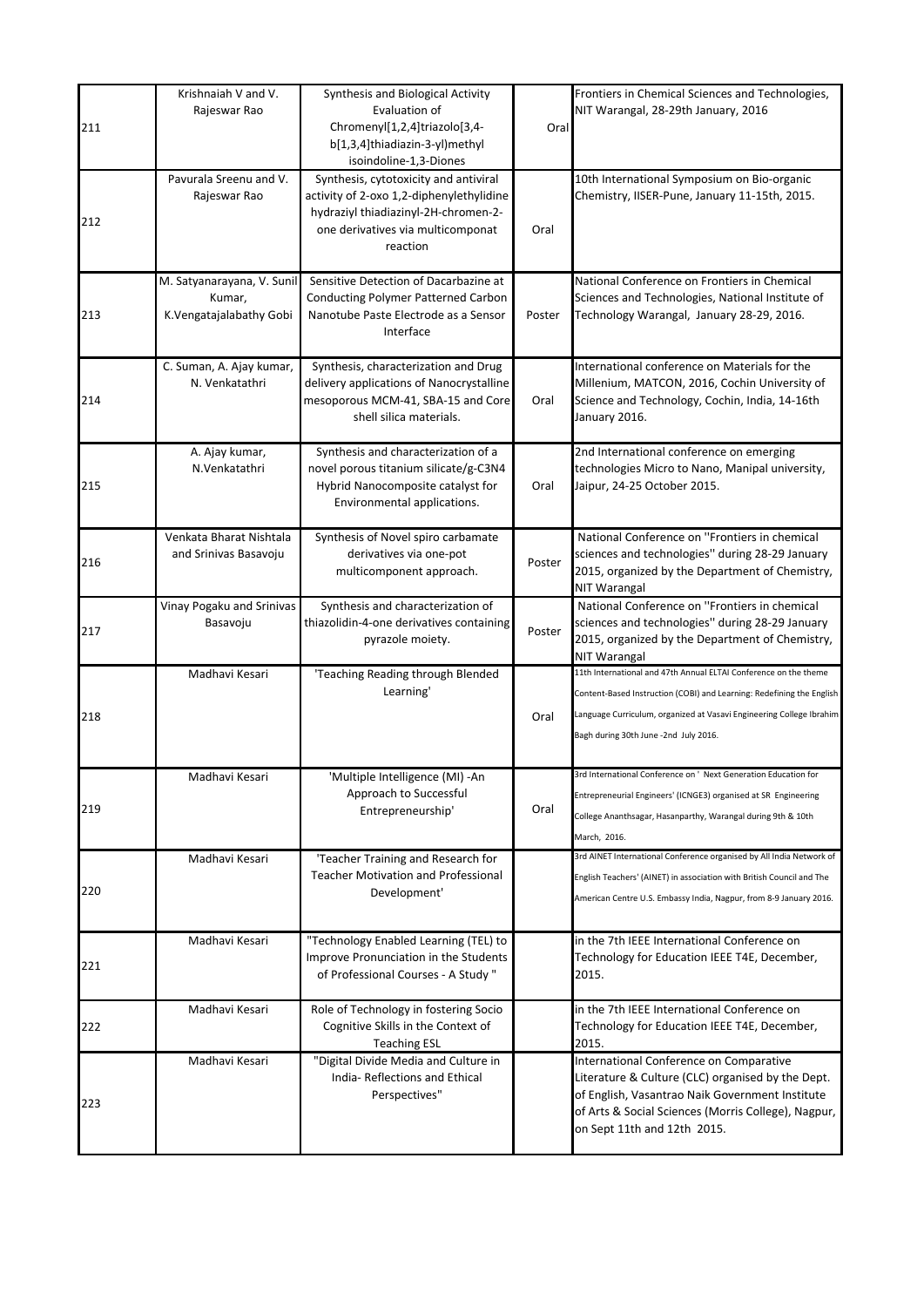| 224 | Madhavi Kesari                                   | 'Role of Technology in fostering Socio<br>Cognitive Skills in the Context of<br>Teaching ESL'                                              |      | International Conference on English Studies and<br>Women Empowerment (ICESWE) organised by the<br>Dept. of English Vaddeswaram K.L. University,<br>Vijayawada, from August 21-22, 2015.                            |
|-----|--------------------------------------------------|--------------------------------------------------------------------------------------------------------------------------------------------|------|--------------------------------------------------------------------------------------------------------------------------------------------------------------------------------------------------------------------|
| 225 | D.S.Kesava Rao                                   | Developing Communicative<br><b>Competence of Business</b><br>Communication Students of India<br>Through Social Media and Literary<br>Texts | Oral | 4th International Conference on Language, Education and Diversity<br>(LED 2015), Auckland, New Zealand, November 2015                                                                                              |
| 226 | Madhavi Kesari                                   | 'Transforming the Identity of Women<br>from Tradition to Modernity through<br>Cinema: Towards Gender Equality'                             | Oral | Two day National Conference on Women in Higher Education: Perspectives<br>and Challenges in Digital ERA (WHE-2016)' Under (TEQIP) at the<br>NITechnology, Warangal, during 30th - 31st May, 2016.                  |
| 227 | D.S.Kesava Rao                                   | Women in Higher Education: The Male<br>Perspective                                                                                         | Oral | March 30-31, NIT Warangal                                                                                                                                                                                          |
| 228 | Mr.M.Venugopal,<br>Dr.M.Ravindar Reddy           | Impact of working capital management<br>on firm's profitability and market value:<br>a survey of Indian firms.                             | Oral | International conference on an expedition growth<br>and sustainability in commerce and management:<br>trends, challenges & strategies. St. Joseph Degree &<br>PG college, Hyderabad                                |
| 229 | Mr.Muhammed Shafi<br>MK, Dr.M. Ravindar Reddy    | Impact of Capital formation of Muslims<br>through Expatirate Financing;<br>Emergence of New financial avenues in<br>India.                 | Oral |                                                                                                                                                                                                                    |
| 230 | Mr. Swamy P &<br>Dr.<br>Padma k (2016)           | "Sustainable Development through<br>Agricultural Entrepreneurship"                                                                         | Oral | 3rd International Conference on Next Generation Education for<br>Entrepreneurial Engineers (ICNGE3), ISBN 978-93-85477-76-8, Center<br>For Entrepreneurship Development(CED) SR Engineering College<br>March 2016. |
| 231 | Mr.Saleh Ahmed<br>Mozumder &<br>Dr.<br>P.Ramlal  | A Conceptual RAMSAM Model to<br>Evaluate the mpact of HR practices on<br>performance of Family OwnedBusiness                               | Oral | International Conference on Innovative Research<br>in "Engineering, Science and Management (ESM-<br>15)" held at JNU, New Delhi.                                                                                   |
| 232 | Mr. Muhammed Shafi<br>MK& Dr.M.Ravindar<br>Reddy | Microfinance as a Mechanism for<br>Inclusive Growth in India: A study<br>based on Southern Region.                                         | Oral | St.Mary's college Hyderabad, ISBN978-93-85506-<br>$03-1$<br>Professional Book Publisher. Hyderabad.<br>2015                                                                                                        |
| 233 | Mr. Saleh Ahmed<br>Mozumder & Dr.P.Ramlal        | Understanding the Role of<br>Crowdsourcing in Idea Generation                                                                              | Oral | National Seminar on "Changing Business and<br>Economic Environment in India: VISION 2020"<br>held at Sri Aurobindo College, University of Delhi,<br>New Delhi.                                                     |

## **Conference 2014-2015**

| SI. No.       | Authors (*)                                                          | <b>Title of the Paper</b>                                       | Oral / | Event Details (Event, Place, Dates)                                                                                                                                          |
|---------------|----------------------------------------------------------------------|-----------------------------------------------------------------|--------|------------------------------------------------------------------------------------------------------------------------------------------------------------------------------|
|               |                                                                      |                                                                 | Poster |                                                                                                                                                                              |
|               | R. Kodepakaa, V.<br>Chowdary, D.Reddy, R.<br>Dasaria, Prasad C.S.R.K | Performance Evaluation of Gravel Road                           | Oral   | International conference, on transportation<br>planning & implementation methodologies for<br>developing countries TPMDC - 2014, 10-12<br>December 2014, IIT Bombay, Mumbai. |
| $\mathcal{P}$ | Vaishnavi Sunil Joshi, Ravi<br>Shankar KVR, CSRK Prasad              | Integrated Mass Transit Planning using<br>VISUM simulation tool | Oral   | 3rd PTV User Group Meeting, Nov. 7, 2014                                                                                                                                     |
| 3             | Rajkumar T. and Ravi<br>Shankar K.V.R                                | Pedestrian Crossing Behavior Analysis<br>over Space and Time    | Oral   | International conference, on transportation<br>planning & implementation methodologies for<br>developing countriesTPMDC - 2014, 10-12<br>December 2014, IIT Bombay, Mumbai.  |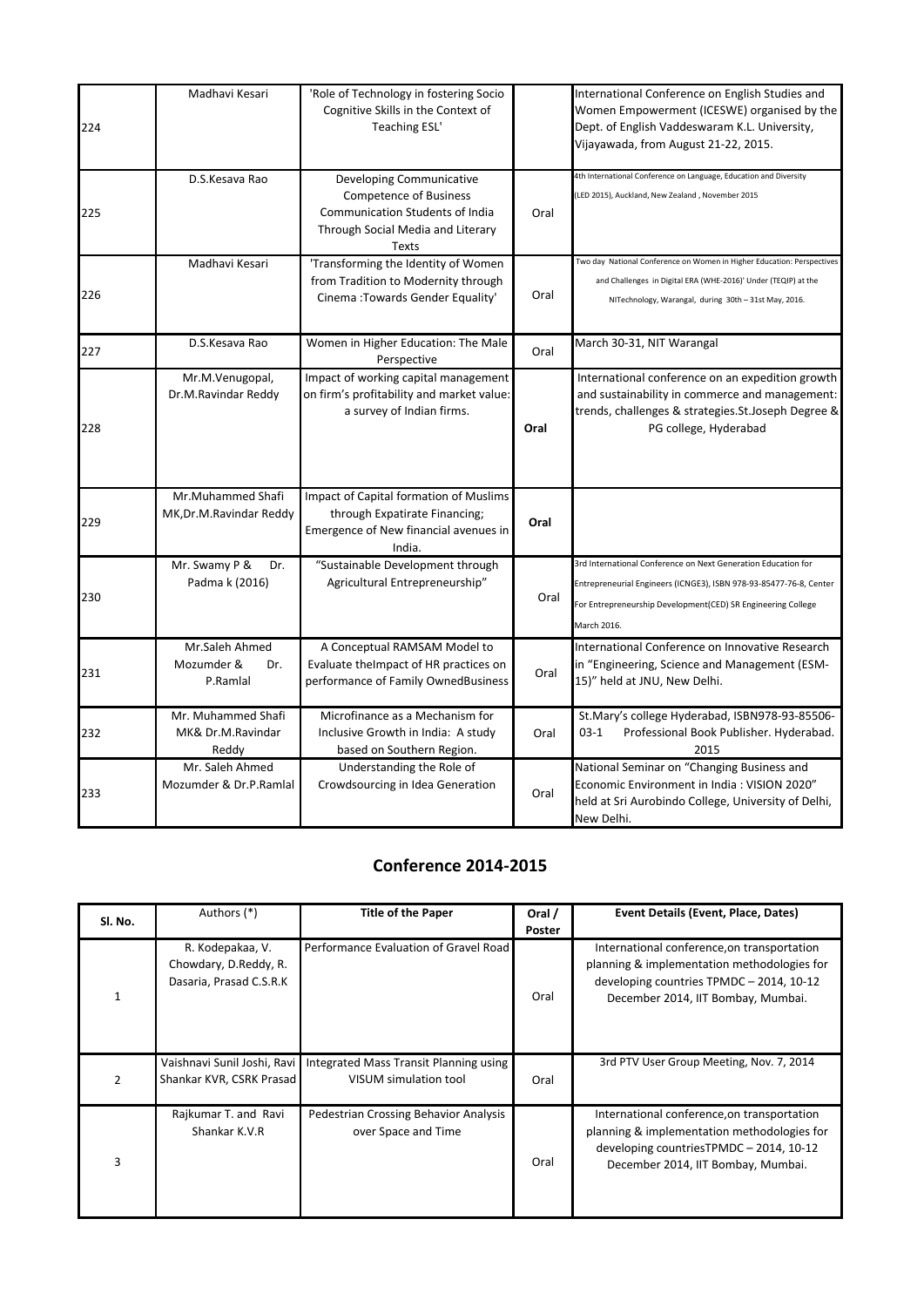| 4  | Krishna P.                                                                            | Ramana Murty V. and Hari Swell studies on model piled footings in<br>expansive soils                                                                            | Oral | XII International Science Conference, London, UK,<br>2014                                                                                               |
|----|---------------------------------------------------------------------------------------|-----------------------------------------------------------------------------------------------------------------------------------------------------------------|------|---------------------------------------------------------------------------------------------------------------------------------------------------------|
| 5  | Ramana Murty V., Pranav<br>P.R.T. and Kumar, K.S.R.                                   | Influence of lime and cement on<br>strength properties of flyash and slag of<br>Nava Bharati Venture Limited,<br>Paloncha, India                                | Oral | International Conference on Sustainable Civil<br>Infrastructure - 2014, ASCE, Hyderabad, October<br>17-18, 2014                                         |
| 6  | Reshma R., Pranav P. R. T.<br>and Heeralal M.                                         | A numerical study on the influence of<br>surcharge and modes of wall<br>deformation on earth pressures on<br>narrow retaining walls                             | Oral | International Conference on Sustainable Civil<br>Infrastructure - 2014, ASCE, Hyderabad, October<br>17-18, 2014                                         |
| 7  | Hari Krishna P. and<br>Ramana Murty V.                                                | Pullout capacity of hybrid anchor piles                                                                                                                         | Oral | XII International Science Conference, London, UK,<br>2014                                                                                               |
| 8  | Rama Vara Prasad C.H.,<br>Hari Prasad Reddy, P.,<br>Rakesh J Pillai., Vineet<br>Kumar | Effect of Acids on Swell Potential of<br><b>Black Cotton Soil</b>                                                                                               | Oral | International Geotechnical Symposium on Disaster<br>Mitigation in Special Geoenvironmental<br>Conditions (6IGS), Chennai, India, January 21-23,<br>2015 |
| 9  | Deviprasad B S, Akshay T<br>S, Srikanth Emmadi,<br>Kalyan Kumar G                     | Analysis of composite Earthquake<br>catalogue of Warangal City                                                                                                  | Oral | International Geotechnical Symposium on Disaster<br>Mitigation in Special Geoenvironmental<br>Conditions (6IGS), Chennai, India, January 21-23,<br>2015 |
| 10 | M. Amulya, Ch.R.V.Prasad,<br>P.H.P.Reddy, G. Kalyan<br>Kumar                          | Effects of Sulphuric Acid on Black<br><b>Cotton Soil</b>                                                                                                        | Oral | 2nd international Conference on Earth Sciences and Engineering (ICEE 2015)<br>, Coimbatore, Tamil Nadu, India, March 20-21, 2015                        |
| 11 | Akshay T Sakhare,<br>Deviprasad B S, E Srikanth,<br>M Santhosh, G. Kalyan<br>Kumar    | Seismic site characterization of<br>Ramalingeswara temple at Warangal,<br>Telangana                                                                             | Oral | International Conference on sustainable energy<br>and Built Environment, VIT Vellore, February 2015                                                     |
| 12 | Radhika M Patel, P<br>Venkata Koteswarara Rao,<br>P HariKrishna                       | A study on effect of aspect ratio on the<br>behavior of axially loaded pile<br>supported building frame                                                         | Oral | International Conference on sustainable energy<br>and Built Environment, VIT Vellore, February 2015                                                     |
| 13 | P Venkata Koteswarara<br>Rao, Radhika M Patel, P<br>HariKrishna                       | Effect of Pile Spacing on the Soil<br>Structure Interaction of Pile Supported<br>Building Frame Subjected To Lateral<br>Loads                                   | Oral | 2nd international Conference on Earth Sciences and Engineering (ICEE 2015)<br>, Coimbatore, Tamil Nadu, India, March 20-21, 2015                        |
| 14 | umar.                                                                                 | KalyanaRamaJ,M.V.N.Sivak AReviewonStudiesofFractureParameter<br>sofSelf CompactingConcrete",                                                                    | Oral | TheEighthStructuralEngineeringConvention<br>(SEC2014), Indian Institute of TechnologyDelhi, 22-<br>24 December 2014.                                    |
| 15 | KalyanaRamaJ, ReshmiN, M<br>.V.N.Sivakumar, VasanA.                                   | Experimental InvestigationonSelf<br>CompactingGeo-<br>polymerConcrete(SCGC)IncorporatingG<br>roundGranulatedBlastFurnace<br>Slag(GGBS)byvaryingtheNaOHMolaritie | Oral | TheEighthStructuralEngineeringConvention(SEC20<br>14), Indian Institute of Technology Delhi, 22-24<br>December 2014.                                    |
| 16 | ChiragGarg, AakashJain., M.<br>V.N. SivaKumar                                         | StudiesonMechanicalPropertiesofPolyp<br>ropyleneFiberReinforcedConcrete                                                                                         | Oral | InternationalConferenceonSustainableCivilInfrastr<br>ucture. Indian Institute ofTechnologyHyderabad,<br>17-18 October 2014.                             |
| 17 | SriKalyanaRamaJ, Siva<br>KumarMVN, VasanAandRit<br>eshReddyK.                         | AReviewon<br>Influenceofsuperplasticizersonthestren<br>gthcharacteristicsofSelf-<br>CompactingConcrete"                                                         | Oral | International Conference on Sustainable Civil<br>InfrastructureIndianInstituteofTechnology<br>Hyderabad, 17-18 October 2014.                            |
| 18 | K.Shanthi Sri, M.V.N.Siva<br>Kumar.                                                   | Analysis Of Causes For Fatal Falls From<br><b>Scaffolds Using Fault Tree Analysis</b>                                                                           | Oral | International Conference on Sustainable Energy<br>and Built Environment (ICES 2015), VIT University,<br>Vellore, 12-13 March 2015.                      |
| 19 | D. Ravi Prasad                                                                        | Detection of Structural Damage due to<br>Cyclic Loads through Changes in Natural<br>Frequency                                                                   | Oral | ICMCME-2014, Phuket, Thailand, July 11-13, 2014                                                                                                         |
| 20 | T.D.Gunneswara Rao, P-<br>Alfrite, G.Mallikarjuna<br>Rao, Mudimby Andal               | Fracture Parameters of Fly Ash and<br><b>GGBS Based Geopolymer Concrete</b>                                                                                     | Oral | 2014 International Conference on Applied Science<br>and Engineering (ICASE2014), October 31-<br>November 04, 2014 in Kenting, Taiwan                    |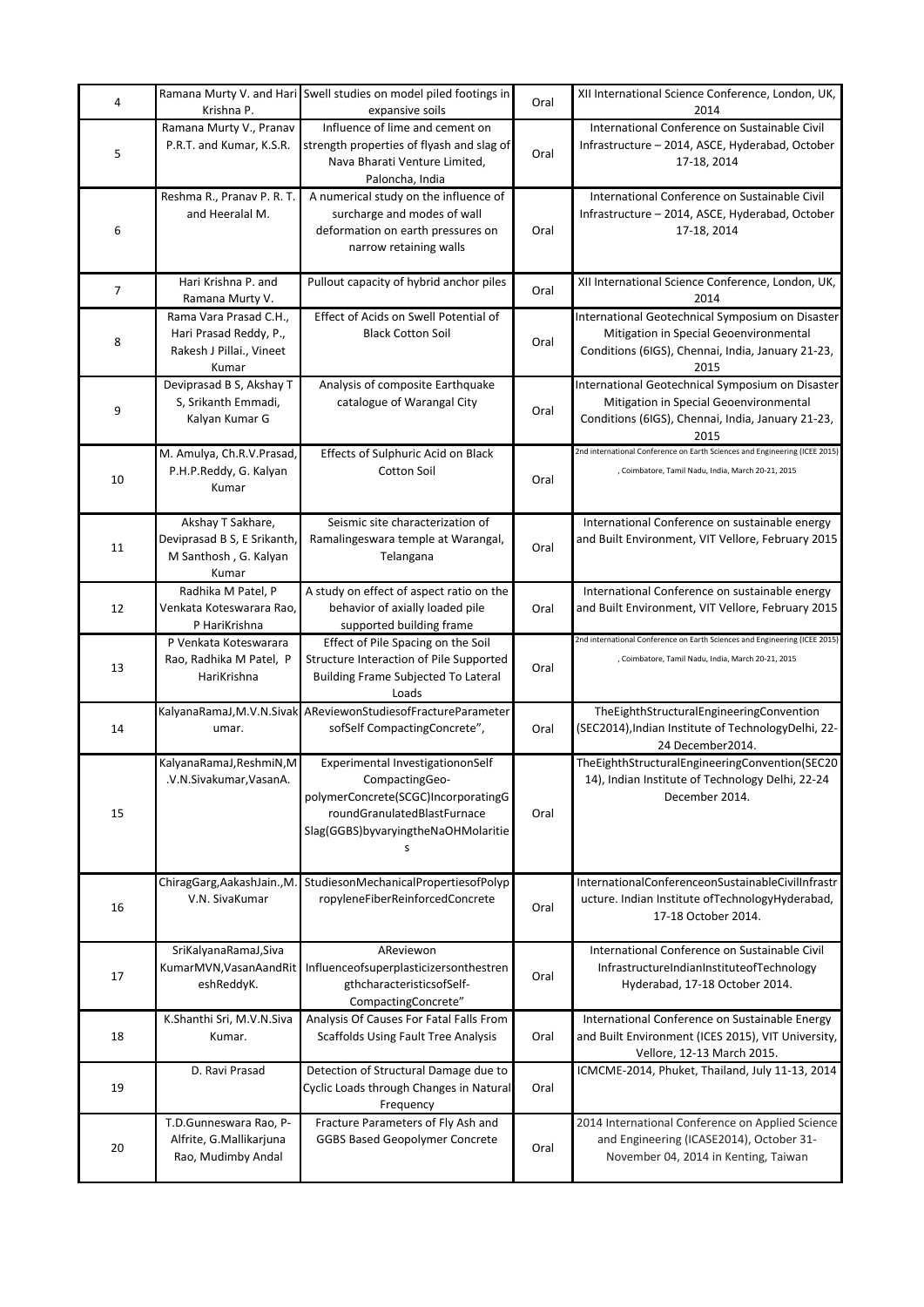| 21 | G. Mallikarjuna Rao,<br>Venu.M, T.D.Gunneswara<br>Rao                      | Fly Ash And GGBS Based Geopolymer<br>Concrete                                                                                 | Oral | The International Conference on Environmentally<br>Friendly Civil Engineering Construction and<br>Materials Manado, Indonesia, 13 - 14 November<br>2014                                        |
|----|----------------------------------------------------------------------------|-------------------------------------------------------------------------------------------------------------------------------|------|------------------------------------------------------------------------------------------------------------------------------------------------------------------------------------------------|
| 22 | K.L.Radhika and P.Rathish<br>Kumar                                         | Mix proportioning of Self Compacting<br>Concretes based on compressible<br>packing model                                      | Oral | International Symposium on Design, Performance<br>and Use of Self compacting concrete, SCC2014, 5-<br>8 June 2014, Xiamen, China, RILEM proceedings pg<br>80-90, ISBN:978-2-35158-144-5.       |
| 23 | P.Ratish Kumar,<br>M.L.V.Prasad, M.Sri Rama<br>Chand and M.D.Anada<br>Babu | Effect of glass fiber and confined lateral<br>ties on stress-strain behavior of self<br>compacting concrete",                 | Oral | 3-Day International Conference on Emerging<br>Trends in Civil Engineering (ICETCE-2014), 6th -<br>8th January, VNR Vignana Jyothi Institute of<br>Engineering & Technology, Hyderabad.         |
| 24 | Adithya A S, Navatha Y,                                                    | An Android Application On Bus<br>Schedule System For Warangal City                                                            | Oral | International Conference on Sustainable Energy<br>and Built Environment, VIT Vellore, March 13,<br>2015                                                                                        |
| 25 | T.Sudheer, J.Pragnya,<br>Y.Navatha                                         | Network Analysis in Transportation<br><b>Using GIS</b>                                                                        | Oral | International Conference on Sustainable Energy<br>and Built Environment, VIT Vellore, March 13,<br>2015                                                                                        |
| 26 | M Chandra Sekhar and N<br>V Umamahesh                                      | Probability studies for assessment of<br>dissolved oxygen Profiles in Krishna<br>river                                        | Oral | International Conference on Chemical,<br>Environmental and Biological Sciences (CEBS-<br>2015)<br>March 18-19, 2015 Dubai (UAE)                                                                |
| 27 | V Agilan and N V<br>Umamahesh                                              | Preparation of LULC map from GE<br>images for GIS based Urban<br><b>Hydrological Modeling</b>                                 | Oral | International Conference on Modeling Tools for<br>Sustainable Water Resources Management, held<br>at IIT, Hyderabad during 28-29 December, 2014<br>(This paper received best paper award)      |
| 28 | V Agilan and N V<br>Umamahesh                                              | Effect of El Niño-southern oscillation<br>(enso) cycle on extreme rainfall events<br>of Indian urban area                     | Oral | International Conference on Sustainable Energy<br>and Built Environment, held at VIT, Vellore during<br>12-13 March, 2015                                                                      |
| 29 | M. Amulya, Ch.R.V.Prasad,<br>P.H.P.Reddy, G.K.Kumar                        | Effects of Sulphuric acid on Black<br>Cotton Soil                                                                             | Oral | 2nd International Conference on Earth Sciences and<br>Engineering (ICEE 2015), Coimbatore, Tamil Nadu, India,<br>March 20-21, 2015 Abstract No. 58                                             |
| 30 | Veena T. S, Venkata Reddy<br>K, and Reshma T                               | Simulation and analysis of nonpoint<br>source pollution in usda-ars<br>experimental watershed using<br>advanced swat methods" | Oral | International Conference on Modeling Tools for<br>Sustainable Water Resources Management,<br>Department of Civil Engineering, Indian Institute<br>of Technology Hyderabad: 28-29 December 2014 |
| 31 | P. Naga Sowjanya,<br>K.Venkata Reddy and M.<br>Shashi                      | Effect on runoff of a regional watershed<br>under climate change                                                              | Oral | International Conference on Modelling Tools for<br>Sustainable Water Resources Management', IIT<br>Hyderabad, December 28, 2014.                                                               |
| 32 | Swetalina Nath, K.<br>Venkata Reddy and<br>Joygopal Jena                   | Rusle And Musle Based Soil Erosion<br>Studies Using Remote Sensing And Gis<br>Techniques                                      | Oral | International Conference on Modelling Tools for<br>Sustainable Water Resources Management', IIT<br>Hyderabad, December 28, 2014                                                                |
| 33 | Reshma T, Venkata Reddy<br>K, Deva Pratap, Agilan V                        | <b>Optimization of Manning's Roughness</b><br>Coefficients for a watershed using Multi-<br>Objective Genetic Algorithm        | Oral | International Conference on Modelling Tools for<br>Sustainable Water Resources Management', IIT<br>Hyderabad, December 28, 2014                                                                |
| 34 | Praveen Kumar CH &<br>Venkata Reddy K,                                     | Advanced geospatial techniques for<br>hydrological data visualization                                                         | Oral | International Conference on Modelling Tools for<br>Sustainable Water Resources Management', IIT<br>Hyderabad, December 28, 2014                                                                |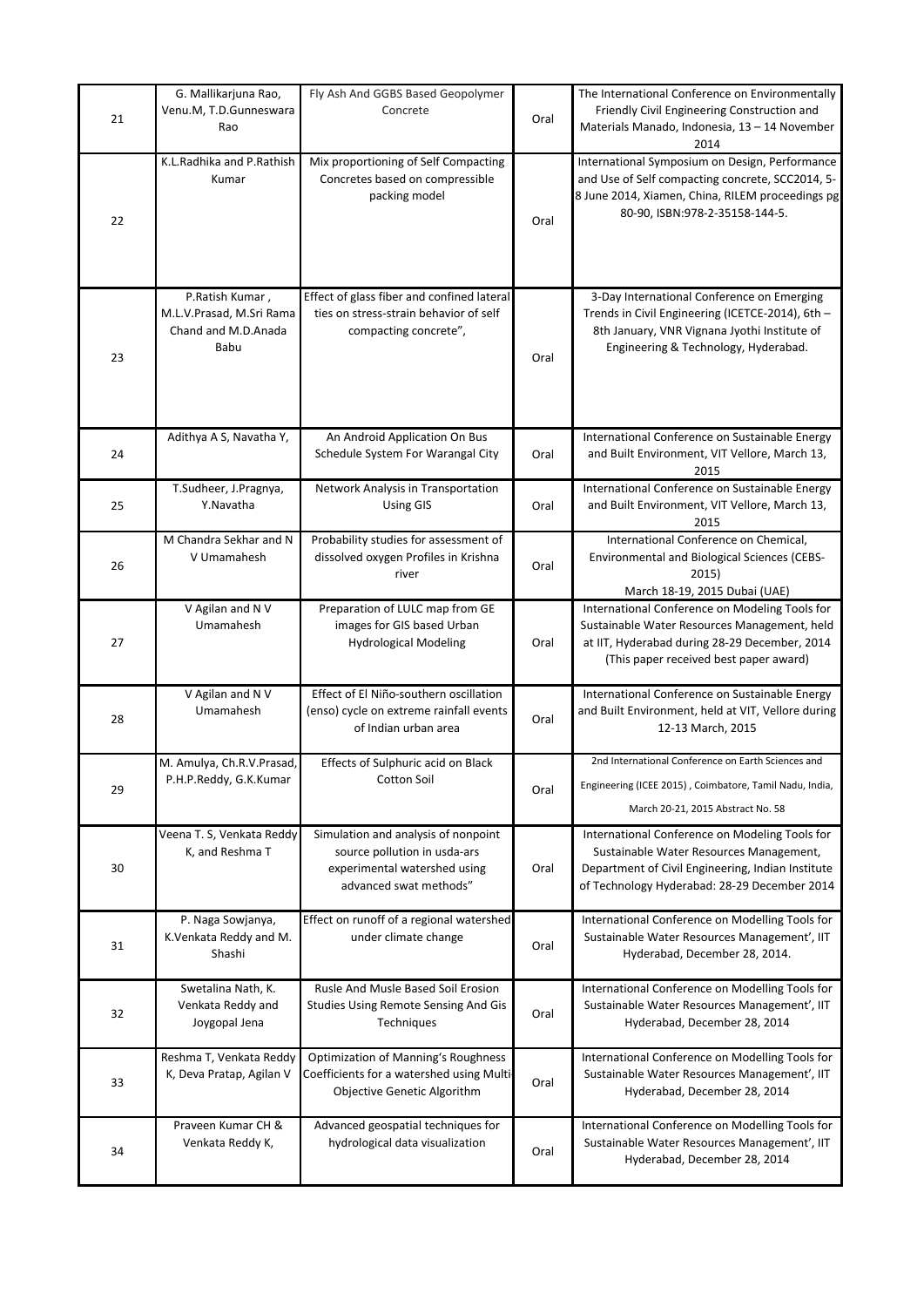| 35 | Abhiram kanigolla,<br>K.Venkata Reddy                                                         | Impact assessment study of the<br>watershed development program                                                                                | Oral | International Conference on Modelling Tools for<br>Sustainable Water Resources Management', IIT<br>Hyderabad, December 28,2014                                                                   |
|----|-----------------------------------------------------------------------------------------------|------------------------------------------------------------------------------------------------------------------------------------------------|------|--------------------------------------------------------------------------------------------------------------------------------------------------------------------------------------------------|
| 36 | Ch. Tirupathi, K.Venkata<br>Reddy                                                             | Impact Of Climate Change On Water<br>Resources Of Warangal District                                                                            | Oral | International Conference on Modelling Tools for<br>Sustainable Water Resources Management', IIT<br>Hyderabad, December 28,2014                                                                   |
| 37 | B Aneesha Satya, K<br>Venkata Reddy                                                           | A Study On The Fluoride Affected Areas<br>Using Advanced Geospatial Methods                                                                    | Oral | International Conference on Modelling Tools for<br>Sustainable Water Resources Management', IIT<br>Hyderabad, December 28, 2014.                                                                 |
| 38 | B Aneesha Satya, K<br>Venkata Reddy                                                           | A WEBGIS based study of fluoride<br>affected areas                                                                                             | Oral | International Conference on Sustainable Energy<br>and Built Environment, VIT Vellore, March 13,<br>2015.                                                                                         |
| 39 | Sri Lakshmi Sesha Vani<br>Jayanthi, K.Venkata Reddy                                           | R Programming Tools For Climate Data<br>Parameters Visualization                                                                               | Oral | International Conference on Modelling Tools for<br>Sustainable Water Resources Management', IIT<br>Hyderabad, December 28, 2014.                                                                 |
| 40 | K Venkata Reddy, Sri<br>Lakshmi Sesha Vani<br>Jayanthi, Kotrike Tharani,<br>P Naga Sowjanya   | Geospatial modeling tool for climate<br>data retrieval",                                                                                       | Oral | International Conference on Climate Change<br>Innovation and Resilience for Sustainable<br>Livelihood. Kathmandu, Nepal, January 12. 2015.                                                       |
| 41 | K.Tharani, Abhishek<br>Chakraborthy, K.Venkata<br>Reddy                                       | Geospatial Analysis Of Vegetation<br><b>Dynamics Using Time Series Satellite</b><br>Data(PCI)                                                  | Oral | International Conference on Sustainable Energy<br>and Built Environment, VIT Vellore, March 13,<br>2015                                                                                          |
| 42 | E.Lakshmi, Deva Pratap, P.<br>V. Nagamani, K. H. Rao, T.<br>Preethi Latha, S. B.<br>Choudhury | Time Series Analysis Of Primary<br>Productivity Along The East Coast Of<br>India Using Oceansat-2 Ocean Colour<br>Monitor (OCM)                | Oral | International Society for Photogrammetry and<br>Remote Sensing, TC VIII Mid-Term Symposium,<br>ISPRS Hyderabad, October 2015                                                                     |
| 43 | E.Lakshmi, Deva Pratap, P.<br>V. Nagamani, K. H. Rao, T.<br>Preethi Latha, S. B.<br>Choudhury | <b>Estimation Of Primary Productivity</b><br>Along The North Indian Ocean Using<br>Oceansat-2 Ocm                                              | Oral | World Ocean Science Congress, Protect Ocean for<br>Posterity, WOSC, Kochi, February 2015.                                                                                                        |
| 44 | Shoab, M., Jain K. &<br>Shashi, M.                                                            | Location Based Asset Management<br>Application for Railway: AMS-R"                                                                             | Oral | 11th Symposium on Location Based Services (LBS<br>2014), Vienna University of Technology, Vienna,<br>Austria. Nov. 26-28, 2014                                                                   |
| 45 | Naga Sowjanya, P.,<br>Venkata Reddy, K and<br>Shashi, M.                                      | <b>Effect of Estimated Runoff under</b><br>changing climate on Regional<br>Watershed"                                                          | Oral | International Conference on Modelling Tools for<br>Sustainable Water Resources Management,<br>Department of Civil Engineering, Indian Institute<br>of Technology Hyderabad, December 28-29, 2014 |
| 46 | Anusha, S., Ramana, K. V.,<br>Srikanth, P., Seshasai, M.<br>V. R & Shashi, M.                 | Estimation of kharif cropped area using<br>multi-date Risat-1 SAR data                                                                         | Oral | International Conference on Sustainable Energy<br>and Built Environment", VIT University, March 12-<br>13, 2015                                                                                  |
| 47 | Ramreddy, T.,<br>Vishnuprakash Reddy, C &<br>Shashi, M.                                       | An accuracy assessment of Cartosat-1<br>and ASTER Digital Elevation Models                                                                     | Oral | International Conference on Sustainable Energy<br>and Built Environment", VIT University, March 12-<br>13, 2015                                                                                  |
| 48 | Vishnuprakash Reddy, C.,<br>Ramreddy, T & Shashi, M.                                          | Airborne LIDAR for forestry metrics                                                                                                            | Oral | International Conference on Sustainable Energy<br>and Built Environment", VIT University, March 12-<br>13, 2015.                                                                                 |
| 49 | Gagandeep Singh.,<br>& Parul Patel.                                                           | Analysis of monthly soil moisture<br>Srivastava, H. S., Shashi, M variations derived from AMSR-E for the<br>year 2010 over Indian subcontinent | Oral | International Conference on Sustainable Energy<br>and Built Environment", VIT University, March 12-<br>13, 2015.                                                                                 |
| 51 | Roy, N., Chowdary, V., and<br>Krishnan, J. M.                                                 | Influence of rest periods on the creep<br>and recovery of asphalt concrete<br>mixtures                                                         | Oral | Colloquium on Transportation Systems<br>Engineering and Management, Kozhikode.                                                                                                                   |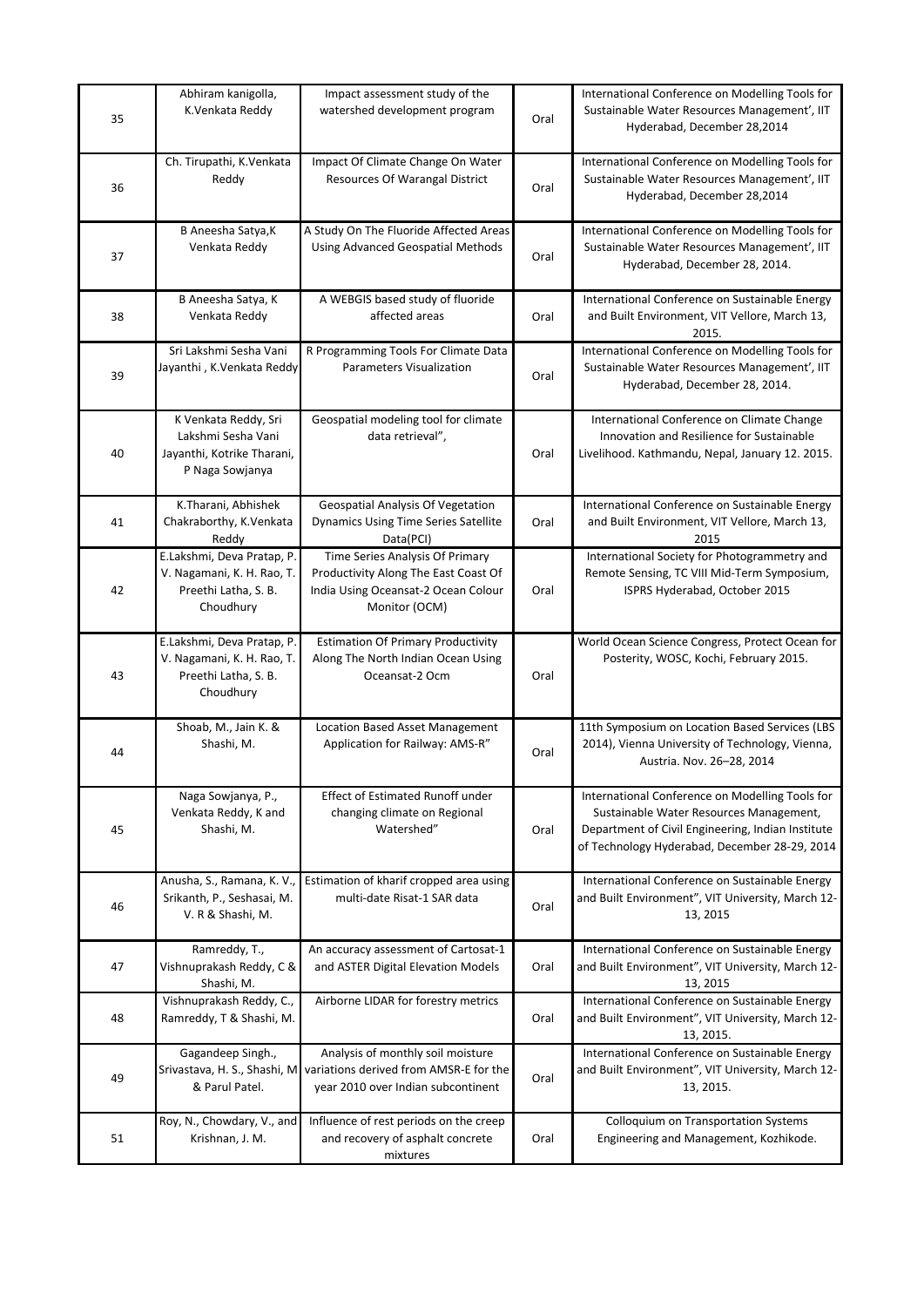|    | Ramana Murty V., Pranav    | Evergreen housing systems using                                      |      | Innovations and Advances in Civil Engineering                           |
|----|----------------------------|----------------------------------------------------------------------|------|-------------------------------------------------------------------------|
| 52 | P.R.T. and Arun Francis    | geomembrane liner in roof slabs                                      | Oral | Towards Green and Sustainable Systems,                                  |
|    |                            |                                                                      |      | Coimbatore Institute of Technology, Coimbatore,                         |
|    |                            |                                                                      |      | 2014                                                                    |
|    | Soumya S., Ramana Murty    | Pneumatic radial preloading for                                      |      | Indian Geotechnical Conference - 2014, JNTU                             |
| 53 | V. and Pranav P.R.T        | consolidation of soft clays - An                                     | Oral | Kakinada, December 18 - 20, 2014                                        |
|    |                            | innovative technique                                                 |      |                                                                         |
|    | Reshma R., Heeralal M.     | Experimental and numerical study of                                  |      | Indian Geotechnical Conference - 2014, JNTU                             |
| 54 | and Pranav P.R.T.          | active earth earth pressures on narrow                               | Oral | Kakinada, December 18 - 20, 2014                                        |
|    |                            | retaining walls.                                                     |      |                                                                         |
|    | Koteswara Rao. P.V., Jithu | Soil structure interaction of building                               |      | Indian Geotechnical Conference - 2014, JNTU                             |
| 55 | P. Sruthi S. and Hari      | frame supported by pile foundations                                  | Oral | Kakinada, December 18 - 20, 2014                                        |
|    | Krishna P.                 | subjected to lateral loads                                           |      |                                                                         |
|    |                            |                                                                      |      |                                                                         |
|    | Ρ.                         | Khan A.A. and Hari Krishna A study on load carrying capacity of soft |      | Indian Geotechnical Conference - 2014, JNTU                             |
| 56 |                            | clays provided with granular piles of<br>different materials         | Oral | Kakinada, December 18 - 20, 2014                                        |
|    |                            |                                                                      |      |                                                                         |
|    | Sudheer kumar Y.,          | Effect of MSW leachate on behaviour of                               |      | Indian Geotechnical Conference - 2014, JNTU                             |
| 57 | Manivannan, and Hari       | soils in Warangal                                                    | Oral | Kakinada, December 18 - 20, 2014                                        |
|    | Krishna P.                 |                                                                      |      |                                                                         |
|    | Gnana Prasanna G. and      | Influence of waste plastic strips on                                 |      | Indian Geotechnical Conference - 2014, JNTU                             |
| 58 | Rakesh J. Pillai           | engineering behavior of soils                                        | Oral | Kakinada, December 18 - 20, 2014                                        |
|    | Partha Das and Rakesh J.   | Influence of waste tyre chips on the                                 |      | Indian Geotechnical Conference - 2014, JNTU                             |
|    | Pillai                     | strength and deformation                                             |      | Kakinada, December 18 - 20, 2014                                        |
| 59 |                            | characteristics of silty and cayey sand                              | Oral |                                                                         |
|    |                            |                                                                      |      |                                                                         |
|    | Vishnuvardhan B., Kalyan   | Effect of RBI grade 81 on subgrade soil                              |      | National conference on Technological innovations                        |
| 60 | Kumar G., Abhiram K.       |                                                                      | Oral | for sustainable infrastructure, NIT Calicut, March                      |
|    |                            |                                                                      |      | 2015                                                                    |
|    | PKN Jogeswara Rao,         | Environmental Impact Assessment in                                   |      | National Conference on Technological Innovations                        |
| 61 | P.Venkateswara Rao and     | the Construction stage for Commercial                                | Oral | for Sustainable, Infrastructure (TISI 2015),                            |
|    | M.V.N.Siva kumar.          | <b>Buildings Using Decision supportive</b>                           |      | National Institute of Technology Calicut, 13-15                         |
|    |                            | Tool                                                                 |      | March 2015.                                                             |
|    |                            | Vinothini.M, Mallikarjun.G Bond strength of Geopolymer Concrete      |      | National Conference on Recent Advances in Civil                         |
| 62 | and Rama Seshu.D           |                                                                      | Oral | Engg, (RRACE-2014)- 7-8, Nov., 2014, Dept of Civil                      |
|    |                            |                                                                      |      | Engg, Univ Colege of Engg, Osmania University,<br>Hyderabad, pp.281-284 |
|    | Rohini K and Rama          | A study on effect of stress on UPV                                   |      | National Conference on Recent Advances in civil                         |
|    | Seshu.D                    | values of Concrete                                                   |      | Engg, (RRACE-2014)- 7-8, Nov 2014, Dept of Civil                        |
| 63 |                            |                                                                      | Oral | Engg, University College of Engg, Osmania                               |
|    |                            |                                                                      |      | University, Hyderabad, pp.299-301                                       |
|    |                            |                                                                      |      |                                                                         |
|    | M. Sri Rama Chand, P.      | Self curing agents in Self Compacting                                |      | All India Seminar on New Developments in use of                         |
|    | Rathish Kumar              | Mortars, All India Seminar on New                                    |      | Alternative Materials for Concrete AMCON-15,                            |
|    |                            | Developments in use of Alternative                                   |      | Nagpur, India, March 13-14, 2015                                        |
|    |                            | <b>Materials for Concrete</b>                                        |      |                                                                         |
| 64 |                            |                                                                      | Oral |                                                                         |
|    |                            |                                                                      |      |                                                                         |
|    |                            |                                                                      |      |                                                                         |
|    |                            |                                                                      |      |                                                                         |
|    | K.L. Radhika, S Rakesh and | An Experimental study on Bond                                        |      | All India Seminar on New Developments in use of                         |
| 65 | P. Rathish Kumar           | Behaviour of Self compacting concrete'                               | Oral | Alternative Materials for Concrete, AMCON-15,                           |
|    |                            |                                                                      |      | Nagpur, India, March 13-14, 2015                                        |
|    | K.Sindhu, K.H.V.Durga      | Hydrological Modelling In Brahmani-                                  |      | National Symposium TROPMET 2015 on "Weather                             |
|    | Rao, Y.Navatha             | Baitarani River Basin                                                |      | and Climate Extremes, Panjab University,                                |
|    |                            |                                                                      |      | Chandigarh, February 2015                                               |
| 66 |                            |                                                                      | Oral |                                                                         |
|    |                            |                                                                      |      |                                                                         |
|    |                            |                                                                      |      |                                                                         |
|    |                            |                                                                      |      |                                                                         |
|    | K.Sindhu, K.H.V.Durga      | Runoff Estimation At Basin Scale Using                               |      | National Seminar on "Geo-Informatics Application                        |
| 67 | Rao, Y.Navatha             | Space Inputs Through Hydrological                                    | Oral | in Rural Development, NIRD, Hyderabad March                             |
|    |                            | Modelling Approach                                                   |      | 2015                                                                    |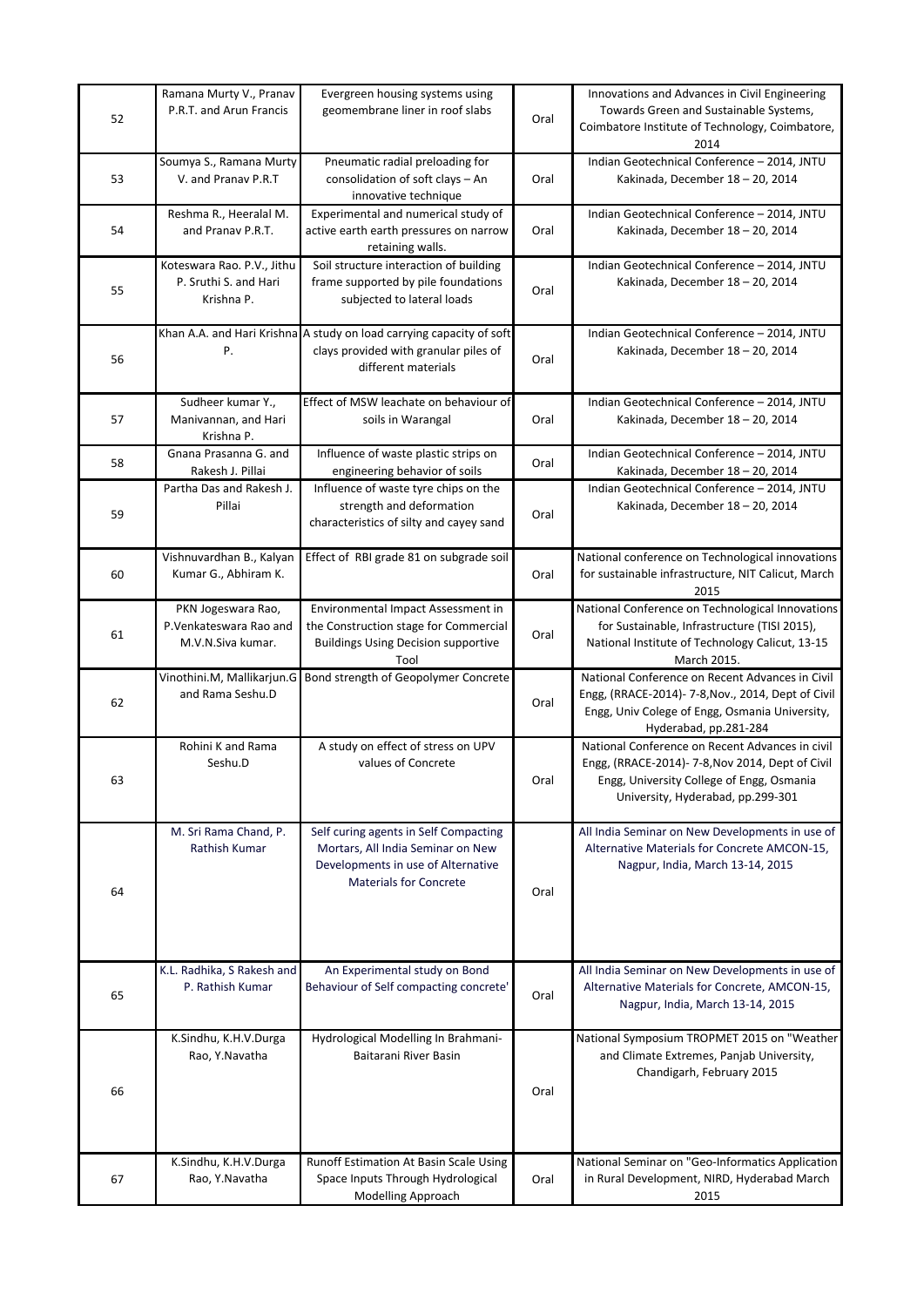| 68 | Shimna Paulose, P Hari<br>Prasad Reddy and K V<br>Jayakumar                                    | Effect of Alkaline Solutions on<br><b>Hydraulic Conductivity of Soils</b>                                                                | Oral             | 13-14 March, 2015 National Conference on<br>Technological Innovations for Sustainable<br>Infrastructure NIT Calicut,                                                            |
|----|------------------------------------------------------------------------------------------------|------------------------------------------------------------------------------------------------------------------------------------------|------------------|---------------------------------------------------------------------------------------------------------------------------------------------------------------------------------|
| 69 | Shimna Paulose, P Hari<br>Prasad Reddy and K V<br>Jayakumar                                    | Swell Potential of Soils Contaminated<br>with NaOH Solutions                                                                             | Oral             | December 2014, Indian Geotechnical Conference,<br>IGC-2014, Kakinada, pp.1772-1779                                                                                              |
| 70 | B.Madhumati Devi and K V<br>Jayakumar                                                          | Phytoremediation Studies on Tannery<br>Effluent using Pilot Scale Constructed<br>Wetlands",                                              | Oral             | 29 Oct -1 Nov, 2014, Hyderabad, Proceedings of<br>the International Conference on Hydrology and<br>Watershed Management with a focal theme on<br>Ecosystem Resilience           |
| 71 | Arpita Singhi, Y. Naveen<br>Kumarand KV Jayakumar                                              | Six Sigma in Construction Industry-<br>State of Art                                                                                      | Oral             | 13-14 March, 2015, International Conference on<br>ASCE, Civil Engineering Systems, VIT Vellore                                                                                  |
| 72 | E.Venkata Rathnam,<br>N.Ruben, P.Raghuveer Rao                                                 | Surge Protection Design for Water<br>Conveyance System for the case of<br>Power failure to pumps in Lift Irrigation<br>Scheme using SAP2 | Oral             | HYDRO-2014, MNIT, Bhopal, December 18-20,<br>2014                                                                                                                               |
| 73 | N.Mowlali, E.Venkata<br>Rathnam                                                                | Artificial Neural Networkrtificial Neural<br>Network Model for Design of Air Vessel<br>for Controlling the Water hammer<br>Pressures     | Oral             | HYDRO-2014, MNIT, Bhopal, December 18-20,<br>2014                                                                                                                               |
| 74 | Rathnam                                                                                        | M.Sagar Kumar, E.Venkata Method of Characteristics Approach for<br>Solving Water hammer Equations - A<br>Case Study.                     | Oral             | International Conference on Hydrology and<br>Watershed Management (ICHAWM-2014), JNTU<br>Hyderabad, 29-10-2014 to 01-11-2014                                                    |
| 75 | D.Divya Bharathi, Dr.<br>P.Venkateswara Rao,<br>Dr.Satish Babu & Dr.<br>S.S.Baral              | Development of efficient bioleaching<br>process for the metal recovery from<br>Spent catalysts                                           | Oral             | 20-21March, 2015, NIT Warangal                                                                                                                                                  |
| 76 | P.K.N Jogeswara Rao,<br>P.Venkateswara Rao,<br>M.V.N.Siva Kumar                                | Environmental Impact Assessment in<br><b>Construction of Commercial Building</b><br>using Decision Supportive Tool                       | Oral             | 13 - 14 March, 2015, NIT Calicut                                                                                                                                                |
| 77 | K.Tharani, Abhishek<br>Chakraborthy, K.Venkata<br>Reddy                                        | <b>Geospatial Analysis Of Vegetation</b><br><b>Dynamics Using Time Series Satellite</b><br>Data(Trend)                                   | Oral             | National Seminar on Geoinformatics applications<br>in Rural development, NIRD, Hyderabad, March<br>2015                                                                         |
| 78 | E.Lakshmi, Deva Pratap, P.<br>V. Nagamani, K. H. Rao, T.<br>Preethi Latha, S. B.<br>Choudhury' | Inter-Comparison Of<br>Primary Productivity Using Oceansat-2<br>Ocm With Modis Along The East Coast<br>Of India                          | Oral             | National conference on Impact of Climate Change<br>Successes and Challenges in Ocean and<br>Atmospheric Research SCOAR 2014, Andhra<br>University, Visakhapatnam, september2015 |
| 81 | Authors (*)                                                                                    | Title of the Paper                                                                                                                       | Oral /<br>Poster | Event Details (Event, Place, Dates)                                                                                                                                             |
| 82 | Chandrasekhar Yammani,<br>Sydulu Maheswarapu,<br>Sailaja Kumari Matam                          | Optimal placement and sizing of DGs at<br>various load conditions using Shuffled<br>Bat algorithm                                        | Oral             | IEEE POWER AND ENERGY CONFERENCE at ILLINOIS, CHICAGO, USA. 20th to<br>21st February 2015.pp.1-5.                                                                               |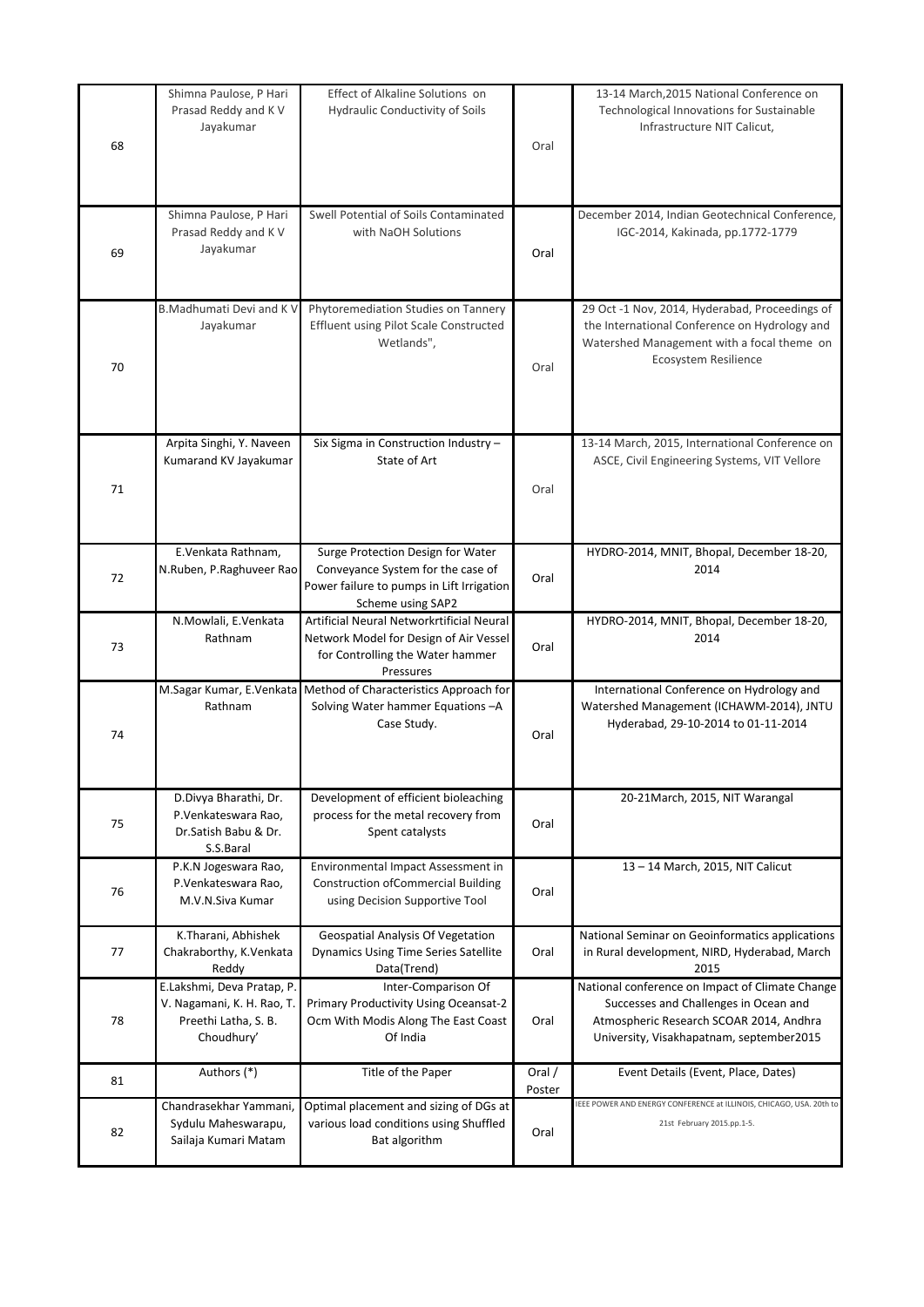|    | Kumar, T.P, Chandrashekar                                                                     | Control strategies of a fuzzy controlled                                                                                                                                      |        | IEEE POWER AND ENERGY CONFERENCE at ILLINOIS, CHICAGO, USA. 20th to                                                                                                                                             |
|----|-----------------------------------------------------------------------------------------------|-------------------------------------------------------------------------------------------------------------------------------------------------------------------------------|--------|-----------------------------------------------------------------------------------------------------------------------------------------------------------------------------------------------------------------|
| 83 | Y, Subrahmanyam, N,<br>Sydulu M                                                               | grid connected hybrid<br>PV/PEMFC/battery distributed<br>generation system                                                                                                    | Oral   | 21st February 2015. Page(s):1-6                                                                                                                                                                                 |
| 84 | Chandra, D.R, Kumari,<br>M.S, Sydulu, M, Grimaccia,<br>F, Mussetta, M, Leva, S,<br>Duong, M.Q | Small signal stability of power system<br>with SCIG, DFIG wind turbines                                                                                                       | Oral   | IEEE Annual India Conference (INDICON), DOI:<br>10.1109/INDICON.2014.7030424. Publication<br>Year: 2014, Pp: 1- 6. Pune, Maharashtra.                                                                           |
| 85 | Chandrasekhar Yammani,<br>Sydulu Maheswarapu,<br>Sailaja Kumari Matam                         | Optimal placement and sizing of multi<br>Distributed generations with renewable<br>bus available limits using Shuffled Bat<br>algorithm                                       | Oral   | IEEE 2014 27th Canadian Conference on Electrical and Computer<br>Engineering, May 4th to 7th, 2014 at the Ryerson University, Toronto,<br>Ontario, Canada.DOI: 10.1109/CCECE.2014.6901066<br>Page(s): $1 - 6$ . |
| 86 | Kumar, D. Bharath, O. V. S.<br>R. Varaprasad, D. V. S. S.<br>Siva Sarma.                      | Hysteresis current controlled active<br>power filter for power quality<br>improvement in three phase four wire<br>electrical distribution system                              | Oral   | IEEE International Conference Advanced Communication Control and<br>Computing Technologies (ICACCCT), 8th - 10th May 2014.                                                                                      |
| 87 | O V S R Varaprasad, D V S<br>S Siva Sarma                                                     | An improved SVPWM based shunt<br>active power filter for compensation of<br>power system harmonics                                                                            | Oral   | 16th International Conference on Harmonics and Quality<br>of Power, Bucharest, Romania 25th -28th May, 2014                                                                                                     |
| 88 | O V S R Varaprasad, D V S<br>S Siva Sarma                                                     | An Improved Three Level Hysteresis<br>Current Controller for Single Phase<br><b>Shunt Active Power Filter</b>                                                                 | Oral   | 6th International Indian Power Electronic Conference<br>(IICPE 2014), NIT Kurukshetra, December 08th- 10th, 2014.                                                                                               |
| 89 | O V S R Varaprasad, D<br>Bharath Kumar D V S S<br>Siva Sarma                                  | Three Level Hysteresis Current<br>Controlled VSI for Power Injection and<br>Conditioning in Grid Connected Solar<br>PV Systems                                                | Poster | IEEE International Conference On Power Electronics, Drives<br>And Energy Systems (PEDES 2014), IIT Bombay, December<br>16th-19th, 2014.                                                                         |
| 90 | N.Rama Devi, D.V.S.S.Siva<br>Sarma, P.V.Ramana Rao                                            | Detection and identification of stator<br>inter-turn faults in three-phase<br>induction motor in presence of supply<br>unbalance condition                                    | Oral   | IEEE International Conference On Power Electronics, Drives<br>And Energy Systems (PEDES 2014), IIT Bombay, December<br>16th-19th, 2014                                                                          |
| 91 | A.A. Nanadikar, V.N.<br>Biradar, D.V.S.S. Siva<br>Sarma                                       | Improved outage prediction using asset<br>management data and intelligent<br>multiple interruption event handling<br>with fuzzy control during extreme<br>climatic conditions | Oral   | IEEE International Conference on Smart Electric Grid<br>(ISEG), KL University Guntur, September 19th -20th, 2014.                                                                                               |
| 92 | N Subrahmanyam, T<br>Praveen Kumar M Sydulu                                                   | <b>Fuzzy Controlled Power Management</b><br>Strategies for a Grid Connected Hybrid<br><b>Energy System</b>                                                                    | Oral   | 2014 IEEE PES Transmission & Distribution Conference &<br>Exposition, 14th-17th April 2014 in Chicago, IL, USA.                                                                                                 |
| 93 | N Subrahmanyam, T<br>Praveen Kumar M Sydulu                                                   | Control strategies of a fuzzy controlled<br>grid connected Hybrid PV/PEMFC/<br>Battery distributed generation system.                                                         | Oral   | IEEE PECI Illinois, 20th & 21st Feb. 2015 USA                                                                                                                                                                   |
| 94 | N Subrahmanyam, Vivek<br>Gupta Sudha Rani<br>Donepudi                                         | Optimal Placement of Distributed<br>Generators in Distribution System using<br>Backtracking Search Optimization on<br>various Load Models                                     | Oral   | IEEE International Conference on Recent Developments in Control,<br>Automation and Power Engineering (RDCAP), Amity School of Engineering<br>and Technology, 12th -13th, March, 2015, Noida.                    |
| 95 | Karampuri, R, Jain, S,<br>Somasekhar V.T.                                                     | A single-stage solar PV power fed Open-<br>End Winding Induction Motor drive<br>with MPPT                                                                                     | Oral   | IEEE international conference on Power Electronics, Drives and Energy<br>Systems (PEDES), 16th - 19th December 2014                                                                                             |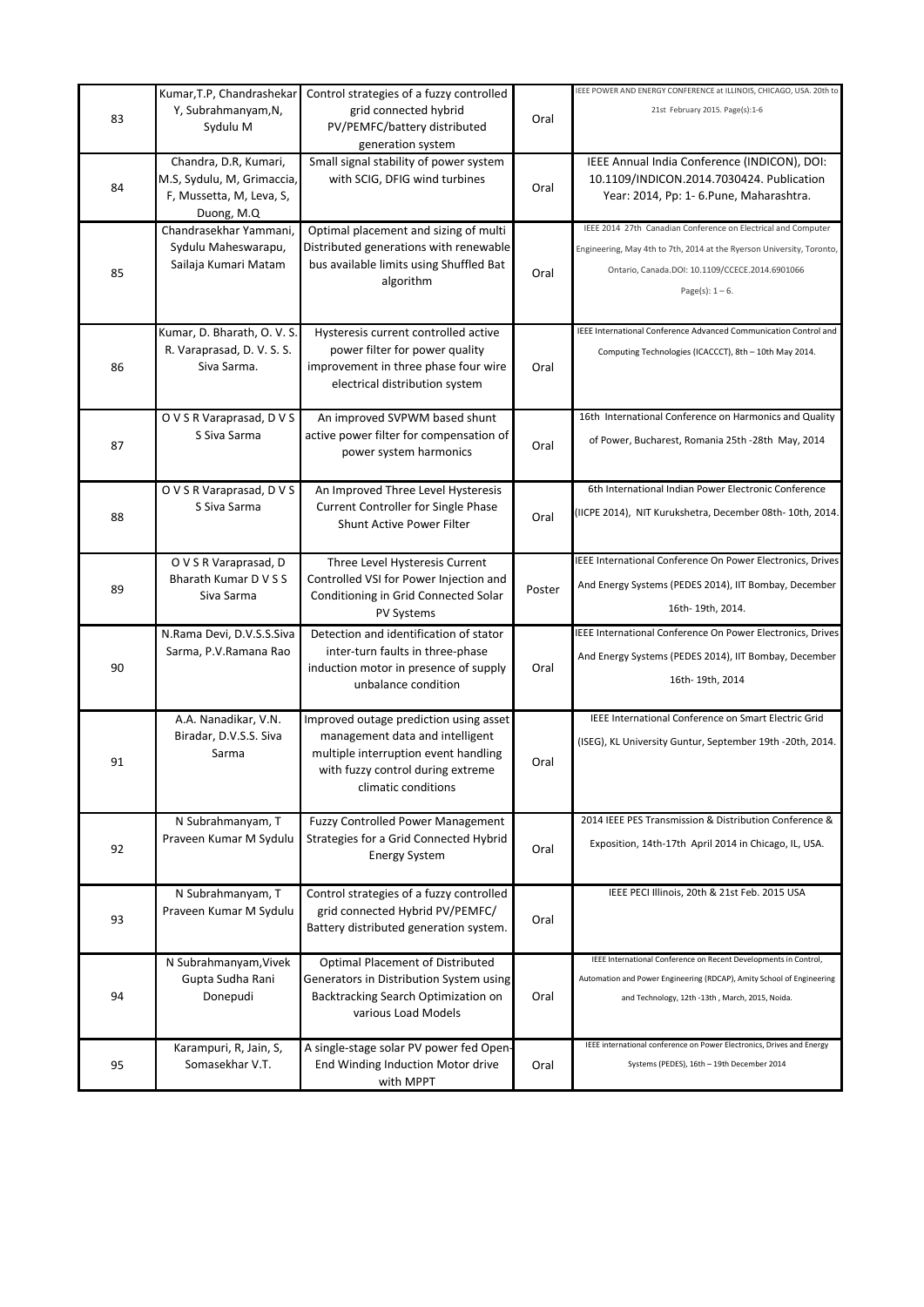| Saichand N., Somasekhar<br>strategies for a dual inverter fed open-<br>October - 1st November 2014<br>V.T.<br>end winding induction motor drive with<br>a single DC power supply<br>96<br>Oral<br>Fast Fault Recovery of a Grid Integrated<br>M. Ajay kumar,<br>IEEE Innovative Smart Grid Technologies ASIA-<br>N.V.Srikanth<br>Wind Farm Based HVDC Light<br>2014, Kuala Lampur, Malaysia 20-23 May, 2014,<br><b>Transmission System</b><br>pp.453-458<br>97<br>Oral<br>Phanindra Kumar G,<br>Optimal Placement and sizing of multi<br>Venkaiah Ch<br>distributed Generators using Teaching<br>Grid (ISEG) 2014, KL University, Guntur,<br>and Learning Based Optimization<br>September 19-20, 2014<br>98<br>Oral<br>Billakanti Suresh,<br>An effective binary integer linear<br>IEEE - International Conference on Smart Electric<br>Venkaiah Ch<br>programmed approach for optimal<br>Grid (ISEG) 2014, KL University, Guntur,<br>placement of PMUs in Power System<br>September 19-20, 2014<br>99<br>Oral<br>A Comparative Study on Design and<br><b>B.Nagu</b><br>Tuning of Integer and Fractional Order<br>2014, Swinburne University of Technology, Melbourne, Australia.<br>PID Controller<br>100<br>Oral<br>Ramulu.Ch;, Jain.S,<br>Single stage PV source based Dual<br>Inverter Fed Open-End-Winding<br>Induction Motor pump<br>Technology Bhopal, India, 1st-2ndMarch-2014<br>101<br>Oral<br>Ramulu.Ch;, Jain.S<br>An optimal and Efficient PV System<br>using two 2-level Cascaded 3-level<br>inverter for Centrifugal Pump<br><b>INDIA</b><br>Oral<br>102<br>Accepted for presentation at "IEEE International<br>Dr. P. Suresh BabuM.<br>A Novel approach for transmission line<br>Lohith<br>fault location using synchrophasor<br>conference on energy, power and environment"<br>103<br>Oral<br>to be held from 12-13 June 2015 NIT Meghalaya<br>measurement.<br>Dr. P. Suresh BabuN. V.<br>Accepted for presentation at "IEEE International<br>A wide area prospective on power | Rao, R.S., Chaitanya B.N., | Comparative evaluation of SVPWM   | 40th annual conference of IEEE-IECON 2014 held at Dallas, USA during 29th |
|--------------------------------------------------------------------------------------------------------------------------------------------------------------------------------------------------------------------------------------------------------------------------------------------------------------------------------------------------------------------------------------------------------------------------------------------------------------------------------------------------------------------------------------------------------------------------------------------------------------------------------------------------------------------------------------------------------------------------------------------------------------------------------------------------------------------------------------------------------------------------------------------------------------------------------------------------------------------------------------------------------------------------------------------------------------------------------------------------------------------------------------------------------------------------------------------------------------------------------------------------------------------------------------------------------------------------------------------------------------------------------------------------------------------------------------------------------------------------------------------------------------------------------------------------------------------------------------------------------------------------------------------------------------------------------------------------------------------------------------------------------------------------------------------------------------------------------------------------------------------------------------------------------------------------------------------------------------------------------------------------|----------------------------|-----------------------------------|---------------------------------------------------------------------------|
|                                                                                                                                                                                                                                                                                                                                                                                                                                                                                                                                                                                                                                                                                                                                                                                                                                                                                                                                                                                                                                                                                                                                                                                                                                                                                                                                                                                                                                                                                                                                                                                                                                                                                                                                                                                                                                                                                                                                                                                                  |                            |                                   |                                                                           |
|                                                                                                                                                                                                                                                                                                                                                                                                                                                                                                                                                                                                                                                                                                                                                                                                                                                                                                                                                                                                                                                                                                                                                                                                                                                                                                                                                                                                                                                                                                                                                                                                                                                                                                                                                                                                                                                                                                                                                                                                  |                            |                                   |                                                                           |
|                                                                                                                                                                                                                                                                                                                                                                                                                                                                                                                                                                                                                                                                                                                                                                                                                                                                                                                                                                                                                                                                                                                                                                                                                                                                                                                                                                                                                                                                                                                                                                                                                                                                                                                                                                                                                                                                                                                                                                                                  |                            |                                   |                                                                           |
|                                                                                                                                                                                                                                                                                                                                                                                                                                                                                                                                                                                                                                                                                                                                                                                                                                                                                                                                                                                                                                                                                                                                                                                                                                                                                                                                                                                                                                                                                                                                                                                                                                                                                                                                                                                                                                                                                                                                                                                                  |                            |                                   |                                                                           |
|                                                                                                                                                                                                                                                                                                                                                                                                                                                                                                                                                                                                                                                                                                                                                                                                                                                                                                                                                                                                                                                                                                                                                                                                                                                                                                                                                                                                                                                                                                                                                                                                                                                                                                                                                                                                                                                                                                                                                                                                  |                            |                                   |                                                                           |
|                                                                                                                                                                                                                                                                                                                                                                                                                                                                                                                                                                                                                                                                                                                                                                                                                                                                                                                                                                                                                                                                                                                                                                                                                                                                                                                                                                                                                                                                                                                                                                                                                                                                                                                                                                                                                                                                                                                                                                                                  |                            |                                   |                                                                           |
|                                                                                                                                                                                                                                                                                                                                                                                                                                                                                                                                                                                                                                                                                                                                                                                                                                                                                                                                                                                                                                                                                                                                                                                                                                                                                                                                                                                                                                                                                                                                                                                                                                                                                                                                                                                                                                                                                                                                                                                                  |                            |                                   |                                                                           |
|                                                                                                                                                                                                                                                                                                                                                                                                                                                                                                                                                                                                                                                                                                                                                                                                                                                                                                                                                                                                                                                                                                                                                                                                                                                                                                                                                                                                                                                                                                                                                                                                                                                                                                                                                                                                                                                                                                                                                                                                  |                            |                                   |                                                                           |
|                                                                                                                                                                                                                                                                                                                                                                                                                                                                                                                                                                                                                                                                                                                                                                                                                                                                                                                                                                                                                                                                                                                                                                                                                                                                                                                                                                                                                                                                                                                                                                                                                                                                                                                                                                                                                                                                                                                                                                                                  |                            |                                   |                                                                           |
|                                                                                                                                                                                                                                                                                                                                                                                                                                                                                                                                                                                                                                                                                                                                                                                                                                                                                                                                                                                                                                                                                                                                                                                                                                                                                                                                                                                                                                                                                                                                                                                                                                                                                                                                                                                                                                                                                                                                                                                                  |                            |                                   |                                                                           |
|                                                                                                                                                                                                                                                                                                                                                                                                                                                                                                                                                                                                                                                                                                                                                                                                                                                                                                                                                                                                                                                                                                                                                                                                                                                                                                                                                                                                                                                                                                                                                                                                                                                                                                                                                                                                                                                                                                                                                                                                  |                            |                                   |                                                                           |
|                                                                                                                                                                                                                                                                                                                                                                                                                                                                                                                                                                                                                                                                                                                                                                                                                                                                                                                                                                                                                                                                                                                                                                                                                                                                                                                                                                                                                                                                                                                                                                                                                                                                                                                                                                                                                                                                                                                                                                                                  |                            |                                   |                                                                           |
|                                                                                                                                                                                                                                                                                                                                                                                                                                                                                                                                                                                                                                                                                                                                                                                                                                                                                                                                                                                                                                                                                                                                                                                                                                                                                                                                                                                                                                                                                                                                                                                                                                                                                                                                                                                                                                                                                                                                                                                                  |                            |                                   |                                                                           |
|                                                                                                                                                                                                                                                                                                                                                                                                                                                                                                                                                                                                                                                                                                                                                                                                                                                                                                                                                                                                                                                                                                                                                                                                                                                                                                                                                                                                                                                                                                                                                                                                                                                                                                                                                                                                                                                                                                                                                                                                  |                            |                                   |                                                                           |
|                                                                                                                                                                                                                                                                                                                                                                                                                                                                                                                                                                                                                                                                                                                                                                                                                                                                                                                                                                                                                                                                                                                                                                                                                                                                                                                                                                                                                                                                                                                                                                                                                                                                                                                                                                                                                                                                                                                                                                                                  |                            |                                   |                                                                           |
|                                                                                                                                                                                                                                                                                                                                                                                                                                                                                                                                                                                                                                                                                                                                                                                                                                                                                                                                                                                                                                                                                                                                                                                                                                                                                                                                                                                                                                                                                                                                                                                                                                                                                                                                                                                                                                                                                                                                                                                                  |                            |                                   |                                                                           |
|                                                                                                                                                                                                                                                                                                                                                                                                                                                                                                                                                                                                                                                                                                                                                                                                                                                                                                                                                                                                                                                                                                                                                                                                                                                                                                                                                                                                                                                                                                                                                                                                                                                                                                                                                                                                                                                                                                                                                                                                  |                            |                                   | IEEE - International Conference on Smart Electric                         |
|                                                                                                                                                                                                                                                                                                                                                                                                                                                                                                                                                                                                                                                                                                                                                                                                                                                                                                                                                                                                                                                                                                                                                                                                                                                                                                                                                                                                                                                                                                                                                                                                                                                                                                                                                                                                                                                                                                                                                                                                  |                            |                                   |                                                                           |
|                                                                                                                                                                                                                                                                                                                                                                                                                                                                                                                                                                                                                                                                                                                                                                                                                                                                                                                                                                                                                                                                                                                                                                                                                                                                                                                                                                                                                                                                                                                                                                                                                                                                                                                                                                                                                                                                                                                                                                                                  |                            |                                   |                                                                           |
|                                                                                                                                                                                                                                                                                                                                                                                                                                                                                                                                                                                                                                                                                                                                                                                                                                                                                                                                                                                                                                                                                                                                                                                                                                                                                                                                                                                                                                                                                                                                                                                                                                                                                                                                                                                                                                                                                                                                                                                                  |                            |                                   |                                                                           |
|                                                                                                                                                                                                                                                                                                                                                                                                                                                                                                                                                                                                                                                                                                                                                                                                                                                                                                                                                                                                                                                                                                                                                                                                                                                                                                                                                                                                                                                                                                                                                                                                                                                                                                                                                                                                                                                                                                                                                                                                  |                            |                                   |                                                                           |
|                                                                                                                                                                                                                                                                                                                                                                                                                                                                                                                                                                                                                                                                                                                                                                                                                                                                                                                                                                                                                                                                                                                                                                                                                                                                                                                                                                                                                                                                                                                                                                                                                                                                                                                                                                                                                                                                                                                                                                                                  |                            |                                   |                                                                           |
|                                                                                                                                                                                                                                                                                                                                                                                                                                                                                                                                                                                                                                                                                                                                                                                                                                                                                                                                                                                                                                                                                                                                                                                                                                                                                                                                                                                                                                                                                                                                                                                                                                                                                                                                                                                                                                                                                                                                                                                                  |                            |                                   |                                                                           |
|                                                                                                                                                                                                                                                                                                                                                                                                                                                                                                                                                                                                                                                                                                                                                                                                                                                                                                                                                                                                                                                                                                                                                                                                                                                                                                                                                                                                                                                                                                                                                                                                                                                                                                                                                                                                                                                                                                                                                                                                  |                            |                                   |                                                                           |
|                                                                                                                                                                                                                                                                                                                                                                                                                                                                                                                                                                                                                                                                                                                                                                                                                                                                                                                                                                                                                                                                                                                                                                                                                                                                                                                                                                                                                                                                                                                                                                                                                                                                                                                                                                                                                                                                                                                                                                                                  |                            |                                   |                                                                           |
|                                                                                                                                                                                                                                                                                                                                                                                                                                                                                                                                                                                                                                                                                                                                                                                                                                                                                                                                                                                                                                                                                                                                                                                                                                                                                                                                                                                                                                                                                                                                                                                                                                                                                                                                                                                                                                                                                                                                                                                                  |                            |                                   |                                                                           |
|                                                                                                                                                                                                                                                                                                                                                                                                                                                                                                                                                                                                                                                                                                                                                                                                                                                                                                                                                                                                                                                                                                                                                                                                                                                                                                                                                                                                                                                                                                                                                                                                                                                                                                                                                                                                                                                                                                                                                                                                  |                            |                                   |                                                                           |
|                                                                                                                                                                                                                                                                                                                                                                                                                                                                                                                                                                                                                                                                                                                                                                                                                                                                                                                                                                                                                                                                                                                                                                                                                                                                                                                                                                                                                                                                                                                                                                                                                                                                                                                                                                                                                                                                                                                                                                                                  |                            |                                   |                                                                           |
|                                                                                                                                                                                                                                                                                                                                                                                                                                                                                                                                                                                                                                                                                                                                                                                                                                                                                                                                                                                                                                                                                                                                                                                                                                                                                                                                                                                                                                                                                                                                                                                                                                                                                                                                                                                                                                                                                                                                                                                                  |                            |                                   |                                                                           |
|                                                                                                                                                                                                                                                                                                                                                                                                                                                                                                                                                                                                                                                                                                                                                                                                                                                                                                                                                                                                                                                                                                                                                                                                                                                                                                                                                                                                                                                                                                                                                                                                                                                                                                                                                                                                                                                                                                                                                                                                  |                            |                                   |                                                                           |
|                                                                                                                                                                                                                                                                                                                                                                                                                                                                                                                                                                                                                                                                                                                                                                                                                                                                                                                                                                                                                                                                                                                                                                                                                                                                                                                                                                                                                                                                                                                                                                                                                                                                                                                                                                                                                                                                                                                                                                                                  |                            |                                   | 6th International Conference on Modeling, Identification and Control,     |
|                                                                                                                                                                                                                                                                                                                                                                                                                                                                                                                                                                                                                                                                                                                                                                                                                                                                                                                                                                                                                                                                                                                                                                                                                                                                                                                                                                                                                                                                                                                                                                                                                                                                                                                                                                                                                                                                                                                                                                                                  |                            |                                   |                                                                           |
|                                                                                                                                                                                                                                                                                                                                                                                                                                                                                                                                                                                                                                                                                                                                                                                                                                                                                                                                                                                                                                                                                                                                                                                                                                                                                                                                                                                                                                                                                                                                                                                                                                                                                                                                                                                                                                                                                                                                                                                                  |                            |                                   |                                                                           |
|                                                                                                                                                                                                                                                                                                                                                                                                                                                                                                                                                                                                                                                                                                                                                                                                                                                                                                                                                                                                                                                                                                                                                                                                                                                                                                                                                                                                                                                                                                                                                                                                                                                                                                                                                                                                                                                                                                                                                                                                  |                            |                                   |                                                                           |
|                                                                                                                                                                                                                                                                                                                                                                                                                                                                                                                                                                                                                                                                                                                                                                                                                                                                                                                                                                                                                                                                                                                                                                                                                                                                                                                                                                                                                                                                                                                                                                                                                                                                                                                                                                                                                                                                                                                                                                                                  |                            |                                   |                                                                           |
|                                                                                                                                                                                                                                                                                                                                                                                                                                                                                                                                                                                                                                                                                                                                                                                                                                                                                                                                                                                                                                                                                                                                                                                                                                                                                                                                                                                                                                                                                                                                                                                                                                                                                                                                                                                                                                                                                                                                                                                                  |                            |                                   |                                                                           |
|                                                                                                                                                                                                                                                                                                                                                                                                                                                                                                                                                                                                                                                                                                                                                                                                                                                                                                                                                                                                                                                                                                                                                                                                                                                                                                                                                                                                                                                                                                                                                                                                                                                                                                                                                                                                                                                                                                                                                                                                  |                            |                                   | Presented at Electrical, Electronics and Computer Science (SCEECS), 2014  |
|                                                                                                                                                                                                                                                                                                                                                                                                                                                                                                                                                                                                                                                                                                                                                                                                                                                                                                                                                                                                                                                                                                                                                                                                                                                                                                                                                                                                                                                                                                                                                                                                                                                                                                                                                                                                                                                                                                                                                                                                  |                            |                                   | IEEE Students Conference. 2014 Maulana Azad National Institute Of         |
|                                                                                                                                                                                                                                                                                                                                                                                                                                                                                                                                                                                                                                                                                                                                                                                                                                                                                                                                                                                                                                                                                                                                                                                                                                                                                                                                                                                                                                                                                                                                                                                                                                                                                                                                                                                                                                                                                                                                                                                                  |                            |                                   |                                                                           |
|                                                                                                                                                                                                                                                                                                                                                                                                                                                                                                                                                                                                                                                                                                                                                                                                                                                                                                                                                                                                                                                                                                                                                                                                                                                                                                                                                                                                                                                                                                                                                                                                                                                                                                                                                                                                                                                                                                                                                                                                  |                            |                                   |                                                                           |
|                                                                                                                                                                                                                                                                                                                                                                                                                                                                                                                                                                                                                                                                                                                                                                                                                                                                                                                                                                                                                                                                                                                                                                                                                                                                                                                                                                                                                                                                                                                                                                                                                                                                                                                                                                                                                                                                                                                                                                                                  |                            |                                   |                                                                           |
|                                                                                                                                                                                                                                                                                                                                                                                                                                                                                                                                                                                                                                                                                                                                                                                                                                                                                                                                                                                                                                                                                                                                                                                                                                                                                                                                                                                                                                                                                                                                                                                                                                                                                                                                                                                                                                                                                                                                                                                                  |                            |                                   |                                                                           |
|                                                                                                                                                                                                                                                                                                                                                                                                                                                                                                                                                                                                                                                                                                                                                                                                                                                                                                                                                                                                                                                                                                                                                                                                                                                                                                                                                                                                                                                                                                                                                                                                                                                                                                                                                                                                                                                                                                                                                                                                  |                            |                                   |                                                                           |
|                                                                                                                                                                                                                                                                                                                                                                                                                                                                                                                                                                                                                                                                                                                                                                                                                                                                                                                                                                                                                                                                                                                                                                                                                                                                                                                                                                                                                                                                                                                                                                                                                                                                                                                                                                                                                                                                                                                                                                                                  |                            |                                   |                                                                           |
|                                                                                                                                                                                                                                                                                                                                                                                                                                                                                                                                                                                                                                                                                                                                                                                                                                                                                                                                                                                                                                                                                                                                                                                                                                                                                                                                                                                                                                                                                                                                                                                                                                                                                                                                                                                                                                                                                                                                                                                                  |                            |                                   | Power Electronics, Drives and Energy Systems                              |
|                                                                                                                                                                                                                                                                                                                                                                                                                                                                                                                                                                                                                                                                                                                                                                                                                                                                                                                                                                                                                                                                                                                                                                                                                                                                                                                                                                                                                                                                                                                                                                                                                                                                                                                                                                                                                                                                                                                                                                                                  |                            |                                   | (PEDES), 2014 IEEE International Conference on                            |
|                                                                                                                                                                                                                                                                                                                                                                                                                                                                                                                                                                                                                                                                                                                                                                                                                                                                                                                                                                                                                                                                                                                                                                                                                                                                                                                                                                                                                                                                                                                                                                                                                                                                                                                                                                                                                                                                                                                                                                                                  |                            |                                   | vol., no., pp.1-6, 16-19 Dec. 2014, IIT Bombay                            |
|                                                                                                                                                                                                                                                                                                                                                                                                                                                                                                                                                                                                                                                                                                                                                                                                                                                                                                                                                                                                                                                                                                                                                                                                                                                                                                                                                                                                                                                                                                                                                                                                                                                                                                                                                                                                                                                                                                                                                                                                  |                            |                                   |                                                                           |
|                                                                                                                                                                                                                                                                                                                                                                                                                                                                                                                                                                                                                                                                                                                                                                                                                                                                                                                                                                                                                                                                                                                                                                                                                                                                                                                                                                                                                                                                                                                                                                                                                                                                                                                                                                                                                                                                                                                                                                                                  |                            |                                   |                                                                           |
|                                                                                                                                                                                                                                                                                                                                                                                                                                                                                                                                                                                                                                                                                                                                                                                                                                                                                                                                                                                                                                                                                                                                                                                                                                                                                                                                                                                                                                                                                                                                                                                                                                                                                                                                                                                                                                                                                                                                                                                                  |                            |                                   |                                                                           |
|                                                                                                                                                                                                                                                                                                                                                                                                                                                                                                                                                                                                                                                                                                                                                                                                                                                                                                                                                                                                                                                                                                                                                                                                                                                                                                                                                                                                                                                                                                                                                                                                                                                                                                                                                                                                                                                                                                                                                                                                  |                            |                                   |                                                                           |
|                                                                                                                                                                                                                                                                                                                                                                                                                                                                                                                                                                                                                                                                                                                                                                                                                                                                                                                                                                                                                                                                                                                                                                                                                                                                                                                                                                                                                                                                                                                                                                                                                                                                                                                                                                                                                                                                                                                                                                                                  |                            |                                   |                                                                           |
|                                                                                                                                                                                                                                                                                                                                                                                                                                                                                                                                                                                                                                                                                                                                                                                                                                                                                                                                                                                                                                                                                                                                                                                                                                                                                                                                                                                                                                                                                                                                                                                                                                                                                                                                                                                                                                                                                                                                                                                                  |                            |                                   |                                                                           |
|                                                                                                                                                                                                                                                                                                                                                                                                                                                                                                                                                                                                                                                                                                                                                                                                                                                                                                                                                                                                                                                                                                                                                                                                                                                                                                                                                                                                                                                                                                                                                                                                                                                                                                                                                                                                                                                                                                                                                                                                  |                            |                                   |                                                                           |
|                                                                                                                                                                                                                                                                                                                                                                                                                                                                                                                                                                                                                                                                                                                                                                                                                                                                                                                                                                                                                                                                                                                                                                                                                                                                                                                                                                                                                                                                                                                                                                                                                                                                                                                                                                                                                                                                                                                                                                                                  |                            |                                   |                                                                           |
|                                                                                                                                                                                                                                                                                                                                                                                                                                                                                                                                                                                                                                                                                                                                                                                                                                                                                                                                                                                                                                                                                                                                                                                                                                                                                                                                                                                                                                                                                                                                                                                                                                                                                                                                                                                                                                                                                                                                                                                                  |                            |                                   |                                                                           |
|                                                                                                                                                                                                                                                                                                                                                                                                                                                                                                                                                                                                                                                                                                                                                                                                                                                                                                                                                                                                                                                                                                                                                                                                                                                                                                                                                                                                                                                                                                                                                                                                                                                                                                                                                                                                                                                                                                                                                                                                  | Phanendra Babu             | system protection: a state of art | conference on energy, power and environment"                              |
| 104<br>Oral                                                                                                                                                                                                                                                                                                                                                                                                                                                                                                                                                                                                                                                                                                                                                                                                                                                                                                                                                                                                                                                                                                                                                                                                                                                                                                                                                                                                                                                                                                                                                                                                                                                                                                                                                                                                                                                                                                                                                                                      |                            |                                   | to be held from 12-13 June 2015 NIT Meghalaya                             |
|                                                                                                                                                                                                                                                                                                                                                                                                                                                                                                                                                                                                                                                                                                                                                                                                                                                                                                                                                                                                                                                                                                                                                                                                                                                                                                                                                                                                                                                                                                                                                                                                                                                                                                                                                                                                                                                                                                                                                                                                  |                            |                                   |                                                                           |
| Chinmaya K A, Udaya<br>Analysis of Different Space Vector Pulse                                                                                                                                                                                                                                                                                                                                                                                                                                                                                                                                                                                                                                                                                                                                                                                                                                                                                                                                                                                                                                                                                                                                                                                                                                                                                                                                                                                                                                                                                                                                                                                                                                                                                                                                                                                                                                                                                                                                  |                            |                                   | The 11th IEEE India conference INDICON-2014 emerging tends and            |
| <b>Bhasker M</b><br>Width Modulation Techniques for Five-<br>innovation technology 11th-13th December 2014, Pune, India.                                                                                                                                                                                                                                                                                                                                                                                                                                                                                                                                                                                                                                                                                                                                                                                                                                                                                                                                                                                                                                                                                                                                                                                                                                                                                                                                                                                                                                                                                                                                                                                                                                                                                                                                                                                                                                                                         |                            |                                   |                                                                           |
| 105<br>Oral<br>Phase Inverters                                                                                                                                                                                                                                                                                                                                                                                                                                                                                                                                                                                                                                                                                                                                                                                                                                                                                                                                                                                                                                                                                                                                                                                                                                                                                                                                                                                                                                                                                                                                                                                                                                                                                                                                                                                                                                                                                                                                                                   |                            |                                   |                                                                           |
|                                                                                                                                                                                                                                                                                                                                                                                                                                                                                                                                                                                                                                                                                                                                                                                                                                                                                                                                                                                                                                                                                                                                                                                                                                                                                                                                                                                                                                                                                                                                                                                                                                                                                                                                                                                                                                                                                                                                                                                                  |                            |                                   |                                                                           |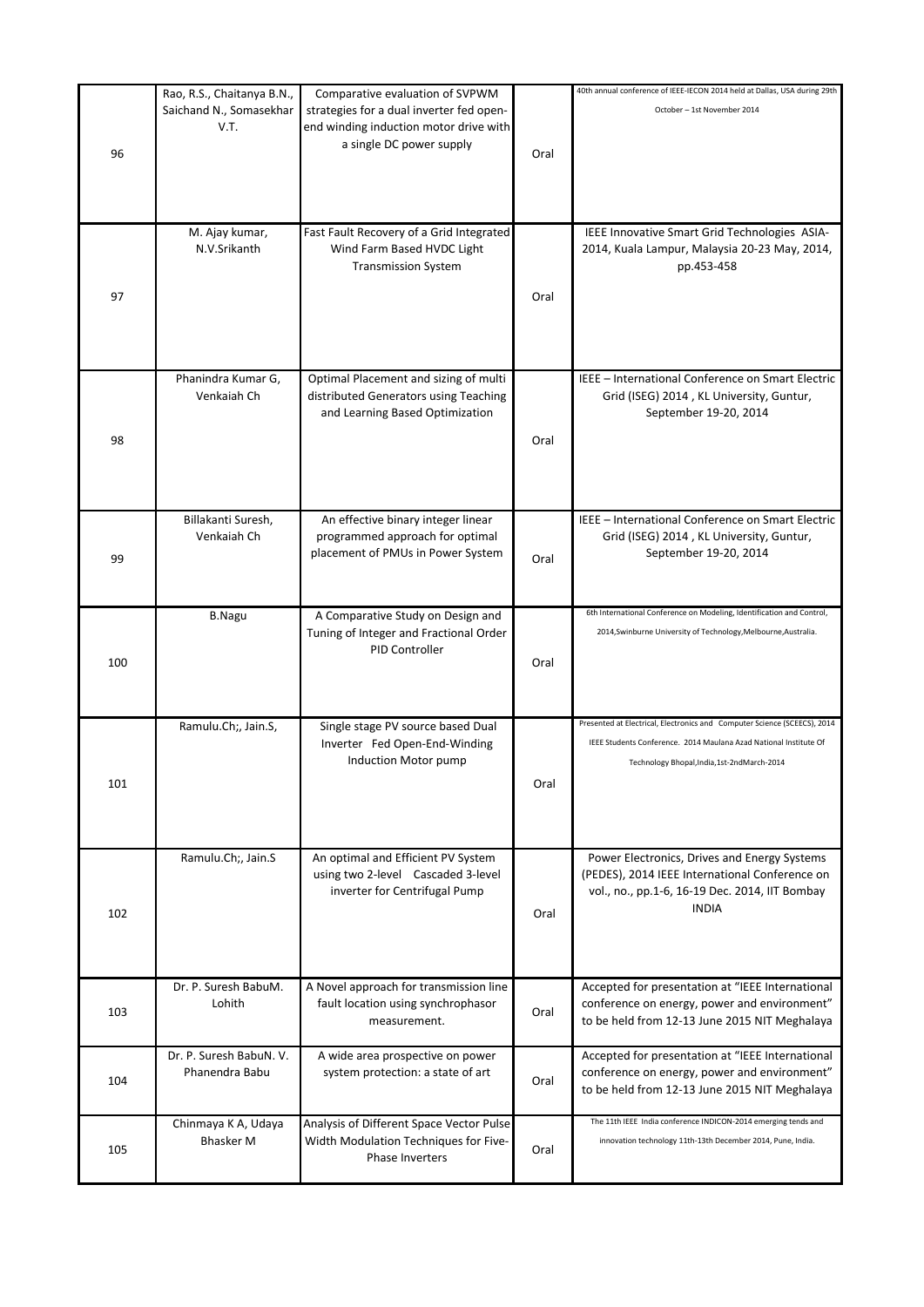| 106 | V Sonti, S Jain, V Agarwal                                                                          | A new low cost and high efficiency<br>cascaded half-bridge multilevel inverter<br>with reduced number of switches                                   | Poster | PEDES-2014, IIT-Bombay                                                                                                                                           |
|-----|-----------------------------------------------------------------------------------------------------|-----------------------------------------------------------------------------------------------------------------------------------------------------|--------|------------------------------------------------------------------------------------------------------------------------------------------------------------------|
| 107 | R. Karampuri, S. Jain, V.T.<br>Somasekhar,                                                          | A single-stage solar PV power fed Open-<br>End Winding Induction Motor pump<br>drive with MPPT                                                      | Oral   | PEDES -2014, IIT-Bombay                                                                                                                                          |
| 108 | S Jain, B Ritanjali, V<br>Agarwal                                                                   | High-gain boost converter with coupled<br>inductor and switched capacitor for low<br>voltage renewable energy sources                               | Oral   | PEDES -2014, IIT-Bombay                                                                                                                                          |
| 109 | R. Chinthamalla, K.<br>Ganesh, S. Jain                                                              | An optimal and efficient PV system<br>using two 2-level cascaded 3-level<br>inverter for Centrifugal pump                                           | Oral   | PEDES-2014, IIT-Bombay                                                                                                                                           |
| 110 | K. Karthik, Narasimharaju<br>B. L, S. Srinivasa Rao,                                                | Five Level Inverter using POD PWM<br>Technique                                                                                                      | Oral   | IEEE EESCO-2015 conference, 24-25th Janaury<br>2015, Visakhapatnam, India.                                                                                       |
| 111 | Narasimharaju B.L.,<br>Prahlad V.V., Reddy U.R.,<br>Vijay Babu K., Srinivasan P,                    | Optimized dual active bridge Bi-<br>directional DC-DC converter for UPS<br>application                                                              | Oral   | Power Electronics, Drives and Energy Systems<br>(PEDES), 2014 IEEE International Conference on<br>vol., no., pp.1-6, 16-19 Dec. 2014, IIT Bombay<br><b>INDIA</b> |
| 112 | Ramanjaneya Reddy U,<br>Narasimharaju B. L.                                                         | "Enhanced closed loop voltage control<br>of buck converter for improved<br>performance,                                                             | Oral   | India Conference (INDICON), 2014 Annual IEEE,<br>vol., no., pp.1-5, 11-13 Dec. 2014, IEEE Pune Sec.<br>& University of Pune, INDIA                               |
| 113 | Pradabane. S,<br>Narasimharaju B.L,<br>Srikanth N.V                                                 | Two-quadrant clamping inverter<br>scheme for three-level open-end<br>winding induction motor drive                                                  | Poster | Power Electronics, Drives and Energy Systems<br>(PEDES), 2014 IEEE International Conference on<br>vol., no., pp.1-4, 16-19 Dec. 2014, IIT Bombay<br>INDIA        |
| 114 | Chaithanya, B.K., Dr. A.<br>Kirubakaran                                                             | A Novel Four Level Cascaded Z-Source<br>Inverter                                                                                                    | Oral   | IEEE PEDES conference, IIT Bombay, 16-19th Dec. 2014.                                                                                                            |
| 115 | Rakesh Chandra, M. S.<br>Kumari, M. Sydulu, F.<br>Grimaccia, M. Mussetta, S.<br>Leva, M.Q. Duong    | Impact of SCIG, DFIG Wind Power Plant<br>on IEEE 14 Bus System with Small Signal<br><b>Stability Assessment</b>                                     | Oral   | Department of Electronics and Electrical<br>Engineering, IIT Guwahati during December 18th-<br>20th, 2014.                                                       |
| 116 | O V S R Varaprasad, D V S<br>S Siva Sarma Rakesh<br>Kumar Panda                                     | Advanced Windowed Interpolated FFT<br>Algorithms for Harmonic Analysis of<br>Electrical Power System                                                | Oral   | 18th National power System Conference (NPSC 2014), IIT Guwahati during<br>December 18th-20th, 2014                                                               |
| 117 | N.Vishwanathan, S.P.<br>Selvi, P. Sharath Kumar                                                     | Design and Control of Two-Inverter<br>Dual Frequency Induction Hardening                                                                            | Oral   | 18th National power System Conference (NPSC 2014), IIT Guwahati during<br>December 18th-20th, 2014                                                               |
| 118 | M.Murali, M.Sailaja<br>Kumari, M.Sydulu                                                             | An Overview of Transmission Pricing<br>Methods in a pool based power market                                                                         | Oral   | 1st National Power & Energy System Conference, Kamala Nehru Institute of<br>Technology, Sultanpur, UP, 25-26th April 2014                                        |
| 119 | M.Murali, M.Sailaja<br>Kumari, M.Sydulu                                                             | Locational Marginal Pricing in single<br>Auction Model of Restrucutred Power<br>system using Bat Algorithm                                          | Oral   | National Power System Conference, IIT BHU,<br>Dec, 2014                                                                                                          |
| 120 | Srinivasan Pradabane, B.L.<br>Narasimharaju, N.V.<br>Srikanth                                       | Two-quadrant Clamping Inverter<br>Scheme for Three-level Open-end<br>Winding Induction Motor Drive                                                  | Poster | In Proc., IEEE-PEDES '14 Conference, Chennai,<br>India, Dec 2014.                                                                                                |
| 121 | Narasimharaju B.L.,<br>Venkata Prahlad, U.<br>Ramanjaneya Reddy,<br>Vljaya Babu.K, P.<br>Srinivasan | Optimal Dual active bidirectional dc-dc<br>converter for UPS application                                                                            | Oral   | In Proc., IEEE-PEDES '14 Conference, Chennai,<br>India, Dec 2014.                                                                                                |
| 122 | Dr. P. Suresh<br>BabuSaptarshi Roy                                                                  | Distance relay performance evaluation<br>on series compensated transmission<br>line protected with metal oxide varistor<br>under faulted conditions | Oral   | National Conference on Power System Protection,<br>Central Power Research Institute CPRI,<br>Bangalore27-28 February 2015                                        |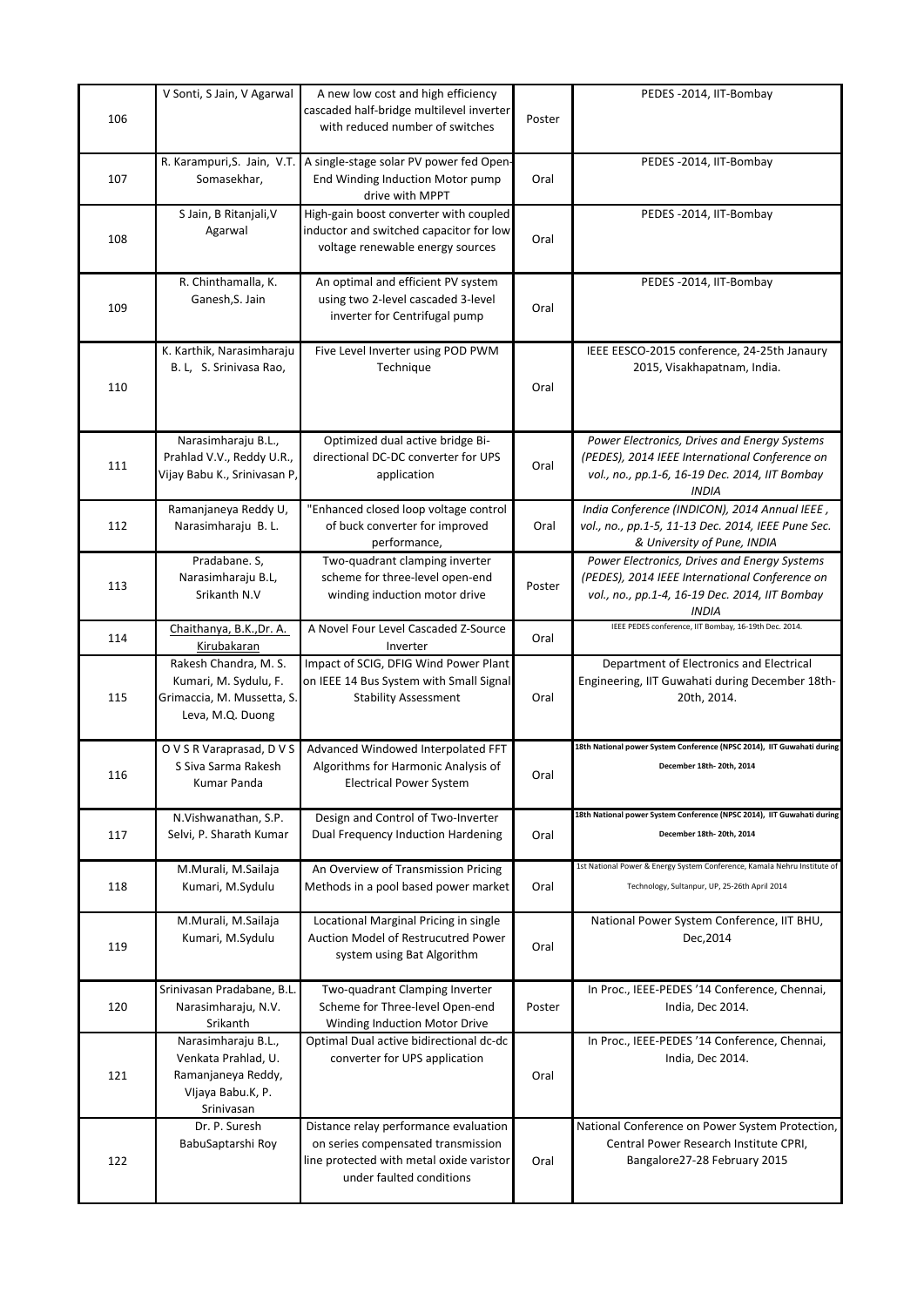| 123 | Dr. P. Suresh BabuN. V.<br>Phanendra BabuProf.<br>DVSS Siva Sarma           | Importance of phasor measurements in<br>wide area protection of power system:<br>A review                                        | Oral | National Conference on Power System Protection,<br>Central Power Research Institute CPRI,<br>Bangalore27-28 February 2015                                                                                                       |
|-----|-----------------------------------------------------------------------------|----------------------------------------------------------------------------------------------------------------------------------|------|---------------------------------------------------------------------------------------------------------------------------------------------------------------------------------------------------------------------------------|
| 124 | Dr. P. Suresh BabuM.<br>Lohith                                              | Synchrophasor based transmission line<br>fault location technique                                                                | Oral | National Conference on Power System Protection,<br>Central Power Research Institute CPRI, Bangalore<br>27-28 Feb.2015                                                                                                           |
| 125 | Dr. P. Suresh<br>BabuSaptarshi Roy                                          | A Novel approach for faulty phase<br>detection of series compensated<br>transmission line                                        | Oral | International conference on information<br>engineering management and security, SCJIT,<br>Jangaon, 16-17 May 2014                                                                                                               |
| 126 | Chinmaya K A, Udaya<br><b>Bhasker M</b>                                     | Modeling, Simulation & analysis of afive<br>phase voltage source inverter                                                        | Oral | May 2nd-3rd national conference on power<br>electronics in ustainable energy development<br>(NCPSE 2014) at amrita vishwa vidyapeetham,<br>coimbatore in India.                                                                 |
| 127 | Narsimharaju B. L,<br>Ramanjaneya Reddy U,<br>Vijay Babu K.,                | Hysteresis controlled power factor<br>correction boost converter for LED<br>lampLoad                                             | Oral | 7th National Conference on Advances in Energy Conversion Technologies<br>(AECT-2015) during January 23 - 24, 2015., MIT Manipal INDIA                                                                                           |
| 128 | Karthik .K, Ramanjaneya<br>Reddy U, Narsimharaju B.<br>L, Srinivasa Rao S   | Performance Analysis of Single H-Bridge<br>Multi-Level Inverter                                                                  | Oral | 7th National Conference on Advances in Energy Conversion Technologies<br>(AECT-2015) during January 23 - 24, 2015., MIT Manipal INDIA                                                                                           |
| 131 | SreenivasaRao M and<br>Venkaiah N                                           | Application of differential evolution<br>algorithm for parametric optimization<br>of WEDM while machining Nimonic-263<br>alloy   | Oral | International Conference on Advances in Civil,<br>Structural and Mechanical Engineering, Bangkok,<br>Thailand 2015, 84 - 88.                                                                                                    |
| 132 | Anirudh R. Iyer,<br>Venkatachalam, R.,<br>and<br>Bala Raju,<br>А.           | Effect of Location of Center of Mass of<br>a Semi-independently Suspended<br>Automobile on Natural Frequencies                   | Oral | International Mechanical Engineering Congress -<br>2014, National Institute of<br>Technology,<br>Thiruchurapally, 2014                                                                                                          |
| 133 | D. Ravichandra, Ravi<br>Kumar Puli, V.P.<br>Chandramohan, K.Vijaya<br>Kumar | An experimental study on utilization of<br>esterified deccan hemp oil in Diesel<br>engine                                        | Oral | International conference on environment and<br>energy, ICEE-2014, JNTUH Hyderabad, Dec 15-17,<br>2014.                                                                                                                          |
| 134 | Ashwani Upadhyay,<br>Gautam Kumar Arya, V.P.<br>Chandramohan                | 2D numerical analysis of heat and mass<br>transfer during drying of rectangular<br>brick                                         | Oral | 5th International and 41th National Conference on<br>Fluid Mechanics and Fluid Power - FMFP 2014, IIT<br>Kanpur, Dec 12-14, 2014.                                                                                               |
| 135 | V. P. Chandramohan and<br>P. Talukdar.                                      | Estimation of equilibrium moisture<br>content and drying time of moist object<br>during convective drying                        | Oral | 5th International and 41th National Conference on Fluid Mechanics and<br>Fluid Power - FMFP 2014, IIT Kanpur, Dec 12-14, 2014.                                                                                                  |
| 136 | SumitKawale,<br>Chandramohan V.P.                                           | CFD simulation of estimating critical<br>velocity corresponding to critical shear<br>stress for cleaning of flat soiled surface, | Oral | 23rd National and 1st International ISHMT-<br>ASTFE Heat and mass transfer conference, ISRO -<br>LPSC, Trivandrum, Dec 17-18, 2015. (Abstract was<br>accepted on 16th Apr, 2015 and full paper<br>submitted on 24th June, 2015) |
| 137 | MurahariKolli, Adepu<br>Kumar                                               | Surfactant and Boron Carbide Powder<br>Assisted Electrical Discharge Machining<br>of Titanium Alloy                              | Oral | ICARMMIEM-2014, 6-7 Jan, India                                                                                                                                                                                                  |
| 138 | M. Krishna Kishore, Adepu<br>kumar                                          | Experimental & Simulation studies of<br>Temperature Distribution in Friction<br>Stir Welded AA6061-T651 alloy using<br>Deform-3D | Oral | ICTACEM-2014, Dec 29-31, IIT Kharagpur                                                                                                                                                                                          |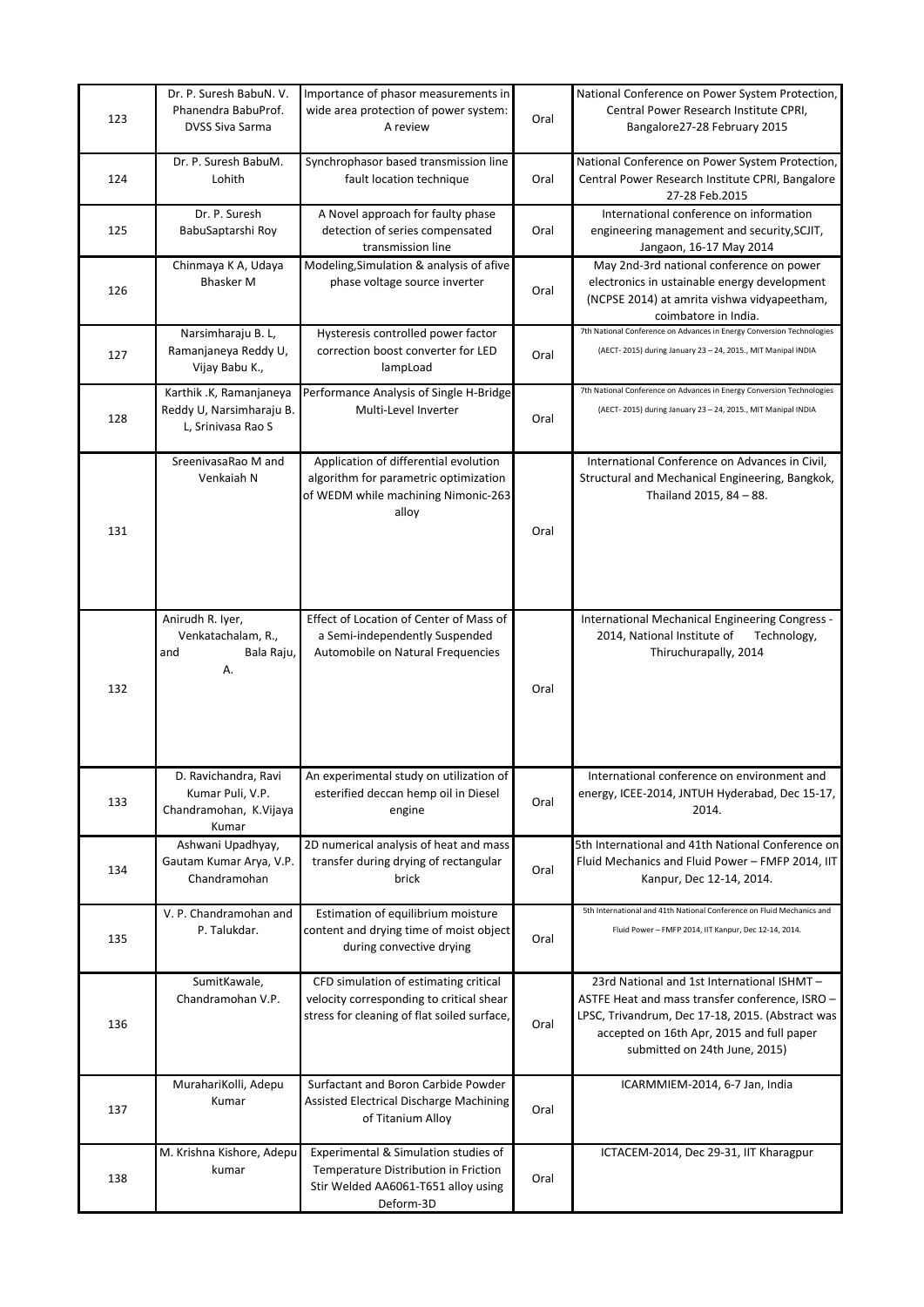| 139 | MurahariKolli, Adepu<br>Kumar                                                   | Effect of Boron Carbide Powder Mixed<br>into Dielectric Fluid on Electrical<br>Discharge Machining of Titanium Alloy                                               | Oral | IMCE 2014, June 13-15, NIT Tirchunapalli, India.                                                                                                                       |
|-----|---------------------------------------------------------------------------------|--------------------------------------------------------------------------------------------------------------------------------------------------------------------|------|------------------------------------------------------------------------------------------------------------------------------------------------------------------------|
| 140 | MurahariKolli, Adepu<br>Kumar                                                   | Effect of Additives Added in Dielectric<br>Fluid on Electrical Discharge Machining<br>of Titanium Alloy                                                            | Oral | ICMMM 2014, August 8-9, 2014, IIT Madras,<br>Chennai, India                                                                                                            |
| 141 | Anudeep. B, A. Kumar, P.<br>Naresh                                              | Effect of pin profile geometry on<br>microstructural and mechanical<br>properties of 2014 Al alloy fabricated<br>by friction stir weld                             | Oral | International ConferenceOn Design,<br><b>Manufacturing and Mechatronics</b>                                                                                            |
| 142 | L. Suvarna Raju, A.Kumar                                                        | "A novel approach for fabrication of Cu-<br>Al2O3 surface composites by Friction<br>Stir Processing"                                                               | Oral | International Conference on Advances in<br>Manufacturing and Materials Engineering<br>(ICAMME- 2014)                                                                   |
| 143 | L. Suvarna Raju, A.Kumar                                                        | "The joint properties of pure copper by<br>friction stir welding"                                                                                                  | Oral | International Conference on Advances Research<br>and Innovations in Mechanical, Material Science,<br>Industrial Engineering & Management<br>(ICARIMMIEM-2014)          |
| 144 | M. Vijay Kumar, A. Veeresh<br>Babu, Dr. P.Ravi Kumar                            | Experimental investigations on the<br>performance and emission<br>characteristics of Low Heat Rejection<br>Engine using diesel and Mahua Methyl<br>Ester as a fuel | Oral | International conference on Environment and<br>Energy, JNTU, Hyderabad, 15th - 17th December,<br>2014                                                                  |
| 145 | K. Ganesh Babu,<br>A.Veeresh Babu,<br>BaisaRaghuveer                            | Performance investigations of the IDI<br>diesel engine using Sunflower oil<br>Methyl Ester                                                                         | Oral | International conference on Environment and<br>Energy, JNTU, Hyderabad, 15th - 17th December,<br>2014                                                                  |
| 146 | Ganesh S Warkhade,<br>A.Veeresh Babu, Santosh<br>Mane                           | Experimental analysis of packed bed<br>sensible thermal energy storage with<br>small sized material                                                                | Oral | Internationalconference on Environment and<br>Energy, JNTU, Hyderabad, 15th - 17th December,<br>2014                                                                   |
| 147 | KareddulaVijaya Kumar,<br>Ravi Kumar Puli,<br>A.Veeresh Babu, J.A.Ranga<br>Babu | Performance and Emission evaluation<br>of Plastic oil blended with diesel fuel in<br>Compression ignition engine                                                   | Oral | Internationalconference on Environment and<br>Energy, JNTU, Hyderabad, 15th - 17th December,<br>2014                                                                   |
| 148 | A.Veeresh Babu, M.Vijay<br>Kumar, P.Ravi Kumar,<br>Katam Ganesh Babu            | Investigation on the Performance and<br><b>Emission Characteristics of Biodiesel</b><br>(Animal oil) - Ethanol Blends in a Single<br><b>Cylinder Diesel Engine</b> | Oral | International Confernce on Advances in Applied<br>science and Environmental Technology<br>(ASET), BANGKOK, THAILAND, 21-22 February,<br>2015 (ISBN: 978-1-63248-040-8) |
| 149 | P.Ravi Kumar, A.Veeresh<br>Babu                                                 | Investigation on a Direct Injection<br>Diesel Engine fuelled with blends of<br>Waste Plastic Oil with a three hole fuel<br>injection nozzle                        | Oral | International Confernce on Advances in Applied<br>science and Environmental Technology<br>(ASET), BANGKOK, THAILAND, 21-22 February,<br>2015 (ISBN: 978-1-63248-040-8) |
| 150 | G.Naga Srinivasulu, Bale<br>V.Reddy and Vikash Kumar<br>Dewangan                | Effect of Degree of supplementary<br>firing on the performance of Natural<br>Gas Combined Cycle (NGCC) Power<br>plant                                              | Oral | International Journal of Arts and Science<br>(IJAS 2014), Freiburg, Germany                                                                                            |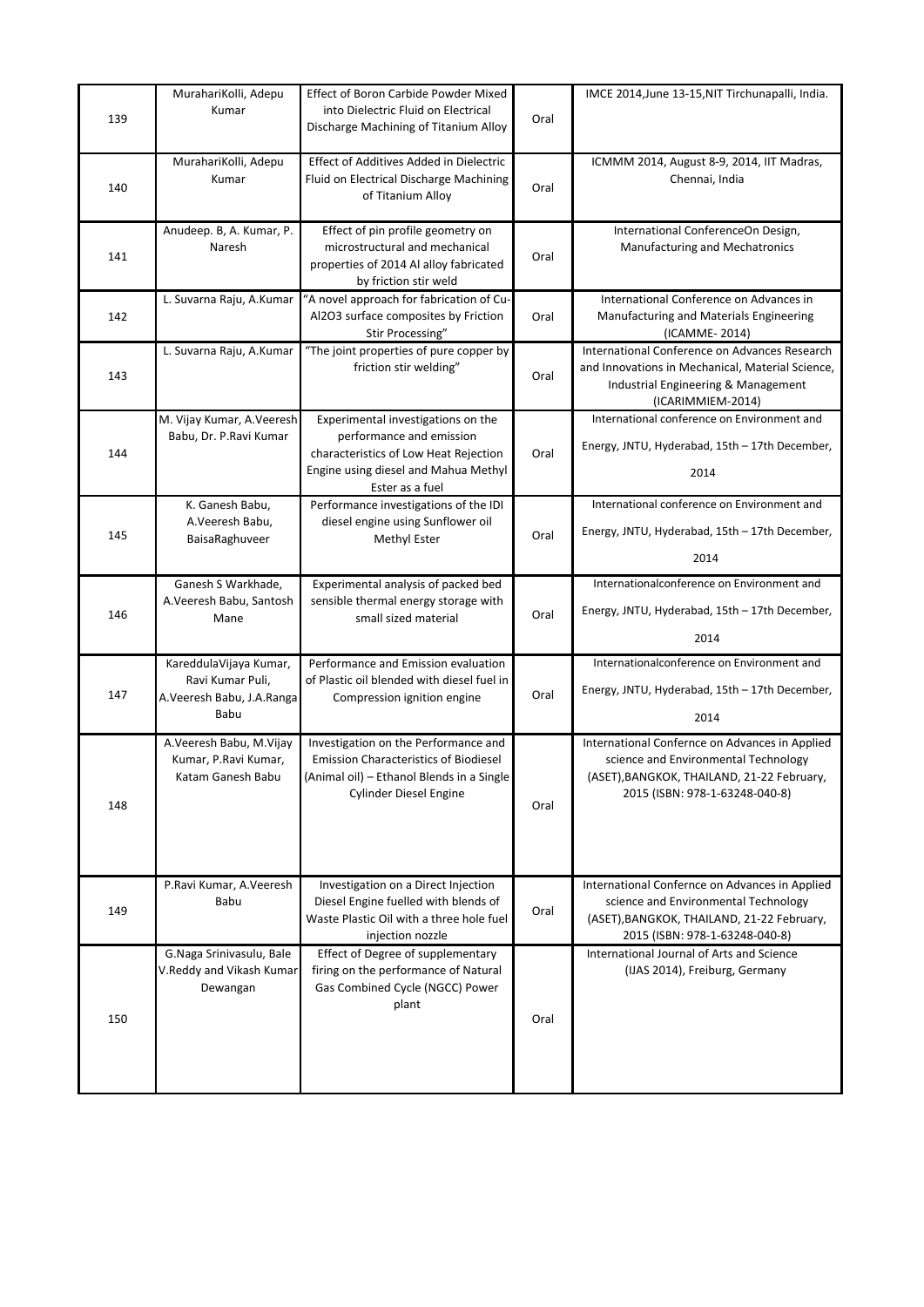| 151 | ,K.V.Sai Srinadh                                                                   | A.C.Umamaheswar, V.Vasu Influence of Cold Rolling and Annealing<br>on the Tensile Properties of Aluminium<br>7075 Alloy | Oral | International Conference on Advances in<br>Manufacturing and Materials Engineering, AMME<br>2014                                                                |
|-----|------------------------------------------------------------------------------------|-------------------------------------------------------------------------------------------------------------------------|------|-----------------------------------------------------------------------------------------------------------------------------------------------------------------|
|     |                                                                                    |                                                                                                                         |      |                                                                                                                                                                 |
| 152 | A.C.Umamaheswar, V.Vasu<br>,K.V. Sai Srinadh                                       | Effect of Laser Surface Melting on<br>Corrosion Behaviour of 7075<br>Aluminium Alloy                                    | Oral | .International Colloquium on Materials,<br>Manufacturing and Metrology, ICMMM<br>2014August 8-9, 2014, IIT Madras                                               |
| 153 | A.C.Umamaheswar, V.Vasu<br>,K.V.Sai Srinadh                                        | Improvement of Corrosion Resistance<br>by Laser Surface Melting of 7075<br>Aluminum Alloy.                              | Oral | 5th International & 26th All India Manufacturing<br>Technology, Design and Research Conference                                                                  |
| 154 | K.Viswanath Allamraju,<br>Srikanth, K.                                             | Investigation of design parameters and<br>actuator constraints in piezoelectric<br>energy harvesters                    | Oral | 4th International Conference on Materials<br>Processing and Characterization                                                                                    |
| 155 | K.Viswanath Allamraju, K.<br>Srikanth                                              | Analytical and experimental studies of<br>spring comprised piezo electric energy<br>generator                           | Oral | 4th International Conference on Materials<br>Processing and Characterization                                                                                    |
| 156 | K.Viswanath Allamraju,<br>Srikanth, K.                                             | Design and experimental study of novel<br>micro energy scavenging contrivance<br>with benign substance                  | Oral | 4th International Conference on Materials<br>Processing and Characterization                                                                                    |
| 157 | Prabhakara Rao, G., Vipin<br>Dhyani, Deepak Kumar,<br>Raju, V.R.K., and Rao, S.S., | Numerical Investigation of the Effect of<br>Compression Ratio on the Performance<br>of Direct Injection Diesel Engine,  | Oral | Proceedings of the Fifth international and Forty<br>first National Conference on Fluid Mechanics and<br>Fluid Power, IIT Kanpur, India, December 12-14,<br>2014 |
| 158 | RoshanSasi, Bhim Singh,<br>and KanmaniSubbu S                                      | Optimization of Uniform Magnetic<br>Field using Finite Element Simulation                                               | Oral | International Conference RACE 2015, Hindustan University,<br>Chennai, India during February 18th-20th, 2015. (Publisher<br>:IEEE)                               |
| 159 | RoshanSasi, Bhim Singh,<br>and KanmaniSubbu S                                      | Current Research Developments in<br>Metal Additive Manufacturing Methods                                                | Oral | International conference on Additive<br>Manufacturing & 3D Printing, Chennai, India<br>during February 6th--7th, 2015                                           |
| 160 | N.Ch. kaushik, R.N.Rao                                                             | Optimization of two body abrasive<br>wear of Al-Mg-Si hybrid composites                                                 | Oral | An International Conference on Advances in<br>Design & Manufacturing 2014, NIT-Tiruchy,<br>Dec'14, page1146                                                     |
| 161 | N.Ch. kaushik, Manish<br>Kumar, R.N.Rao                                            | Parametric optimization of three body<br>abrasive wear of Al 6082 composites                                            | Oral | A Sixth International Conference on Theoretical,<br>Applied, Computational and Experimental<br>Mechanics, 2014, IIT-Kharagpur, Dec'14. Page 580-<br>581         |
| 162 | Kiran Kumar Dama, A. K.<br>Vishwanath, V Suresh<br>Babu&R N Rao                    | A Study: Automotive Sustainable Design<br>for GHG Emission Reduction in the<br>Environment by Down weighting            | Oral | International Conference on New Frontiers in<br>Chemical, Energy and Environmental Engineering<br>(INCEEE) at NITW, 20-21 March, 2015                           |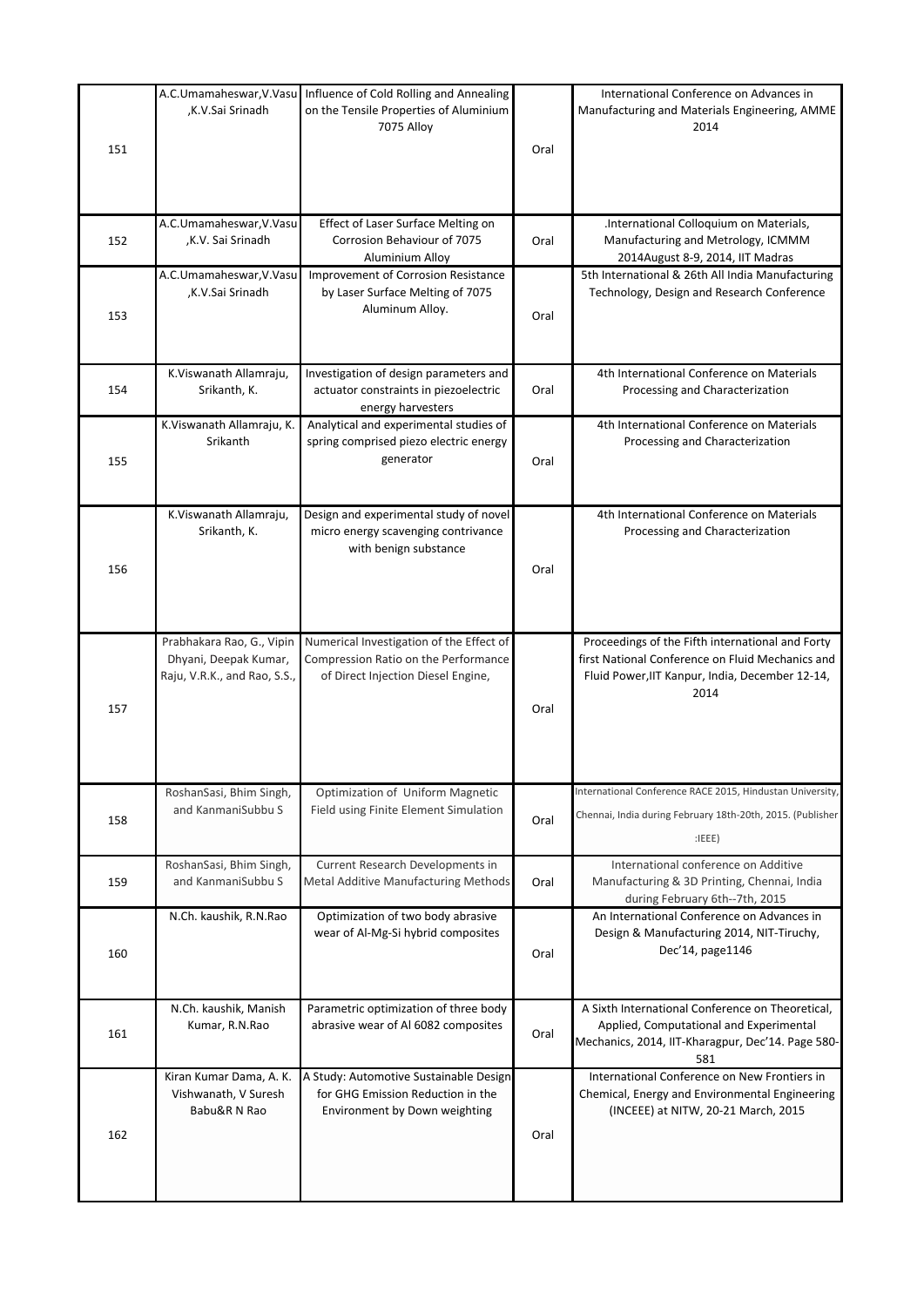|     | P. Subhash Chandra Bose                      | Role of MQL and Nano fluids on the                                           |      | 5th international and 26th all India manufacturing                              |
|-----|----------------------------------------------|------------------------------------------------------------------------------|------|---------------------------------------------------------------------------------|
| 163 |                                              | machining of Nicrofer C263                                                   | Oral | technology, Design and research conferenceAIMTDR 2014                           |
|     |                                              |                                                                              |      | <b>IIT Guwahati</b>                                                             |
|     | P.ShubhashChandra                            | Grey relational analysis and response                                        |      | International conference on advances in Civil, Structural                       |
|     | Bose, C.S.P. Rao                             | surface methodology for modeling,                                            |      |                                                                                 |
|     |                                              | analyzing and optimization of                                                |      | and Mechanical Engineering 21st - 22nd February                                 |
| 164 |                                              | machining parameters for turning                                             | Oral | 2015 Bangkok, Thailand                                                          |
|     |                                              | 'niobium c-103'                                                              |      |                                                                                 |
|     | T. Karthikeya Sharma G.                      | A computational study of HCCI engine                                         |      | International Mechanical Engineering Congress &                                 |
|     | Amba Prasad Rao and K.                       | with external mixture formation                                              |      | Exposition ASME-IMECE2014-November 14-20,                                       |
| 165 | Madhu Murthy                                 | technique                                                                    | Oral | 2014                                                                            |
|     |                                              |                                                                              |      | Montreal, Quebec, Canada.                                                       |
|     | T. Karthikeya Sharma G.                      | Effect of induction swirl and EGR on the                                     |      | Sixth International Conference on Theoretical,                                  |
| 166 | Amba Prasad Rao and K.<br>Madhu Murthy       | performance and emissions of a HCCI<br>engine                                | Oral | Applied, Computational and Experimental<br>Mechanics ICTACEM -2014              |
|     | T. Karthikeya Sharma G.                      | Influence of Piston Bowl Shape on Flow                                       |      | International Conference on New Frontiers in                                    |
|     | Amba Prasad Rao and K.                       | and Combustion Characteristics in HCCI                                       |      | Chemical, Energy and Environmental Engineering                                  |
| 167 | Madhu Murthy                                 | engine- A CFD study                                                          | Oral | (INCEEE-2015)20-21st March, 2015                                                |
|     |                                              |                                                                              |      | NIT Warangal                                                                    |
|     | R. Sindhu, G. Amba Prasad                    | Real-Time Single Zone Model for                                              |      | IEEE Xplore10.1109/CCAA.2015.7148484                                            |
| 168 | Rao and K. Madhu Murthy                      | Simulation of a Diesel Engine in                                             | Oral |                                                                                 |
|     |                                              | Simulink Environment                                                         |      |                                                                                 |
|     | N.Selvaraj, CSP Rao,<br>Jeevan               | The micro structure and mechanical<br>properties of SiCp reinforced aluminum |      | International conference on<br>advances in design and manufacturing NIT, Trichy |
| 169 |                                              | matrix composites.                                                           | Oral | December 5-7, 2014                                                              |
|     |                                              |                                                                              |      |                                                                                 |
|     | N.Selvaraj, CSP Rao,                         | Aluminum metal matrix nano                                                   |      | International conference on                                                     |
|     | Vishnumurthy                                 | composites (Al MMCs) – manufacturing                                         |      | advances in design and manufacturing NIT, Trichy                                |
|     |                                              | methods - A review                                                           |      | December 5-7, 2014                                                              |
| 170 |                                              |                                                                              | Oral |                                                                                 |
|     |                                              |                                                                              |      |                                                                                 |
|     |                                              |                                                                              |      |                                                                                 |
|     |                                              |                                                                              |      |                                                                                 |
|     | N.Selvaraj, Neelima<br>Devi.C, Mahesh.V      | Nano red mud synthesis and<br>characterization                               |      | 5th International conference and 26th All India                                 |
|     |                                              |                                                                              |      | Manufacturing Technology, Design and Research (AIMTDR)                          |
| 171 |                                              |                                                                              | Oral | conferencellT, Guwahati December 12-14, 2014                                    |
|     |                                              |                                                                              |      |                                                                                 |
|     | M. Naresh Kumar,                             | Vibration Assisted Conventional and                                          |      | 12th Global Congress on Manufacturing and                                       |
| 172 | KanmaniSubbu S, P.                           | Advanced Machining: A Review                                                 | Oral | Management, GCMM 2014, Dec 8-10, Vellore.                                       |
|     | Vamsi Krishna, and A.                        |                                                                              |      |                                                                                 |
|     | VenuGopal<br>Ch Shashikanth, M. J.           | Determination of Material Constants                                          |      | World Academy of Science, Engineering and                                       |
|     | Davidson and V. Suresh                       | and Zener-Hollomon Parameter of AA                                           |      | Technology at London U K, 14 - 15 March, 2015,                                  |
| 173 | Babu                                         | 2017 Aluminium Alloy under Hot                                               | Oral | pp 1039 - 1042.                                                                 |
|     |                                              | <b>Compression Test</b>                                                      |      |                                                                                 |
|     | B S Ben, G Raghavendra,<br>Syed Ismail and S | Synthesis of the natural resource                                            |      | National Tribologgy Conference (NTC-2014) bangaluru. Dec15 18th 2014            |
| 174 | MulayAmrut                                   | reinforced metal matrix composite by<br>powder metallurgy route              | Oral |                                                                                 |
|     |                                              |                                                                              |      |                                                                                 |
|     | Syed Ismail, G                               | Effects of orientation on the                                                |      | National Tribologgy Conference (NTC-2014) bangaluru. Dec15-18th 2014            |
| 175 | Raghavendra, B S Ben and                     | hydrodynamic performance of parallel                                         | Oral |                                                                                 |
|     | M Sarangi                                    | sliding contact while considering fluid<br>inertia                           |      |                                                                                 |
|     | Jitendra Ahirwar,                            | Study of Environmental Effect on                                             |      | National Tribological Conference, bangaluru. Dec15-18th 2014.                   |
|     | Raghavendra Gujjala                          | Polymer Matrix Treated and Untreated                                         |      |                                                                                 |
| 176 |                                              | <b>Rice Husk Composites</b>                                                  | Oral |                                                                                 |
|     |                                              |                                                                              |      |                                                                                 |
|     |                                              |                                                                              |      |                                                                                 |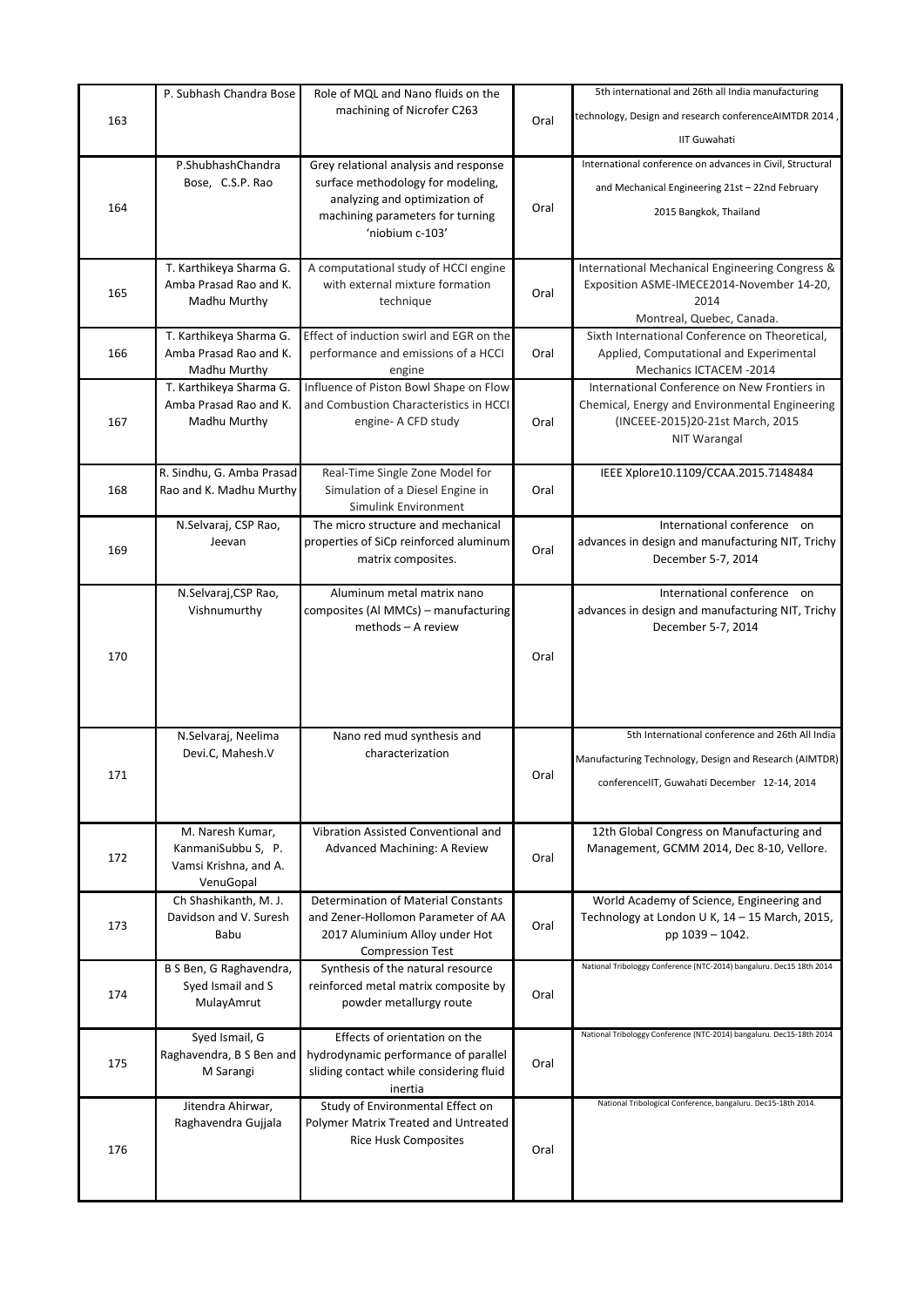| 177 | PavanKumar Sarma, Patri<br>Sri Hari Rao*, Prof.<br>K.S.R.Krishna Prasad* | A 10GBPS Clock and data recovery<br>circuit using dual loop architecture for<br>back plane                                                                                                                              | Oral | International conference on VLSI and Signal<br>processing, IIT Karaghpur, 2014                                               |
|-----|--------------------------------------------------------------------------|-------------------------------------------------------------------------------------------------------------------------------------------------------------------------------------------------------------------------|------|------------------------------------------------------------------------------------------------------------------------------|
| 178 | Sridhar P, Patri Sri Hari<br>Rao*, Prof.K.S.R.Krishna<br>Prasad*         | A Received signal Strength Indicator<br>with 10.7 MHz IF                                                                                                                                                                | Oral | International conference on VLSI and Signal<br>processing, IIT Karaghpur, 2014                                               |
| 179 | Prof. NVSN.Sarma*                                                        | RIS based Polarized Poly Fractal<br>Boundary Microstrip Antenna                                                                                                                                                         | Oral | International Review of Progress in Applied<br><b>Computational Electromagnetics ACES 2014</b>                               |
| 180 | Dr. T.Kishore Kumar*                                                     | A Novel RLS Based Adaptive Filtering<br>Method for Speech enhancement                                                                                                                                                   | Oral | ICCCSP 2015 XIII International Conference on<br>communications, Control and Signal Processing,<br>London, UK Feb 16-19, 2015 |
| 181 | Dr.Ravi Kumar Jatoth*                                                    | Hybrid Genetic Algorithm-Swarm<br>Intelligence Based Tuning of<br>Temperature Controller for<br>Continuously Stirred Tank reactor                                                                                       | Oral | 6th International Conference on Modelling, Identification and control, ICMIC<br>2014, Melbourne, Australia. Dec 1-7,2014     |
| 182 | Prof. NVSN.Sarma*                                                        | Single Feed Circularly Polarized Poly<br><b>Fractal Antenna for Wireless</b><br>Application                                                                                                                             | Oral | XII International Conference on wireless<br>Information Networks and Systems, ICWINS<br>2014, Dubai, UAE, Nov 21-27, 2014    |
| 183 | Dr. P.Sri Hari Rao*                                                      | Transient enhanced LDO Voltage<br>Regulator with improved feed forward<br>path compensation                                                                                                                             | Oral | ICECE 2014 XI International Conference on<br>Electronics and Communication Engineering, UAE<br>Oct 17-20,2014                |
| 184 | Dr. S. Anuradha*                                                         | (i)PAPR reduction of FBMC using sliding<br>window Tone Reservation Active<br><b>Constellation Extension Technique</b><br>(ii) Performance of Nakagami Fading<br>Channel over Energy Detection Based<br>Spectrum Sensing | Oral | ICECE 2014 XI International Conference on<br>Electronics and Communication Engineering, UAE<br>Oct 17-20,2014                |
| 185 | Sri A.P. Rao*                                                            | Linear Array Geometry Synthesis with<br>minimum Sidelobe Level and Null<br>control using Taguchi Method                                                                                                                 | Oral | XII International Conference on wireless<br>Information Networks and Systems, ICWINS<br>2014, Dubai, UAE, Nov 24-27, 2014    |
| 186 | Dr.V.V.Mani*                                                             | (i) Beam forming of Ultra wideband<br>signals in an IEEE 802.15.3a channel<br>environment (ii) exact BER analysis of<br>DCM for Multiband OFDM-UWB system<br>over uncorrelated Nakagami-m fading<br>channel             | Oral | IEEE International conference on Ultra-<br>wideband, ICUWB 2014. ParisFranceSept 1-4, 2014                                   |
| 187 | Dr.P.Sri Hari Rao*                                                       | A transient-enhanced Capacitor-less<br>LDO Regulator with improved Error<br>Amplifier                                                                                                                                   | Oral | IEEE International Conference ISVLSI 2014,<br>Florida, USAJuly 7-11                                                          |
| 188 | Dr. T.Kishore Kumar*                                                     | Three Dimensional through-wall<br>Imaging using UWB Radar                                                                                                                                                               | Oral | International Congress of Imaging Science, ICIS<br>2014, 2014 2014 Nov. Jsrael. May                                          |
| 189 | Dr. B. Lakshmi*                                                          | (i) Lagrange's Polynomial based Farrow<br>filter implementation of SDR,(ii)BER<br>Analysis of CVSD Vocoder for WiMax<br>using GNU Radio                                                                                 | Oral | IEEE Region 10 Technical Symposium, TENSYMP<br>2014. Malaysia. April 15-17, 2014                                             |
| 190 | Sri K. Ravi Kishore*                                                     | (i) Key Management technique for<br>WSN's(ii)ECC with Hidden Generator<br>Point in WSN's                                                                                                                                | Oral | IEEE Region 10 Technical Symposium, TENSYMP<br>2014. Malaysia. April 15-17, 2014                                             |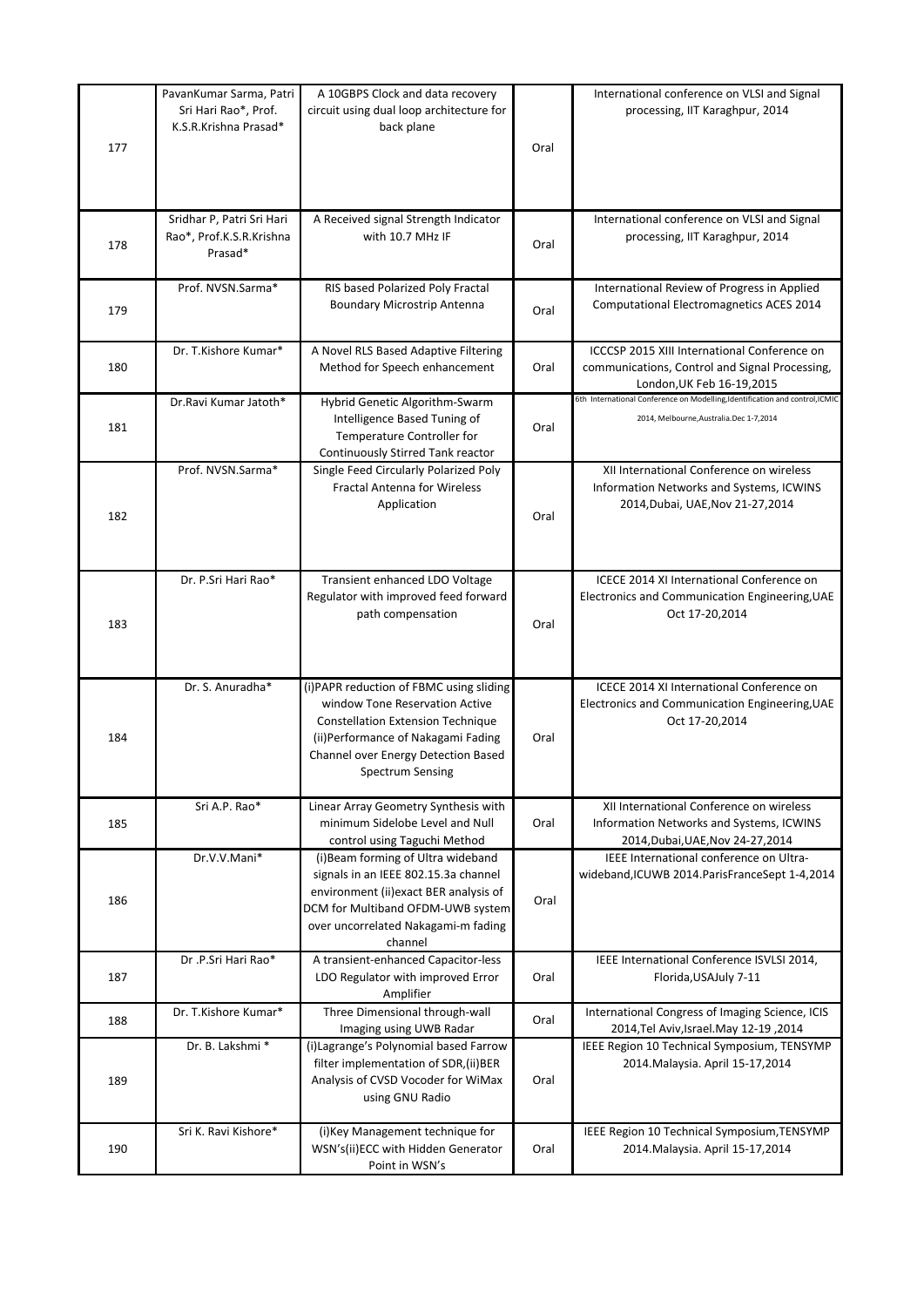|     | Dr. D. Vakula*             | Linear Tapered slot Vivaldi Antenna        |        | 2nd Radio and AntennaDays of the Indian Ocean(RADIO 2014) Mauritius.   |
|-----|----------------------------|--------------------------------------------|--------|------------------------------------------------------------------------|
| 191 |                            | with Corrugated Edges for UWB              | Oral   | April 7-10,2014                                                        |
|     |                            | Application                                |        |                                                                        |
|     |                            |                                            |        |                                                                        |
|     | Amara Prakash Rao*, Prof.  | Performance Analysis of Adaptive           |        | Seventh Annual Conference, Antenna Test                                |
| 192 | NVSN.Sarma*                | Beamforming pattern of Smart Antenna       | Oral   | measurement Society, Kolkata, 2014                                     |
|     |                            | Systems using PSO                          |        |                                                                        |
|     | Sri. P. Muralidhar*        | Symmetrical - cross Multi-Hexagon          |        | Third international conference on Signal                               |
|     |                            | based exhaustive search for Block          |        | Processin, Communication and Networking. (ICSCN                        |
|     |                            |                                            |        |                                                                        |
| 193 |                            | Motion estimation and Filtered two -       | Oral   | 2015). Chennai, March 25-28, 2015                                      |
|     |                            | Bit transform for block based motion       |        |                                                                        |
|     |                            | estimation                                 |        |                                                                        |
|     | Sri. A. Prakash Rao*       | Synthesis of Cosecant Array Factor         |        | ATMS-15, Bangalore.Feb 2-5,2015                                        |
| 194 |                            | Pattern Using Taguchi Method for           | Oral   |                                                                        |
|     |                            | Smart Antenna System                       |        |                                                                        |
|     | Sri. K. Sarangam*          | Design of basic single stage amplifiers    |        | RAECE-15, IIT, Roorkee, Feb 12-16, 2015                                |
|     |                            |                                            |        |                                                                        |
| 195 |                            | using 30nm FinFET Technology               | Oral   |                                                                        |
|     |                            |                                            |        |                                                                        |
|     | Sri. K. Ravi Kishore*      | Implementation of Toeplitz hash base       |        | International conference on Signal                                     |
|     |                            | $RC - 4$ in WSN                            |        | Processin, Informatics, Communications and Energy                      |
| 196 |                            |                                            | Oral   | System(IEEE-SPICES), NIT, CalicutFeb 17-22, 2015                       |
|     |                            |                                            |        |                                                                        |
|     |                            |                                            |        |                                                                        |
|     | Dr. B. lakshmi*            | FPGA Implementation of Vedic Floating      |        | International conference on Signal                                     |
| 197 |                            | Point Multiplier                           | Oral   | Processin, Informatics, Communications and Energy                      |
|     |                            |                                            |        | System(IEEE-SPICES), NIT, CalicutFeb 17-22,2015                        |
|     |                            |                                            |        |                                                                        |
|     | Sri. Ravi Kishore*         | A Mathematical Analysis of Elliptical      |        | Second International Symposium on Security in                          |
| 198 |                            | <b>Curve Point Multiplication</b>          | Oral   | Computing and Communications at Noida, New                             |
|     |                            |                                            |        |                                                                        |
|     |                            |                                            |        | Delhi Sept 24-26,2014                                                  |
|     | Dr. B. lakshmi*            | (i)FPGA Implementation of Energy           |        | 3rd International conference o advances n Computing, Communication and |
|     |                            | efficient multiplication over GF(2m) for   |        | Informatics(ICACCI-2014) Noida,<br>New Delhi Sept 24-26,2014           |
| 199 |                            | ECC (ii) Irrigation with Grid Architecture | Oral   |                                                                        |
|     |                            | Sensor Network                             |        |                                                                        |
|     | Sri. Ravi Kishore*         | FPGA Implementation of 160-bit Vedic       |        | International Conference on "Devices, Circuits &                       |
|     |                            |                                            |        |                                                                        |
| 200 |                            | Multiplier                                 | Oral   | Communications(ICDCCom)", Birla Institute of                           |
|     |                            |                                            |        | Technology Mesra, Ranchi, Jharkhand Sept 12-                           |
|     |                            |                                            |        | 13,2014                                                                |
|     | Dr. B. lakshmi*            | (i)FPGA implementation of IEEE-754         |        | International Conference on Control,                                   |
|     |                            | Floating Point Karatsuba multiplier and    |        | Instrumentation and computational                                      |
| 201 |                            | (ii) High throughput arbitrary sample      | Oral   | Technology(ICCICCT), Kanyakumari, (TN). July 8-                        |
|     |                            |                                            |        |                                                                        |
|     |                            | Rate Converter for Software Radios         |        | 11,2014                                                                |
|     |                            |                                            |        |                                                                        |
|     | Sri. K. Ravi Kishore*      | An efficient scalar multiplication         |        | International Conference on Control,                                   |
|     |                            | algorithm for ECC in WSNs                  |        | Instrumentation and computational                                      |
| 202 |                            |                                            | Oral   | Technology(ICCICCT), Kanyakumari, (TN). July 8-                        |
|     |                            |                                            |        | 11,2014                                                                |
|     | Smt. Prithvi P.*           | Hybridized VQ, HMM technique for           |        | International Muti Track Conference on                                 |
|     |                            |                                            |        |                                                                        |
| 203 |                            | telugu isolated word recognition           | Oral   | sciences, Engg. And Technical Innovations (IMTC-                       |
|     |                            |                                            |        | 14), CT Institute of Eng.Managenment and Tech.,                        |
|     |                            |                                            |        | Shahpur, Jalandhar. 02/07/2014                                         |
|     | Dr.Rama Rao C.B.*          | Security in Multimedia in data             |        | International conference on Photonics VLsI and                         |
| 204 |                            | communication using elliptical curve       | Oral   | Signal Processing at Kakatiya University, Warangal                     |
|     |                            |                                            |        |                                                                        |
|     |                            | cryptography                               |        |                                                                        |
|     | P. Sravani and M. K.       | Effect of heat treatment on corrosion      |        | CORSYM-2014, an International Corrosion                                |
| 205 | Mohan                      | behavior of Ti-15-3                        | Poster | Symposium held at IIT, Bombay (sponsored by                            |
|     |                            |                                            |        | NACE) during 18-21 February 2014.                                      |
|     | P. Sai Gopal and M. K.     | Effect of cold rolling on the corrosion    |        | CORSYM-2014, an International Corrosion                                |
| 206 | Mohan                      | behavior of Ti-15V-3Cr-3 Al-3Sn            | Poster | Symposium held at IIT, Bombay (sponsored by                            |
|     |                            |                                            |        |                                                                        |
|     |                            |                                            |        | NACE) during 18-21 February 2014.                                      |
|     | G. Vamsi Kamaland M. K.    | Corrosion behavior of cold worked Ni       |        | CORSYM-2014, an International Corrosion                                |
| 207 | Mohan                      | Cr-Mo alloy(SUPERNI C-276) and its         |        | Symposium held at IIT, Bombay (sponsored by                            |
|     |                            | suitability for marine fastener            | Poster | NACE) during 18-21 February 2014.                                      |
|     |                            | applications.                              |        |                                                                        |
|     | Ravinaik Banoth, G. V. S.  | Effect of boron and carbon addition and    |        | NMD-ATM 2014, College of Pune, November 12-                            |
|     |                            |                                            |        |                                                                        |
| 208 | Nageswara Rao, Amit        | heat treatment on wear behaviour of Ti-    | Oral   | 15, 2014                                                               |
|     | Bhattacharjee, T. K. Nandy | 10V-2Fe-3Al                                |        |                                                                        |
|     |                            |                                            |        |                                                                        |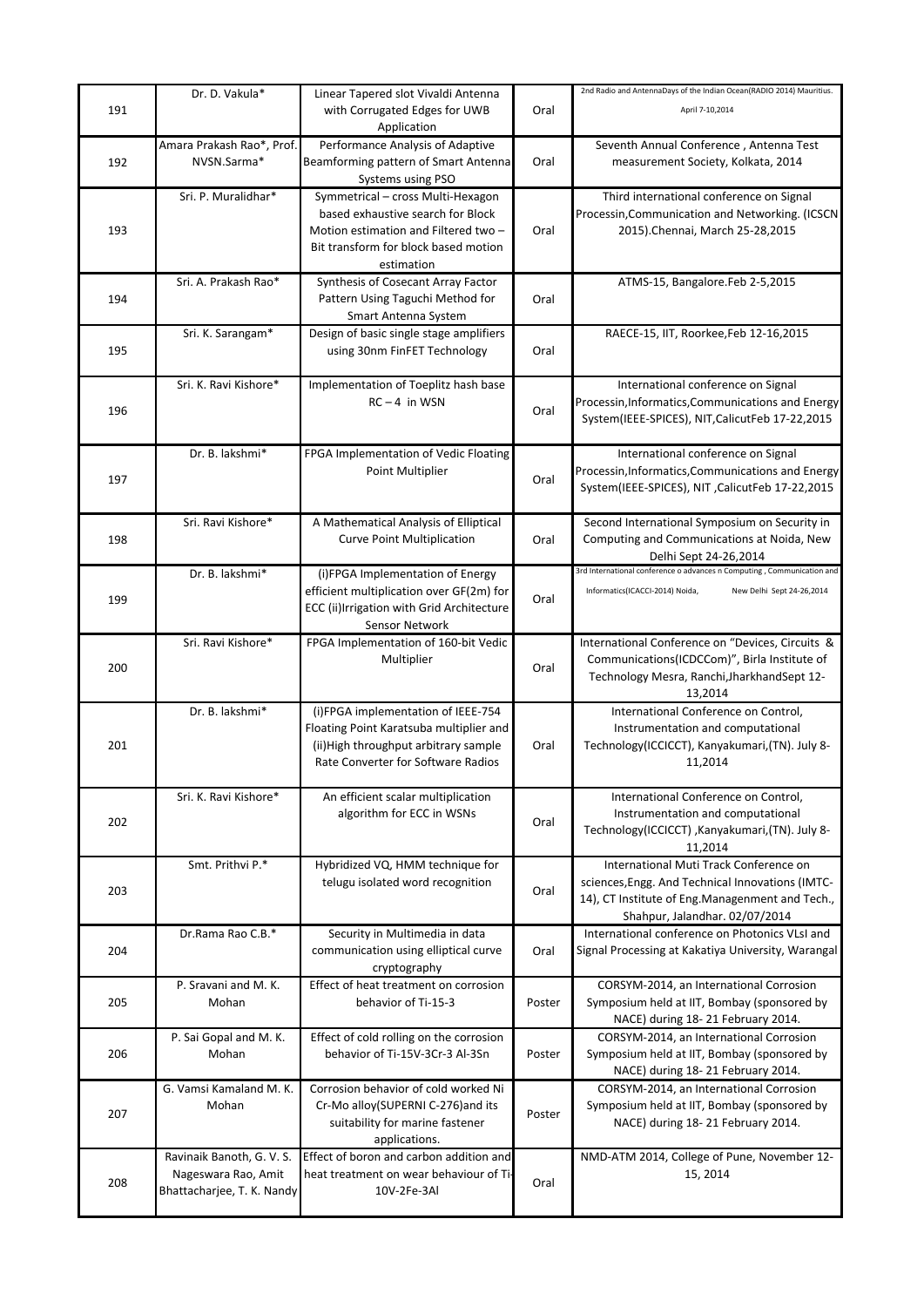|     | Vibhuti Roshan, Kamlesh            | Effect of bed height on the properties                      |           | NMD-ATM 2014, College of Pune, November 12-                             |
|-----|------------------------------------|-------------------------------------------------------------|-----------|-------------------------------------------------------------------------|
|     | Kumar,                             | of Hybrid pellet sinter produced from                       |           | 15, 2014                                                                |
| 209 | S.K.Sharma, G.V.S.Nagesw           | Bailadila slimes                                            | Poster    |                                                                         |
|     | ara Rao                            |                                                             |           |                                                                         |
|     | D. Kiran kumar, V. Sri             | Wear behaviour of titanium alloys used                      |           | NMD-ATM 2014, College of Pune, November 12-                             |
|     | Harsha Swarna Kumar, S.            | for automobile and structural                               |           | 15, 2014                                                                |
| 210 | V. Tejaswi, G. V. S.               | applications                                                | Oral      |                                                                         |
|     | Nageswara Rao                      |                                                             |           |                                                                         |
|     | K. V. N. S. Srikanth, S. V.        | Effect of boron addition on sliding wear                    |           | NMD-ATM 2014, College of Pune, November 12-                             |
|     | Tejaswi, V. Sri harsha, G.V.       | charecteristics of titanium alloys                          |           | 15, 2014                                                                |
| 211 | S. Nageswara rao                   |                                                             | Poster    |                                                                         |
|     |                                    |                                                             |           |                                                                         |
|     | T. Sai Vani, K. Bharath            | Synthesis, characterisation and                             |           | NMD-ATM 2014, College of Pune, November 12-                             |
|     | krishna, UmmeThahira               | antimicrobial activity of Cu NPs using                      |           | 15, 2014                                                                |
| 212 | Khatoon, Ch. Shilpa                | oxalic acid as reducing agent for a                         | Poster    |                                                                         |
|     | Chakra, G. V. S. Nageswara         | range of concentrations.                                    |           |                                                                         |
|     | Rao                                |                                                             |           |                                                                         |
|     | Anjani Bharath Krishna K,          | Relative study of Cu NPs synthesized                        |           | NMD-ATM 2014, College of Pune, November 12-                             |
|     | T.Sai Vani, Umme Thahira           | chemically using different reducing                         |           | 15, 2014                                                                |
| 213 | Khatoon, G. V. S.                  | agents and their applications                               | Poster    |                                                                         |
|     | Nageswara Rao                      |                                                             |           |                                                                         |
|     | N. Shivakumar, V.Vasu and          | Synthesis and characterization of nano-sized Al2O3 particle |           | 2nd International conference on nanomaterials                           |
| 214 | N.Narasaiah                        |                                                             | Oral      | and technologies (CNT 2014), 17-18 October 2014,                        |
|     |                                    | reinforced ZA-27 metal matrix composites                    |           | Hyderabad, India                                                        |
|     | Anil Chacko, M.C.Shaji and         | The effect of Magnesium on the                              |           | International conference on Advanced Materials                          |
|     | Brahma Raju Golla                  | modifying efficiency of strontium in                        |           | and Manufacturing Processes for Strategic Sectors                       |
| 215 |                                    | A356 alloy                                                  | Poster    | (ICAMPS 2015), 13-15 May 2015,                                          |
|     |                                    |                                                             |           | Thiruvanathapuram, Kerala, India.                                       |
|     | Mohan Krishna andG. S.             | Simulation of Fluidity in Aluminum                          |           | 5th International & 26th All Insia Manufacturing                        |
|     | Reddy                              | Alloys, Superalloy CMSX4, and Ductile                       |           | Technology, Design and Research Conference                              |
| 216 |                                    | Cast Iron.                                                  | presentat | (AIMTDR 2014); 12-14 Dec 2014, IIT, Guwahati,                           |
|     |                                    |                                                             |           | India.                                                                  |
|     | P. Rambabu, B. Saha, Ch.           | Qualification of High Strength Forgings                     |           | 18th NASAS, Eighteenth National Seminar on Aerospace Structures, 15-17, |
|     | V. Narasayya, N. Eswara            | for Fabrication of Critical Sections of                     |           | Dec. 2014, VNIT, Nagpur                                                 |
| 217 | Prasad and M. K. Mohan             | Airborne Missile                                            | Oral      |                                                                         |
|     |                                    |                                                             |           |                                                                         |
|     | Brahma Raju Golla and              | Processing and Properties of High Temperature TiB2-TiSi2    |           | 18th NASAS, Eighteenth National Seminar on Aerospace Structures, 15-17, |
| 218 | <b>Bikramjit Basu</b>              | <b>Ceramic Composites</b>                                   | Oral      | Dec. 2014, VNIT, Nagpur                                                 |
|     |                                    |                                                             |           |                                                                         |
|     | P. Sai Gopal, Yedu                 | Numerical Simulation of Solidification                      |           | NMD - Annual Technical Meeting of the IIM, held                         |
| 219 | Krishnan, R. Rishitha, K.          | in Continuous Casting of Steel Blooms                       | Poster    | at Pune, 12-15 November 2014.                                           |
|     | Seshu Sai, Divesh, V.              |                                                             |           |                                                                         |
|     | Sahith and G. S. Reddy             |                                                             |           |                                                                         |
|     |                                    |                                                             |           |                                                                         |
|     | PBN Lakshmi Devi, Y. Pydi Setty*   | Study on biological nitrification in liquid-                |           | International conference on effects, emissions and                      |
| 220 |                                    | solid systems                                               | Oral      | effluents on environment (EEEE 2014), Andhra                            |
|     |                                    |                                                             |           | University, Visakhapatnam. June 30 - July 1, 2014                       |
|     |                                    |                                                             |           |                                                                         |
|     | G. Srinivas, Y. Pydi Setty*        | Heat and mass transfer studies in a wall                    |           | International conference on new frontiers in                            |
|     |                                    | heated bubbling and spout fluidized                         |           | chemical, energy and environmental engineering                          |
| 221 |                                    | beds                                                        | Oral      | (INCEEE 2015), National Institute of Technology,                        |
|     |                                    |                                                             |           | Warangal. March, 20-21, 2015.                                           |
|     |                                    |                                                             |           |                                                                         |
|     | Sarath Babu, A*, Ramsagar Vooradi* | Design of control structure for binary                      |           | International conference on chemical, civil and                         |
| 222 |                                    | distillation column                                         | Oral      | environmental engineering (ICCCEE 2015),                                |
|     |                                    |                                                             |           | London, UK                                                              |
|     | B. Sujan Kumar, A. Venu            | Gas holdup studies in a spout fluid bed                     |           | International conference on new frontiers in                            |
|     | Vinod                              |                                                             |           | chemical, energy and environmental engineering                          |
| 223 |                                    |                                                             | Oral      | (INCEEE 2015), National Institute of Technology,                        |
|     |                                    |                                                             |           | Warangal. March 20-21, 2015.                                            |
|     |                                    |                                                             |           |                                                                         |
|     | T. Srinivas, A. Venu Vinod         | Performance analysis of a helical coil                      |           | International conference on new frontiers in                            |
|     |                                    | heat exchanger using CuO/water                              |           | chemical, energy and environmental engineering                          |
| 224 |                                    | nanofluid                                                   | Oral      | (INCEEE 2015), National Institute of Technology,                        |
|     |                                    |                                                             |           | Warangal. March 20-21, 2015.                                            |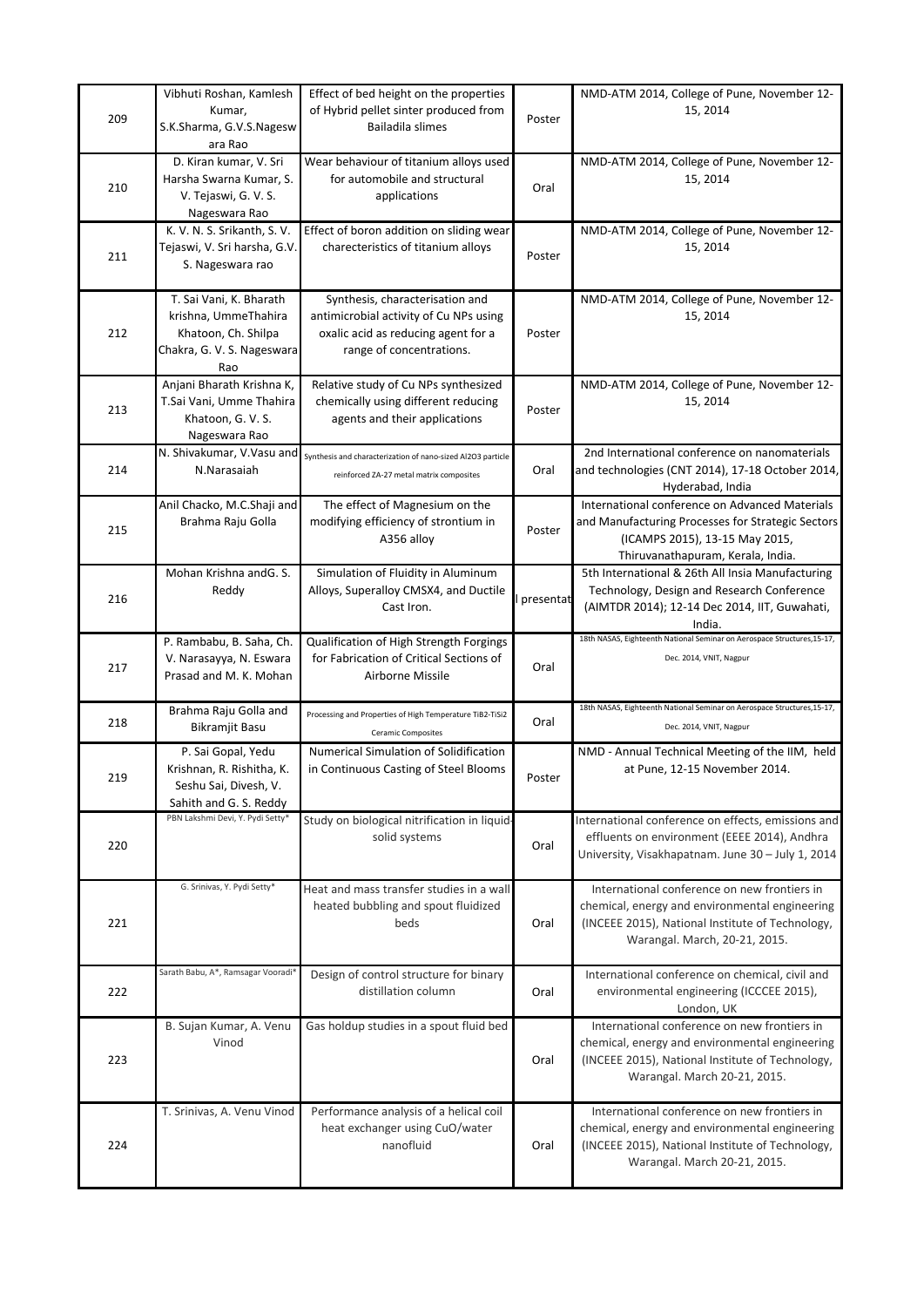| 225 | T. Srinivas, A. Venu Vinod                    | Heat transfer studies in a agitated shell<br>& helical coil heat exchanger using<br>CuO/water nanofluid           | Oral   | 3rd international conference Naocon 014 - smart materials, composites,<br>application and new inventions, Bharati vidyapeeth university, Pune, 14-15<br>October, 2014              |
|-----|-----------------------------------------------|-------------------------------------------------------------------------------------------------------------------|--------|------------------------------------------------------------------------------------------------------------------------------------------------------------------------------------|
| 226 | K. Anand Kishore, G.<br>Venkat Reddy          | Screening of variables for the<br>biosynthesis of citric acid                                                     | Oral   | International conference on new frontiers in<br>chemical, energy and environmental engineering<br>(INCEEE 2015), National Institute of Technology,<br>Warangal. 20-21 March, 2015. |
| 227 | A.V. Ramanjaneyulu Kalva,<br>K. Anand Kishore | Simulation of hydrogen rich fuel gas production by<br>gasification of wet biomass using a CO2 sorbent             | Oral   | International conference on new frontiers in<br>chemical, energy and environmental engineering<br>(INCEEE 2015), National Institute of Technology,<br>Warangal. 20-21 March, 2015. |
| 228 | K. Anand Kishore, G.<br>Venkat Reddy          | Applications of TiO2 assisted cellulose acetate membrane<br>for waste water treatment                             | Oral   | International conference on new frontiers in<br>chemical, energy and environmental engineering<br>(INCEEE 2015), National Institute of Technology,<br>Warangal. 20-21 March, 2015. |
| 229 | K. Anand Kishore, G.<br>Venkat Reddy          | Optimization of parameters in citric<br>acid bioprocess using statistical and<br>experimental techniques          | Oral   | International conference on new frontiers in<br>chemical, energy and environmental engineering<br>(INCEEE 2015), National Institute of Technology,<br>Warangal. 20-21 March, 2015. |
| 230 | K. Anand Kishore, T.<br>Kamala                | An experimental study on dye water<br>treatment using nanoporous<br>membrane processs                             | Oral   | International conference on chemical, civil and<br>environmental engineering (ICCCEE 2015), 23-24<br>March, 2015, London, UK                                                       |
| 231 | Shekhar Giakawad, S.<br>Srinath               | Study of biodiesel synthesis in corning® advanced flowTM<br>reactor                                               | Oral   | International conference on new frontiers in<br>chemical, energy and environmental engineering<br>(INCEEE 2015), National Institute of Technology,<br>Warangal. 20-21 March, 2015. |
| 232 | Shekhar Giakawad, S.<br>Srinath               | Continuous production of biodiesel form waste cooking oil<br>in corning® advanced flowTM reactor                  | Oral   | IIENG ORG-2015, London, UK                                                                                                                                                         |
| 233 | J.V. Jayarama Krishna,<br>Sunil K. Thamida    | Dynamic simulation of interface shapes<br>during chemical vapor deposition                                        | Poster | COMSOL conference, Bangalore, 2014                                                                                                                                                 |
| 234 | A. Venkateswarlu, Sunil K.<br>Thamida         | Flow past an air bubble in micro<br>channel                                                                       | Poster | Microfluidics and lab on-a-chip, Mumbai, 22-23<br>January, 2015.                                                                                                                   |
| 235 | Shaik Liyakhath Ahmed,<br>Sunil K. Thamida    | Dynamics of corrosion of steel in<br>sodium chloride solution                                                     | Oral   | International conference on new frontiers in<br>chemical, energy and environmental engineering<br>(INCEEE 2015), National Institute of Technology,<br>Warangal. 20-21 March, 2015. |
| 236 | Yerrayya. A, P.V. Suresh.                     | Energy analysis of chemical looping<br>combustion (CLC) in 50 MW syngas<br>fuelled power plant                    | Oral   | International conference on new frontiers in<br>chemical, energy and environmental engineering<br>(INCEEE 2015), National Institute of Technology,<br>Warangal. 20-21 March, 2015. |
| 237 | Dhanya George, P.V.<br>Suresh                 | Combined system of ethanol reforming<br>process with PEMFC for low<br>temperature and high temperature<br>process | Oral   | International conference on new frontiers in<br>chemical, energy and environmental engineering<br>(INCEEE 2015), National Institute of Technology,<br>Warangal. 20-21 March, 2015. |
| 238 | A. Yerrayya, P. V. Suresh                     | Energy analysis for boiler system in<br>syngas and natural gas fuelled power<br>plants                            | Oral   | International conference on new frontiers in<br>chemical, energy and environmental engineering<br>(INCEEE 2015), National Institute of Technology,<br>Warangal. 20-21 March, 2015. |
| 239 | Divya Priya A, P. V. Suresh                   | Review on catalysts for high<br>temperature PEM fuel cell                                                         | Oral   | International conference on new frontiers in<br>chemical, energy and environmental engineering<br>(INCEEE 2015), National Institute of Technology,<br>Warangal. 20-21 March, 2015. |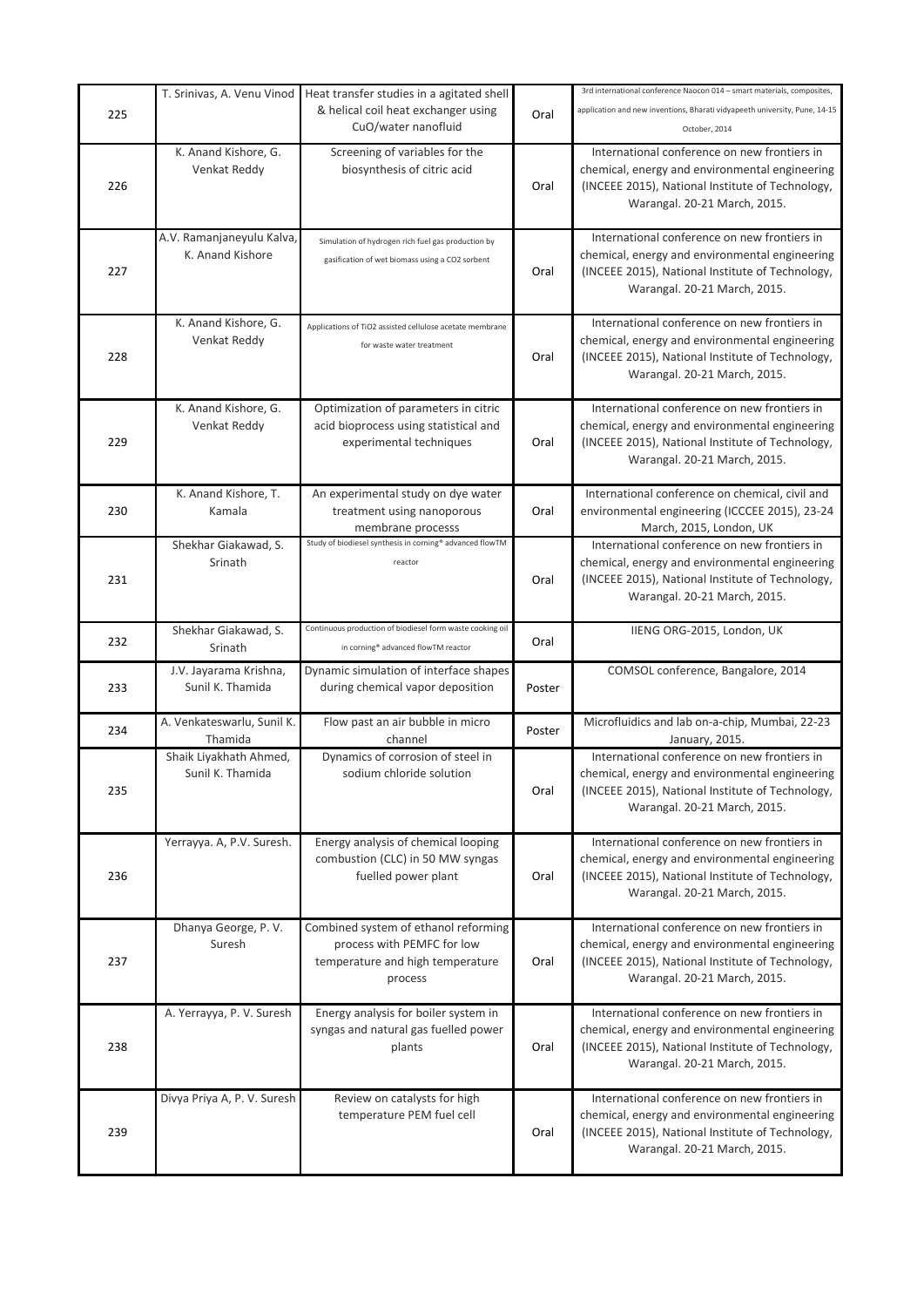| 240 | Dhanya George, P.V.<br>Suresh                            | Integration of steam-ethanol reformer<br>with high temperature polymer<br>electrolyte membrane fuel cell                    | Oral | International conference on chemical, civil and<br>enivironmental engineering (ICCCEE 2015),<br>London, UK, March 23-24, 2015.                                                         |
|-----|----------------------------------------------------------|-----------------------------------------------------------------------------------------------------------------------------|------|----------------------------------------------------------------------------------------------------------------------------------------------------------------------------------------|
| 241 | Amol Rayker, G. Uday<br>Bhaskar Babu                     | Energy saving potential of vapor<br>recompression system on ternary wide<br>boiling batch distillation                      | Oral | International conference on new frontiers in<br>chemical, energy and environmental engineering<br>(INCEEE 2015), National Institute of Technology,<br>Warangal. 20-21 March, 2015.     |
| 242 | Samudral Sridevi, Murali<br>M Seepana                    | Unit cell modeling and simulation of all<br>vanadium redox flow battery                                                     | Oral | International conference on new frontiers in<br>chemical, energy and environmental engineering<br>(INCEEE 2015), National Institute of Technology,<br>Warangal. 20-21 March, 2015.     |
| 243 | Ritesh Ramesh Palkar,<br>Vidyasagar, S                   | Statistical evaluation of hydrodynamics<br>of liquid-solid circulating fluidized bed<br>reactor: a techno economic approach | Oral | International conference on environment and<br>energy, 15-17 December, 2014, Hyderabad.                                                                                                |
| 244 | Abhijit Baburao Patil,<br>Vidyasagar, S                  | Co-gasification of coal-pet coke and<br>plastic waste                                                                       | Oral | International conference on environment and<br>energy, 15-17 December, 2014, Hyderabad.                                                                                                |
| 245 | Vidyasagar, S Nesrin Ozlap                               | Thermogravimetric analysis of carbon<br>based catalysts on methane<br>decomposition                                         | Oral | CHISA 2014 Prague & 17th conference on process<br>integration, modeling and optimization for energy saving<br>and pollution reduction PRES 2014, Czec Republic, 23-27<br>August, 2014. |
| 246 | R.C. Sastry et al.,                                      | CFD studies of heat transfer in wavy<br>corrugated plate heat exchangers                                                    | Oral | International conference on new frontiers in<br>chemical, energy and environmental engineering<br>(INCEEE 2015), National Institute of Technology,<br>Warangal. 20-21 March, 2015.     |
| 247 | R.C. Sastry et al.,                                      | Effect of temperature on solid waste<br>pyrolisis process in a tubular fixed bed<br>reactor                                 | Oral | International conference on new frontiers in<br>chemical, energy and environmental engineering<br>(INCEEE 2015), National Institute of Technology,<br>Warangal. 20-21 March, 2015.     |
| 248 | R.C. Sastry et al.,                                      | Experimental studies on thermal<br>conductivity of Al2O3/water nanofluid<br>at low volume concentrations                    | Oral | International conference on new frontiers in<br>chemical, energy and environmental engineering<br>(INCEEE 2015), National Institute of Technology,<br>Warangal. 20-21 March, 2015.     |
| 249 | Mallaiah M & G Venkat<br>Reddy                           | Modeling and simulation of reactive<br>distillation column                                                                  | Oral | International conference on new frontiers in<br>chemical, energy and environmental engineering<br>(INCEEE 2015), National Institute of Technology,<br>Warangal. 20-21 March, 2015.     |
| 250 | Mallaiah M, S.Srinath & G<br>Venkat Reddy                | Optimization studies on the reactive<br>distillation column                                                                 | Oral | International conference on new frontiers in<br>chemical, energy and environmental engineering<br>(INCEEE 2015), National Institute of Technology,<br>Warangal. 20-21 March, 2015.     |
| 251 | G. Srinivas, T. Sunil Kumar*, Y. Pydi<br>Setty*,         | Simulation of continuous wall heated<br>fluidized bed dryer                                                                 | Oral | CHEMCON 2014, 27-30 Dec., 2014, Panjab<br>University, Chandigarh, India.                                                                                                               |
| 252 | Preethi Mirajdar, G. Srinivas, Y. Pydi<br>Setty*         | Hydrodynamic study of a gas solid<br>batch fluidized bed using paddy                                                        | Oral | CHEMCON 2014, 27-30 December, 2014, Panjab<br>University, Chandigarh, India.                                                                                                           |
| 253 | Meenakshi, Rahul Kunnath, A. Venu<br>Vinod*, Amol Raykar | CFD simulation for heat transfer in<br>double pipe helical heat exchanger<br>using nano fluid                               | Oral | CHEMCON 2014, 27-30 December, 2014, Panjab<br>University, Chandigarh, India.                                                                                                           |
| 254 | B. Sujan Kumar, A. Venu Vinod*                           | Pressure drop studied in a spout fluid<br>bed                                                                               | Oral | CHEMCON 2014, 27-30 December, 2014, Panjab<br>University, Chandigarh, India.                                                                                                           |
| 255 | T. Srinivas, A. Venu Vinod*                              | Forced convection heat transfer<br>enhancement in helical coil heat<br>exchanger using CuO/water nanofluid                  | Oral | CHEMCON 2014, 27-30 December, 2014, Panjab<br>University, Chandigarh, India.                                                                                                           |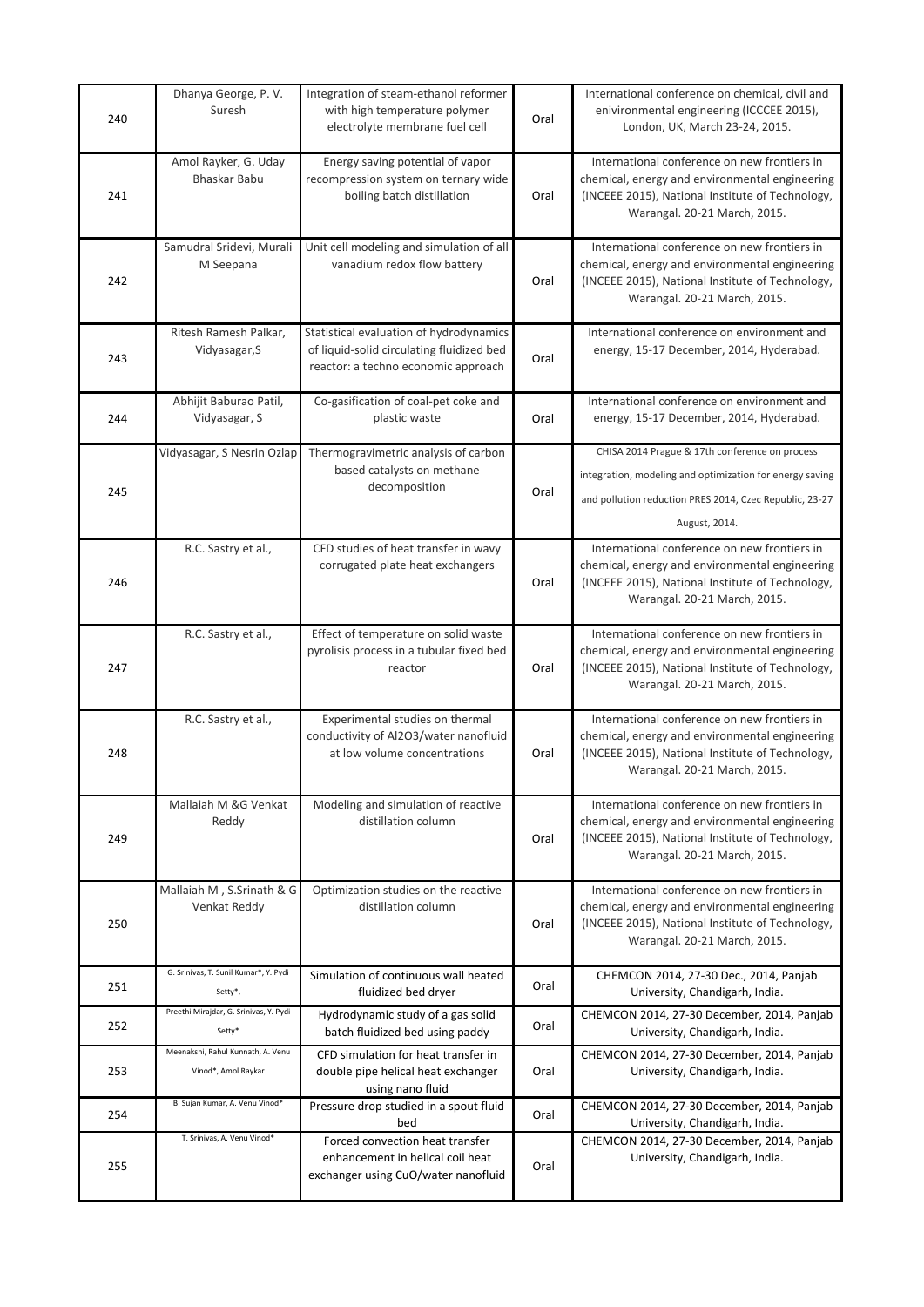| 256 | Shekhar Gaikwad, S.<br>Srinath                                                                                             | Study of unstable product synthesis in corning® AFRTM<br>reactor                                                                             | Oral | CHEMCON 2014, 27-30 December, 2014, Panjab<br>University, Chandigarh, India.                                                                                                                               |
|-----|----------------------------------------------------------------------------------------------------------------------------|----------------------------------------------------------------------------------------------------------------------------------------------|------|------------------------------------------------------------------------------------------------------------------------------------------------------------------------------------------------------------|
| 257 | PriteeMankar, Shailesh Ghodke, S.H.<br>Sonawane*                                                                           | Adsorption of anoionic dye onto TBAC-<br>Modified halloysite nanotubes                                                                       | Oral | National conference on recent trends in chemical<br>engineering and technology (REACT 2015) 27-28<br>February, 2015, LIT Nagpur                                                                            |
| 258 | K. Ansari, S.H. Sonawane*, B.A.<br>Bhanvase, M.L. Bari, K. Ramisetty, L.<br>Shaikh, Y. Pydi Setty*, M. Ashok Kumar         | Production of zinc sulphide<br>nanoparticles using continuous flow<br>microreactor                                                           | Oral | Recent trends in chemical engineering and<br>technology, Laxminarayan institute of technology,<br>Nagpur, 27-28, February 2015                                                                             |
| 259 | R.S. Chandekar, K. Pushparaj, G.K. Pillai,<br>M. Zhou, S.H. Sonawane*, M.P.<br>Deosarkar, B.A. Bhanvase, M. Ashok<br>Kumar | Ultrasound assisted synthesis of<br>hydrogels and the associated effects of<br>water/dye intake                                              | Oral | Recent trends in chemical engineering and<br>technology, Laxminarayan institute of technology,<br>Nagpur, 27-28, February 2015                                                                             |
| 260 | S.E. Karekar, A.J. Jadhav, C.R. Holkar,<br>N.L. Jadhav, D.V. Pinjari, A.B. Pandit,<br>B.A. Bhanvase, S.H. Sonawane*        | Ultrasonically created rectangular<br>shaped zinc phosphate nanopigment:<br>synthesis, characterization and its<br>anticorrosive performance | Oral | Recent trends in chemical engineering and<br>technology, Laxminarayan institute of technology,<br>Nagpur, 27-28, February 2015                                                                             |
| 261 | Sridevi Samudrala, Murali M Seepana                                                                                        | Modeling and simulation of vanadium<br>redox flow battery                                                                                    | Oral | CHEMCON 2014, 27-30 December, 2014, Panjab<br>University, Chandigarh, India.                                                                                                                               |
| 262 | Ritesh Ramesh Palkar, Vidyasagar<br>Shilapuram*                                                                            | Modeling of a liquid-solid circulating<br>fluidized bed using statistical design<br>approach                                                 | Oral | CHEMCON 2014, 27-30 December, 2014, Panjab<br>University, Chandigarh, India.                                                                                                                               |
| 263 | R.C.Sastry et al.                                                                                                          | CFD simulation studies in wavy<br>corrugated channels in plate heat<br>exchangers                                                            | Oral | CHEMCON 2014, 27-30 December, 2014, Panjab<br>University, Chandigarh, India.                                                                                                                               |
| 264 | R.C.Sastry et al.                                                                                                          | Experimental studies on corrugated<br>plate heat exchanger                                                                                   | Oral | CHEMCON 2014, 27-30 December, 2014, Panjab<br>University, Chandigarh, India.                                                                                                                               |
| 265 | Mallaiah M & Venkat<br>Reddy G                                                                                             | Modeling and simulation of reactive<br>distillation column                                                                                   | Oral | CHEMCON 2014, 27-30 December, 2014, Panjab<br>University, Chandigarh, India.                                                                                                                               |
| 266 | P. Venkata Subba Reddy                                                                                                     | Radio Number of 1, 2 - Cartesian<br><b>Product of Paths</b>                                                                                  | Oral | 23rd International Conference of Forum for<br>Interdisciplinary Mathematics (FIM - IMSCT 2014),<br>December 18-20, 2014, NIT Surathkal, India                                                              |
| 267 | P. Venkata Subba Reddy                                                                                                     | Conditional Coloring of Middle Graph of<br><b>Wheel Graph</b>                                                                                | Oral | 80th Annual Conference of the Indian<br>Mathematical Society (IMS), December 27-30,<br>2014, ISM Dhanbad, India                                                                                            |
| 268 | Rashmi Ranjan Rout                                                                                                         | Detection of Node-Misbehavior using<br>Overhearing and Autonomous Agents<br>in Wireless Ad-hoc Networks                                      | Oral | 2nd International Conference (IEEE Sponsored) on<br>"Applications and Innovations in Mobile Computing<br>(AIMoC 2015), Jadavpur University, Kolkata, India (to be<br>held form 12th Feb to 14th Feb. 2015) |
| 269 | Rashmi Ranjan Rout                                                                                                         | Energy Efficient Relaying using Network<br>Coding for Inter-Cluster Communication<br>in Sensor Networks                                      | Oral | 9th IEEE International Conference on Industrial<br>and Information Systems (IEEE ICIIS2014), Indian<br>Institute of Information Technology and<br>Management and Management, Gwalior, India                |
| 270 | Rashmi Ranjan Rout                                                                                                         | <b>Trust-based Decentralized Service</b><br>Discovery in Structured Peer-to-Peer<br>Networks                                                 | Oral | 11th IEEE India Conference INDICON 2014, Pune,<br>India                                                                                                                                                    |
| 271 | Rashmi Ranjan Rout                                                                                                         | An Adaptive Caching Technique using<br>Learning Automata in Disruption<br><b>Tolerant Networks</b>                                           | Oral | 8th International Conference on Next Generation<br>Mobile Apps, Services and Technologies<br>(NGMAST), OXFORD, UK, 2014 [IEEE Technically<br>co-sponsored Conference]                                      |
| 272 | K V Kadambari                                                                                                              | A new method of assessing the<br>students performance using video<br>assignments                                                             | Oral | IEEE EDUCON 2015, Tallinn, Estonia, 18-20 March<br>2015.                                                                                                                                                   |
| 273 | Ambuj K Gautam, V Vasu,<br>U.S.N. Raju                                                                                     | Human Machine Interface for<br>controlling a robot using image<br>processing                                                                 | Oral | 12th Global Congress on Manufacturing and<br>Management, GCMM 2014, pp. 291-298, 2014.                                                                                                                     |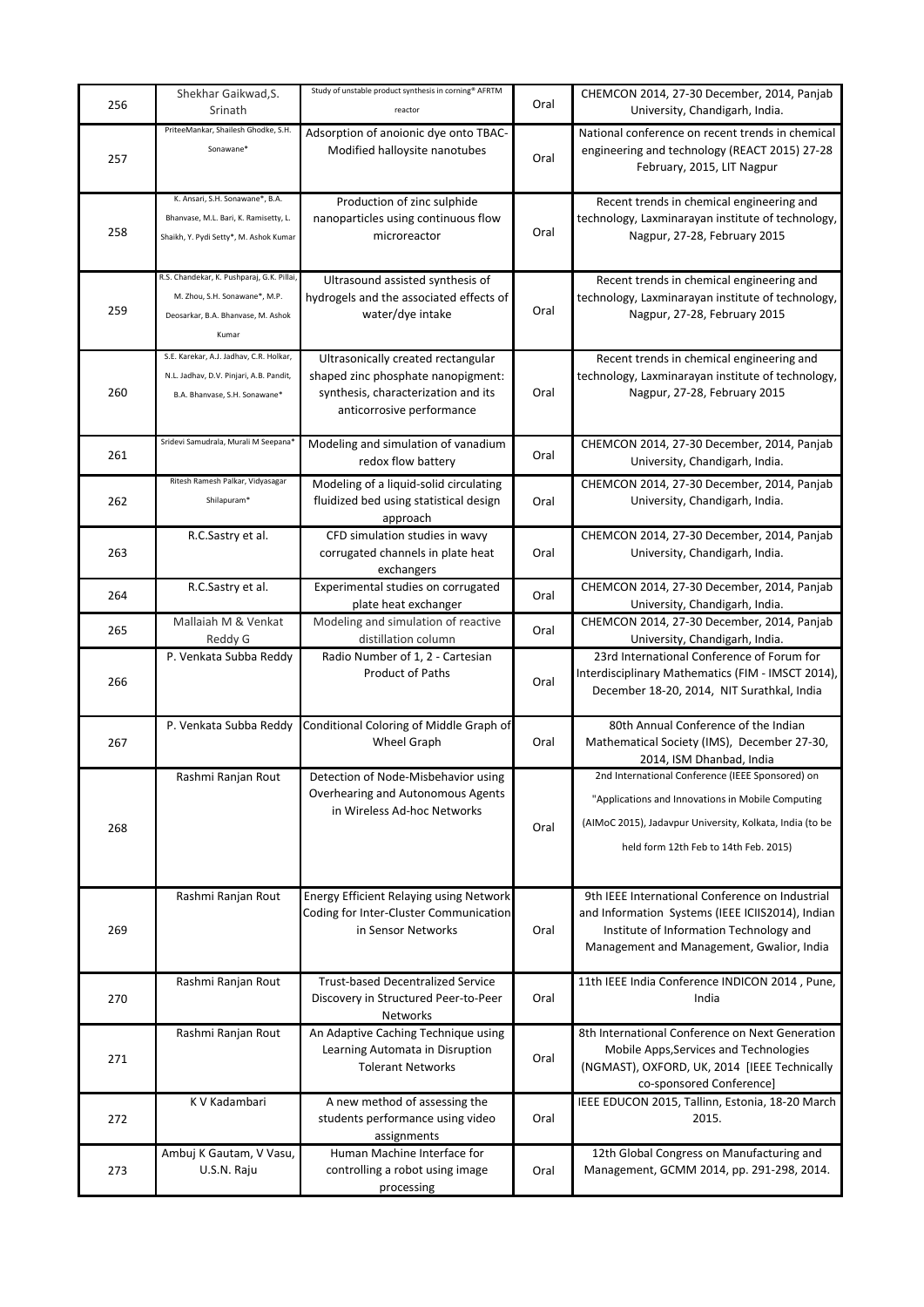| 274 | U.S.N. Raju, Shibin<br>George, Irlanki Sandeep<br>and Kothuri Sai Kiran                       | Weighted Finite Automata based on<br>Local Patterns for Image Authentication                                                                                                        | Oral | Ninth IEEE International Conference on Semantic<br>Computing (IEEE ICSC2015), Anaheim, California,<br>USA, 7 - 9 February, 2015.                              |
|-----|-----------------------------------------------------------------------------------------------|-------------------------------------------------------------------------------------------------------------------------------------------------------------------------------------|------|---------------------------------------------------------------------------------------------------------------------------------------------------------------|
| 275 | U.S.N. Raju, Kamalakanta<br>Sethi, Sunaina Choudhary<br>and Priyanka Jain                     | A New Hybrid Watermarking Technique<br>using DCT and DWT based on Scaling<br>Factor                                                                                                 | Oral | 1st IEEE International Conference on Futuristic<br>Trends in Computational Analysis and Knowledge<br>Management, Greater Noida, 25-27 February,<br>2015.      |
| 276 | U.S.N. Raju, Kothuri Sai<br>Kiran, Meena G Kamal,<br>Vinay Nikhil Pabba, Suresh<br>Kanaparthi | Distributed Processing for Content<br>Based Lecture Video Retrieval on<br>Hadoop Framework                                                                                          | Oral | XIII International Conference on Computer Vision<br>and Image Processing, London, UK, 14-15 March<br>2015.                                                    |
| 277 | U.S.N. Raju, K.V.<br>Kadambari, P. Venkata<br>Subba Reddy                                     | A New Method of Assessing the<br><b>Students using Video Assignments</b>                                                                                                            | Oral | Sixth IEEE Global Engineering Education<br>Conference(IEEE EDUCON 2015), Tallinn University<br>of Technology, Tallinn, Estonia, 18-20 March<br>2015.          |
| 278 | U.S.N.Raju                                                                                    | United Kingdom                                                                                                                                                                      | Oral | Paper Presentation at 'XIII International<br>Conference on Computer Vision and Image<br>Processing'12-17 March, 2015.                                         |
| 279 | Manasa.P, Narasimhulu. K,<br>Harikrishna Yadav N                                              | Compositional Analysis of<br>Lignocellulosic Biomass: Sunnhemp as<br>an alternative crop in Bioethanol<br>production"                                                               | Oral | International conference on New Frontiers in<br>Chemical, Energy and Environment Engineering"<br>(INCEEE-2015), March 20th -21st NIT Warangal,<br>pp.267-268. |
| 280 | Harikrishna Yadav<br>Nanganuru and<br>Narasimhulu Korrapati                                   | Removal of Lead(Pb) by Dead Bacterial<br>Cells                                                                                                                                      | Oral | International conference on New Frontiers in<br>Chemical, Energy and Environment Engineering"<br>(INCEEE-2015), March 20th -21st, NIT Warangal,<br>pp.279-280 |
| 281 | Manasa.P, Narasimhulu. K,<br>Harikrishna Yadav N                                              | A Comprehensive Review on Key<br>Technologies for the production of<br>Bioethanol from lignocellulosic biomass                                                                      | Oral | International conference on Environment and<br>Energy"(ICEE-2014), December 15th -17th, JNT<br>University, Hyderabad, pp.88.                                  |
| 282 | N.Harikrishna Yadav,<br>K.Narasimhulu, P.Manasa                                               | A Comprehensive Review on<br>Biosorption of Heavy Metals from<br>Waste Water                                                                                                        | Oral | International conference on Environment and<br>Energy"(ICEE-2014), December 15th -17th, JNT<br>University, Hyderabad, pp.171                                  |
| 283 | G. Ravi Kiran and G.<br>Radhakrishnamacharya                                                  | Effects of Homogeneous and<br>Heterogeneous Chemical Reactions on<br>Peristaltic flow of a Micropolar Fluid<br>through a Porous Medium with Wall<br>Effects in the presence of Slip | Oral | 5th International Conference on Mathematics and<br>its Applications (ICMA' 15), during 16 - 17 March<br>2015, Abudhabi (UAE).                                 |
| 284 | YNReddy                                                                                       | Numerical Integration Method for<br>singularly perturbed differential<br>difference equations                                                                                       | Oral | IJAS conference at University of London, U. K. 3-7,<br>November, 2014                                                                                         |
| 285 | K.N.S.Kasi Viswanadham &<br>S.M.Reddy                                                         | Numerical solution of fifth order<br>boundary value problems by Petrov-<br>Galerkin method with quintic B-splines<br>as basis functions and septic B-splines<br>as weight functions | Oral | 59th Congress of ISTAMAlliance University,<br>Bangalore17-20, December, 2014                                                                                  |
| 286 | K.N.S.Kasi Viswanadham &<br>S.M.Reddy                                                         | Numerical solution of sixth order<br>boundary value problems by Petrov-<br>Galerkin method with quintic B-splines<br>as basis functions and septic B-splines<br>as weight functions | Oral | 59th Congress of ISTAMAlliance University,<br>Bangalore17-20, December, 2014                                                                                  |
| 287 | K.N.S.Kasi Viswanadham &<br><b>B.Sreenivasulu</b>                                             | Numerical Solution of tenth order<br>boundary value problems by Galerkin<br>method with septic B-splines                                                                            | Oral | 59th Congress of ISTAMAlliance University,<br>Bangalore17-20, December, 2014                                                                                  |
| 288 | K.N.S.Kasi Viswanadham &<br>S.M.Reddy                                                         | Numerical Solution of fifth order<br>boundary value problems by Petrov-<br>Galerkin method with cubic B-splines as<br>basis functions and quintic B-splines as<br>weight functions  | Oral | 3rd International Conference on Advances in<br>Mathematical SciencesDubai (UAE)11-12, January,<br>2015                                                        |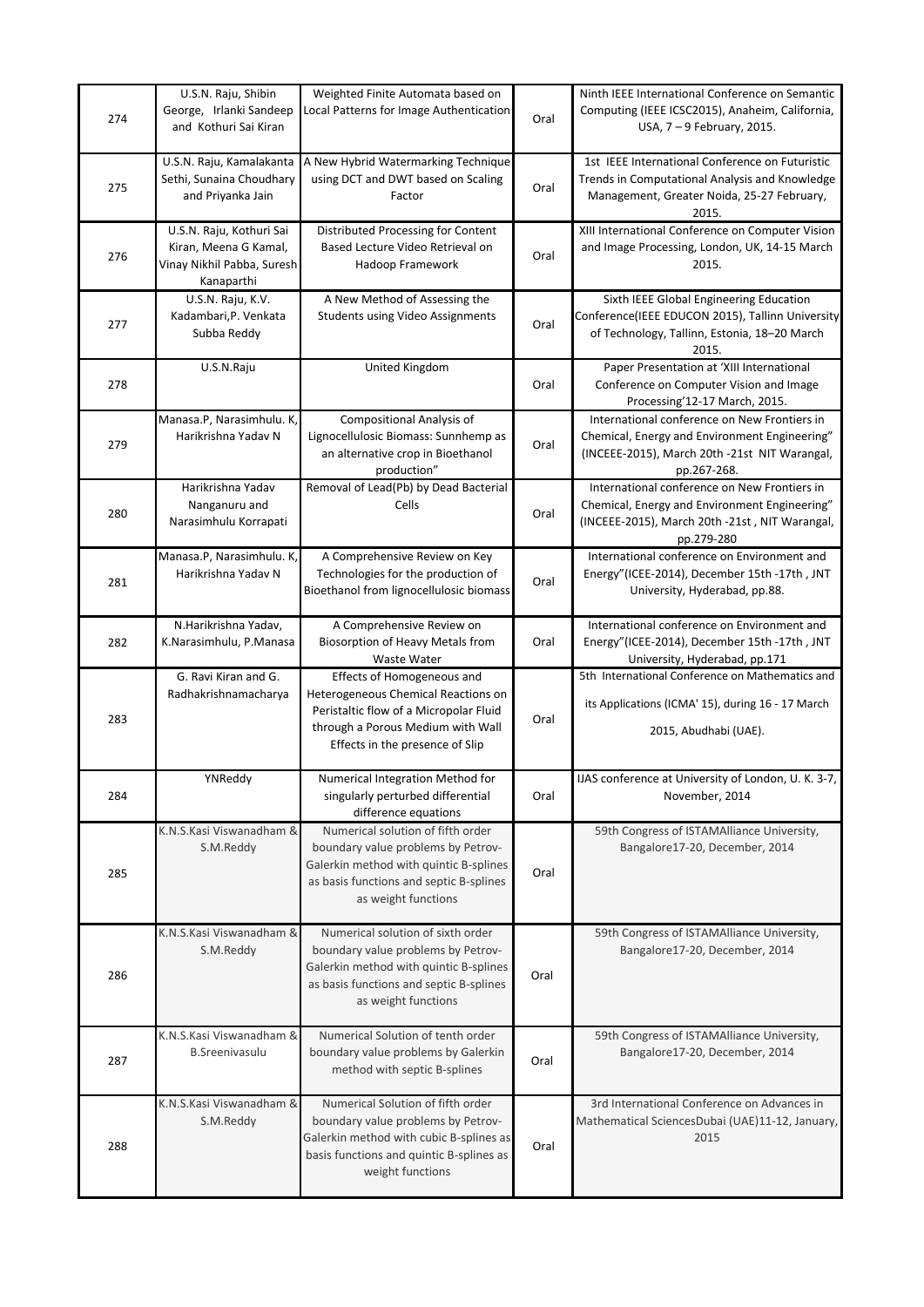| 289 | Ramana Murthy J V,<br>Srinivas J and Sai K S                                        | Second Law Analysis Of The Flow Of<br>Two Immiscible Couple Stress Fluids In<br>Four Zones                                                                             | Oral     | HEFAT 2014, 14 - 26 July 2014, Orlando, Florida                                                                                                                                                       |
|-----|-------------------------------------------------------------------------------------|------------------------------------------------------------------------------------------------------------------------------------------------------------------------|----------|-------------------------------------------------------------------------------------------------------------------------------------------------------------------------------------------------------|
| 290 | J.V.Ramana Murthy,<br>G.S.Bhaskara Rao and<br>T.Govinda Rao                         | Resonance Flow Due to Rectilinear<br>oscillations of a Circular Cylinder In A<br>Micropolar Fluid                                                                      | Oral     | ISTAM 2014, Dec 21-25, Aliance University,<br>Bangalore.                                                                                                                                              |
| 291 | J.V.Ramana Murthy,<br>G.S.Bhaskara Rao and<br>T.Govinda Rao                         | Resonance Type Flow due to rectilinear<br>oscillations of a Sphere in a Micropolar<br>Fluid                                                                            | Oral     | International conference on Vibration Problems,<br>Feb18-20, 2015 at Kakatiya University                                                                                                              |
| 292 | J.V.Ramana Murthy,<br>M.Phani kumar                                                 | Exact solution for flow over a<br>contaminated fluid sphere for stokes<br>flow                                                                                         | Oral     | International conference on Vibration Problems,<br>Feb18-20, 2015 at Kakatiya University                                                                                                              |
| 293 | D.Dutta, Pavan Kumar                                                                | A Partial  Number approach                                                                                                                                             | Oral     | Int Conf in Operations Research (KOI 2014), Univ of<br>Osijek, Croatia, Sept 24-26, 2014                                                                                                              |
| 294 | H.P. Rani, G. Janardhana<br>Reddy                                                   | Heatlines and masslines for transient<br>couple stress Fluid flow past a vertical<br>cylinder                                                                          | Oral     | Paper No. 59-istam-fm-a-o39, Proceedings of 59th<br>Congress of ISTAM. Held at Alliance University,<br>Anekal, Bangalore - 562106, Karnataka, India,<br>Dec. 17-20, 2014.                             |
| 295 | V.P. Anurada, Y.<br>Rameshwar and H. P. Rani.<br>D. Laroze                          | Natural convection in a binary fluid in a<br>porous medium                                                                                                             | Oral     | Paper No. 59-istam-fm-fp-226, Proceedings of<br>59th Congress of ISTAM. Held at Alliance<br>University, Anekal, Bangalore - 562106,<br>Karnataka, India, Dec. 17-20, 2014.                            |
| 296 | Shakira Sultana,<br>Y.Rameshwar and H. P.<br>Rani                                   | Effect of rotating magnetoconvection in<br>porous medium in the presence of<br>horizontal magnetic field                                                               | Oral     | Paper No. 59-istam-fm-fp-259, Proceedings of 59th Congress of ISTAM.<br>Paper No. 59-istam-fm-fp-263, Held at Alliance University, Anekal,<br>Bangalore - 562106, Karnataka, India, Dec. 17-20, 2014. |
| 297 | G Janardhan Reddy,<br>Bhaskerreddy Kethireddy<br>and H. P. Rani                     | Bejan's flow visualization for conjugate<br>heat Transfer from a vertical cylinder                                                                                     | Oral     | Alliance University, Anekal, Bangalore-562106,<br>Karnataka, India, Dec. 17-20, 2014.                                                                                                                 |
| 298 | T. Kurmayya and<br>G.Ramesh                                                         | Nonnegative Moore-Penrose inverses<br>of unbounded operators                                                                                                           | Oral     | ICLAA-2014, December, 18-24, 2014 Manipal<br>University, Karnataka                                                                                                                                    |
| 299 | Ch.RamReddy                                                                         | A novel spectral relaxation method for<br>mixed convection in the boundary<br>layers on an exponentially stretching<br>surface with MHD and cross-diffusion<br>effects | Oral     | 3rd International Conference on Advances in<br>Mathematical Sciences (ICAMS'15), Dubai (UAE),<br>Jan. 11-12, 2015.                                                                                    |
| 300 | D.Dutta, Nitish Kumar                                                               | Solving Fuzzy Solid Budget Constraint                                                                                                                                  | Oral     | 47th Convention of ORSI, Tirupati, Dec 1-3,                                                                                                                                                           |
| 301 | P. Muthu and M.<br>Varunkumar                                                       | Mathematical model of flow in a doubly<br>constricted channel with permeability                                                                                        | Oral     | International Conference on Mathematical and<br>Computational Biology, I.I.T. Kanpur (India)28 Feb.<br>$-3$ Mar. 2015                                                                                 |
| 302 | A. Ramachandra Reddy,<br>A.N. Mallika,<br>K.V.G .Reddy, K. Sowri<br>Babu            | Hydrothermal synthesis and<br>characterization of ZnO nanocrystals,                                                                                                    | Oral     | International Conference on Physics and<br>Astrophysics, Abudabi, UAE.                                                                                                                                |
| 303 | K. Srinivas and<br>L. Ram Gopal Reddy                                               | The effect of chi meditation on<br>multifractal nature of heart rate<br>variability                                                                                    |          | International Conference on Applied Physics and<br>Mathematics (ICAPM2015), Busan, South Korea,<br>Feb 12-13, 2015                                                                                    |
| 304 | P. Abdul Azeem B.<br>Evangeline                                                     | Synthesis and luminescent features of CaZrO3<br>nanophoshors" at Smart Materials and Surfaces                                                                          | Oral     | Smart Materials and Surfaces (SMS) conference<br>&Exhibition, Bangkok 2104, Shereton Grande<br>Sukhumvit Hotel, Bangkok, Thailand. 26-28 August<br>2014                                               |
| 305 | T. Venkatappa Rao, N.<br>Rajeswar Rao, S.V.S<br>Ramana Reddy and B.<br>Sanjeeva Rao | Effect of electron beam on thermal,<br>morphological and anti-oxidant<br>properties of kraft lignin                                                                    | 6 of the | Smart Materials and Surfaces (SMS) conference<br>&Exhibition, Bangkok 2104, Shereton Grande<br>Sukhumvit Hotel, Bangkok, Thailand. 26-28 August<br>2014                                               |
| 306 | Hari Krishna,<br>Sourabh Roy                                                        | Comparative Photonic Bandgap<br>Analysis on Square and Triangular<br>Lattice Photonic Crystal Slabs                                                                    | Poster   | ICOP 2015, Calcutta University, 20-22 Feb, 2015                                                                                                                                                       |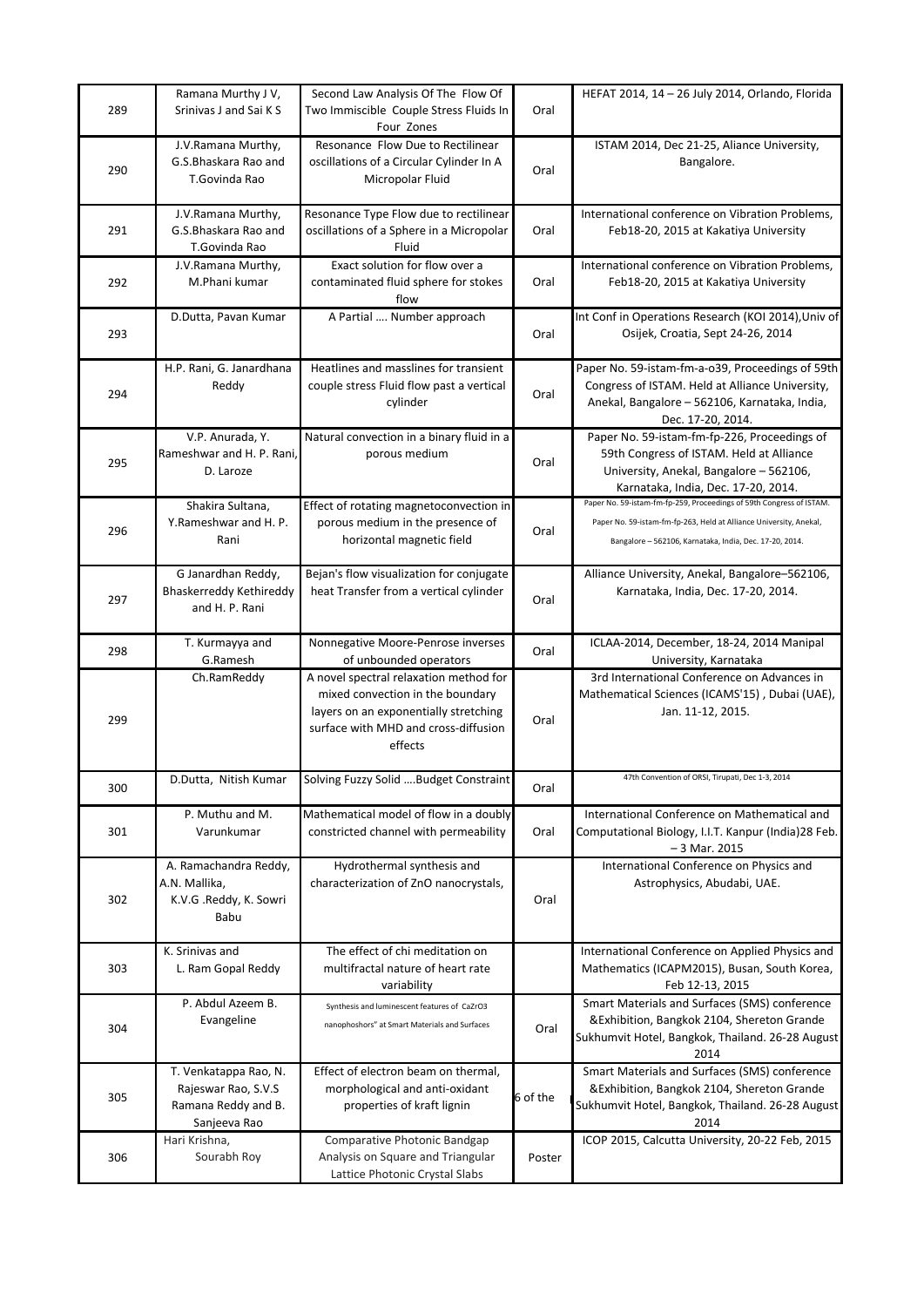|     | Sourabh Roy,                                  | Photonic Bandgap Analysis on Square                                   |           | PICQUE Integrated Quantum Photonics Workshop,                                                                               |
|-----|-----------------------------------------------|-----------------------------------------------------------------------|-----------|-----------------------------------------------------------------------------------------------------------------------------|
| 307 | Hari Krishna                                  | and Triangular Lattice Photonic Crystal                               | Oral      | Oxford University, 7 - 9 January 2015                                                                                       |
|     |                                               | Slab                                                                  |           |                                                                                                                             |
|     | Marco Santagiustina,                          | Phase insensitive and sensitive optical                               |           | Photonics 2014, IIT Kharagpur, 13-16 Dec, 2014                                                                              |
| 308 | Sourabh Roy                                   | parametric amplification in III-V                                     | Oral      |                                                                                                                             |
|     |                                               | semiconductor photonic                                                |           |                                                                                                                             |
|     | Hari Krishna, V D R Pavan,                    | Photonic Band-gap Analysis on Two                                     |           | Photonics 2014, IIT Kharagpur, 13-16 Dec, 2014                                                                              |
| 309 | Sourabh Roy                                   | Dimensional Photonic Crystal of Square                                | Oral      |                                                                                                                             |
|     |                                               | and Triangular Lattice                                                |           |                                                                                                                             |
|     | V D R Pavan, Hari Krishna,                    | Studying                                                              |           | Photonics 2014, IIT Kharagpur, 13-16 Dec, 2014                                                                              |
| 310 | Sourabh Roy                                   | semiconductor photonic crystal slabs                                  | Poster    |                                                                                                                             |
|     |                                               | for near IR photonic bandgap                                          |           |                                                                                                                             |
|     | P.                                            | Deposition of sub-micron thick Sm-Co                                  |           | International conference on magnetic materials &                                                                            |
|     | Saravanan,                                    | magnetic films by electron-beam                                       |           | applications 2014 - ICMAGMA-2014, Sept. 15-17,                                                                              |
| 311 | R. Vishnuraj, D. Paul                         | evaporation                                                           | MTF17, Pg | Dept. of Physics, Pondicherry University                                                                                    |
|     | Joseph, J. Arout Chelvane,                    |                                                                       |           |                                                                                                                             |
|     | S.V. Kamat                                    |                                                                       |           |                                                                                                                             |
|     | S. Raj                                        | Invitro bioactivity of Zirconia doped                                 |           | DAE-SSP 59th Symposium, VIT, Vellore, (TN) 16th - 20th,                                                                     |
| 313 | Ρ.<br>Kumar,                                  | borosilicate glasses                                                  | Poster    | December, 2014                                                                                                              |
|     | Abdul Azeem                                   |                                                                       |           |                                                                                                                             |
|     | S. Raj                                        | Investigations on zirconia doped                                      |           | International seminar on Glasses and other                                                                                  |
| 314 | P.<br>Kumar,                                  | borosilicate bioactive glass-ceramics                                 | Poster    | functional materials (ISGFM), AN University                                                                                 |
|     | Abdul Azeem                                   |                                                                       |           | Guntur                                                                                                                      |
|     | K. Thangaraju,                                | Highly Efficient Green Phosphorescent                                 |           | 59th DAE Solid State Physics Symposium 2014, During Dec. 16-20,                                                             |
|     | Jonghee lee, Jeong-Ik lee,                    | Organic Light Emitting Diodes with                                    |           | 2014 held at VIT University, Tamilnadu.                                                                                     |
| 315 | Hye Yong Chu, Yun-Hi Kim                      | Improved Efficiency Roll-Off                                          | Poster    |                                                                                                                             |
|     | and Soon-Ki Kwon                              |                                                                       |           |                                                                                                                             |
|     |                                               |                                                                       |           |                                                                                                                             |
|     | D. Paul Joseph                                | Non-local spin injection effects in                                   |           | 59th DAE Solid State Physics Symposium 2014, 16 - 20th                                                                      |
| 316 | J. G. Lin<br>and                              | coplanarLa0.7Sr0.3MnO3/Bi2Sr2CaCu2O8/La0.7Sr0.3MnO3 1ral & Poste      |           | Dec., VIT Univ., Tamilnadu.                                                                                                 |
|     |                                               | Tri-layer                                                             |           |                                                                                                                             |
|     |                                               |                                                                       |           |                                                                                                                             |
|     | Sagar.P.Vijay kumar and<br>G.V.P.Chandramouli | Green Chemical synthesis and<br>Antimicrobial Activity of Novel fused |           | International symposium on Medicinal                                                                                        |
| 317 |                                               |                                                                       | Oral      | Chemistry.LISBON, Portugal, During 7th -11th                                                                                |
|     |                                               | Chromeno-pyrazole-phalazine -Triones                                  |           | September, 2014.                                                                                                            |
|     | K. Laxma Reddy and P.                         | Synthesis, structural characterization                                |           | Indian Council of Chemists, 3rd International                                                                               |
|     | Kavitha                                       | and biological activity studies of Ni(II)                             |           | Conference, 10-6-14 and 14-6-14, Dubai and Abu                                                                              |
| 318 |                                               | and Zn(II) complexes                                                  | Poster    | <b>Dhabi</b>                                                                                                                |
|     |                                               |                                                                       |           |                                                                                                                             |
|     | B. A. Tewodros and V.                         | Synthesis of triazolothiadiazinyl-                                    |           | Gordon Research Conferences, Salva Regina                                                                                   |
|     | Rajeswar Rao                                  | pyrazolone and pyrazolyl-                                             |           |                                                                                                                             |
| 319 |                                               | triazolothiadiazine derivatives via multi-                            | oral      | University, USA.15th -20th June, 2014.                                                                                      |
|     |                                               | component approach.                                                   |           |                                                                                                                             |
|     | B. V. Appa Rao, Vimal                         | "Chitin xanthate, an eco-friendly                                     |           | "Fourth International Conference on Natural                                                                                 |
|     | Kumar K.                                      | inhibitor to combat corrosion of copper                               |           | Polymers, Bio-Polymers, Bio-Materials, their                                                                                |
|     |                                               | in aqueous chloride environment"                                      |           | Composites, Nanaocomposites, Blends, IPNs,                                                                                  |
|     |                                               |                                                                       |           | Polyelectrolytes and Gels: Macro to Nano Scales                                                                             |
| 320 |                                               |                                                                       | Oral      |                                                                                                                             |
|     |                                               |                                                                       |           | (ICNP - 2015) during April 10, 11 & 12, 2015 at                                                                             |
|     |                                               |                                                                       |           | Mahatma Gandhi University, Kottayam, Kerala,                                                                                |
|     |                                               |                                                                       |           | India".                                                                                                                     |
|     |                                               |                                                                       |           |                                                                                                                             |
|     |                                               |                                                                       |           |                                                                                                                             |
|     | B. V. Appa Rao, Vimal                         | "Phosphorylated chitin: an eco-friendly                               |           | 4th Annual meeting Indian chitin and chitosan                                                                               |
|     | Kumar K.                                      | corrosion inhibitor for copper in                                     |           | society (ICCS) National Conference on Application                                                                           |
| 321 |                                               | aqueous chloride environment"                                         | Oral      | of the derivatives of Chitin and Chitosan (ADCC-                                                                            |
|     |                                               |                                                                       |           |                                                                                                                             |
|     |                                               |                                                                       |           | Rural university, Gandhigram, Tamil Nadu.                                                                                   |
|     |                                               |                                                                       |           | International conference on Electrochemical Science and Technology                                                          |
|     | Gudipati Srinivasa Rao,                       | Spectral, Electrochemical, and                                        |           |                                                                                                                             |
|     | Ashutosh Kumar Yadav                          | Molecular Modeling Studies of A Urea                                  |           | 2014). During August 22-23, 2014, at Gandhigram<br>(ICONEST-2014), at IISc - Bangaluru, 7th - 9th August 2014, Organized by |
| 322 | and A. Ramachandraiah                         | Betti Base in Aqueous and Non-                                        | Poster    | The Electro Chemical Society of India.                                                                                      |
|     |                                               | Aqueous                                                               |           |                                                                                                                             |
|     |                                               | Media                                                                 |           |                                                                                                                             |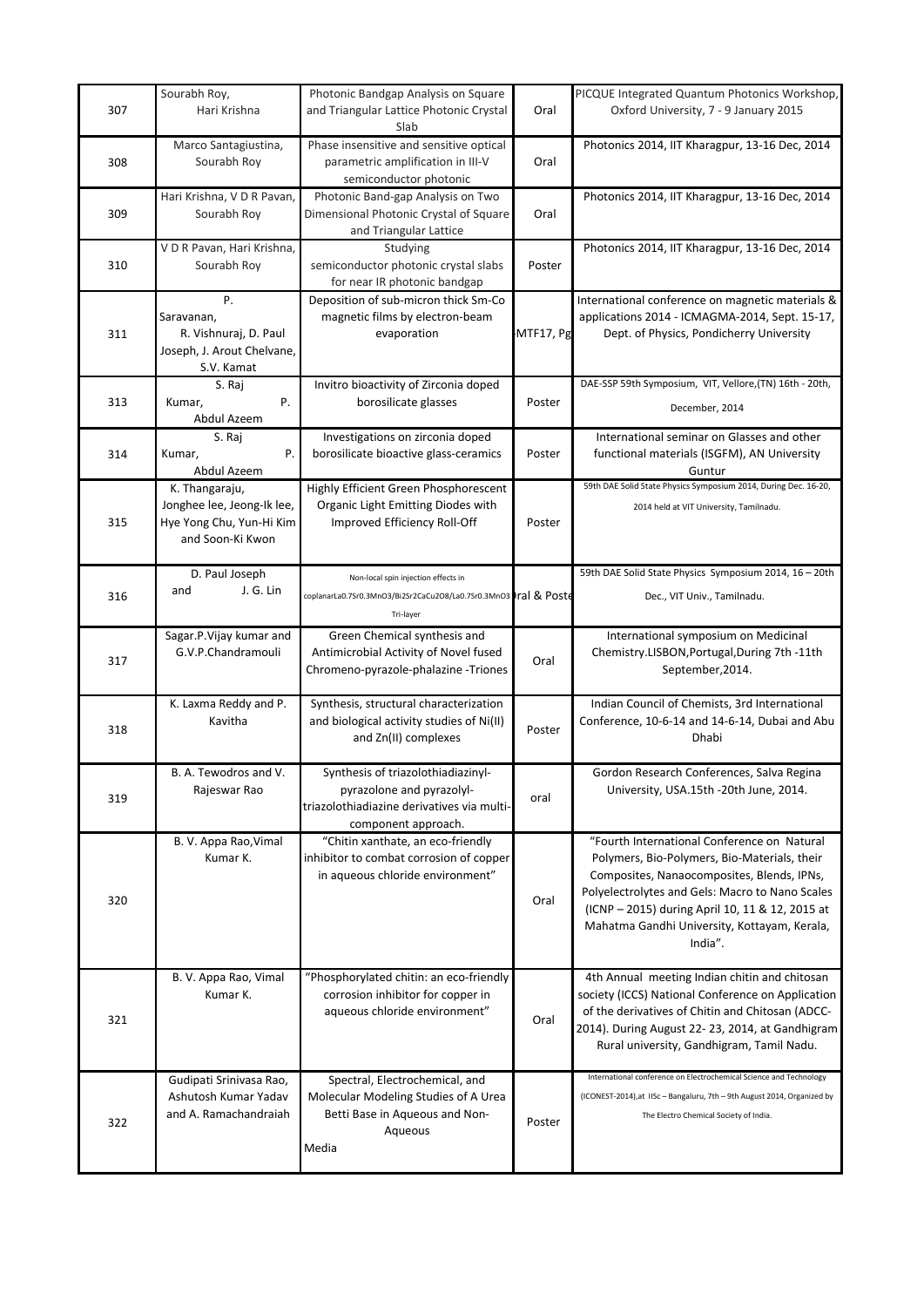| 323 | Gudipati Srinivasa Rao,<br>Ashutosh Kumar Yadav<br>and A. Ramachandraiah    | Photo-Induced Transformation and<br>Buffer Effect Studies of A Non-Linear<br>Molecule for Electrochromic Device<br>Applications                                                                                                                                                                                                   | Oral         | International Conference on New Frontiers in<br>Chemical, Energy and Environmental Engineering<br>(INCEEE), Organized by Chem. Engg., NIT<br>Warangal, during 20-21 March, 2015 ISBN: 978-<br>81-928314-1-1               |
|-----|-----------------------------------------------------------------------------|-----------------------------------------------------------------------------------------------------------------------------------------------------------------------------------------------------------------------------------------------------------------------------------------------------------------------------------|--------------|---------------------------------------------------------------------------------------------------------------------------------------------------------------------------------------------------------------------------|
| 324 | Gudipati Srinivasa Rao,<br>Ashutosh Kumar Yadav<br>and A. Ramachandraiah    | Spectral, Electrochemical and<br>Molecular Modeling Studies of A<br>Nonlinear Schiff base in Aqueous<br>Media                                                                                                                                                                                                                     | Oral         | APAS (A. P. Akademi of Sciences) Golden Jubilee Science Congress - 2014,<br>organized by APAS in association with CSIR - IICT & CSIR - CCMB, at CSIR -<br>IICT, Tarnaka, Hyderabad, India during 13 - 15th November 2014. |
| 325 | Ashutosh Kumar Yadav,<br>Gudipati Srinivasa Rao,<br>and A. Ramachandraiah   | Spectral and Molecular Modeling<br>Studies of Some Binuclear Copper (II)<br>and VO (IV) Complexes of A New Series<br>of Schiff Base of 3-Formyl Chromone<br>and 4,4'-Diaminophenyls                                                                                                                                               | Poster       | APAS (A. P. Akademi of Sciences) Golden Jubilee Science Congress - 2014,<br>organized by APAS in association with CSIR - IICT & CSIR - CCMB, at CSIR -<br>IICT, Tarnaka, Hyderabad, India during 13 - 15th November 2014. |
| 326 | I.Ajit Kumar Reddy                                                          | 6th IEEE International Conference on<br><b>Technology for Education</b>                                                                                                                                                                                                                                                           | rsity, Amrii | 18th -21st Decenber, 2014                                                                                                                                                                                                 |
| 327 | K. Laxma Reddy and B.<br>Mayuri                                             | Synthesis and Characterisation of<br>Cu(II), Co(II), Ni(II) AND Zn(II)<br>Complexes with Schiff base derived<br>from 3-Formylchromone and 3-Amino-<br>1,2,4-triazole                                                                                                                                                              | Oral         | International Conference on New Frontiers in<br>Chemical, Energy and Environmental Engineering<br>(INCEEE-2015), Department of Chemical<br>Engineering, NIT Warangal, 20-21, March 2015.                                  |
| 328 | K. Laxma Reddy,<br><b>B.</b><br>V. Appa Rao and<br>В.<br>Kannamba           | Studies on adsorption of Cr(VI) on<br>chitosan functionalized with xanthate<br>and thiocarbamoyl                                                                                                                                                                                                                                  | Oral         | International Conference on New Frontiers in<br>Chemical, Energy and Environmental Engineering<br>(INCEEE-2015), Department of Chemical<br>Engineering, NIT Warangal, 20-21, March 2015.                                  |
| 329 | K. Laxma Reddy and P.<br>Kavitha                                            | Synthesis, characterization, DNA<br>cleavage and cytotoxicity studies of<br>Ru(II) complexes with Schiff Base<br>Ligands                                                                                                                                                                                                          | Oral         | Andhra Pradesh Akademi of Sciences, Golden<br>Jubilee Conference, IICT, Hyderabad, 12-15,<br>November, 2014                                                                                                               |
| 330 | K. Laxma Reddy and B.<br>Mayuri                                             | Synthesis andcharacterisation of new<br>Schiff base formed by condensation of<br>3-Formylchromone and 4-Amino-1,2,4-<br>triazole UGC sponsored National<br>Seminar on "Recent Advances in<br>Chemistry (RAC-2015)" organized by<br>Department of Chemistry, Kakatiya<br>University, Warangal, India during 30-<br>31, March 2015. | Poster       | UGC sponsored National Seminar on "Recent<br>Advances in Chemistry (RAC-2015)" organized by<br>Department of Chemistry, Kakatiya University,<br>Warangal, India during 30-31, March 2015.                                 |
| 331 | K. Laxma Reddy and B.<br>Mayuri                                             | Synthesis, characterisation and crystal<br>structure of novel Schiff base derived<br>from 3-formylchromone and o-<br>anisidine                                                                                                                                                                                                    | Oral         | National Symposium on "X-Ray Diffraction and<br>Recent Advances in Crystallography (XDRAC -<br>2015)" held at Periyar University, Salem,<br>Tamilnadu, India during, 27-28 February, 2015.                                |
| 332 | Mallikarjun, G., Hithavani,<br>R and Srilakshmi, P.V.                       | Targetted Gene Delivery to Liver:<br><b>Tocopherol Based Lipids</b>                                                                                                                                                                                                                                                               | Poster       | ISBOC-10 IISER PUNE Jan- 11-15 2015                                                                                                                                                                                       |
| 333 | A. Rajini, A. Ajay kumar,<br>M. Nookaraju, I.A.K.<br>Reddy, N. Venkatathri, | Titanium dodecylamino phosphate: A<br>novel efficient catalyst for<br>tetrahydrobenzo[a]xanthen-11-ones<br>synthesis                                                                                                                                                                                                              | Oral         | 22nd National Symposium on Catalysis (CATSYMP<br>22), CSIR-Central Salt and Marine Chemicals<br>Research Institute, Bhavnagar, Gujarat, India,<br>January 7-9, 2015.                                                      |
| 334 | B. Mayuri, Srinvas<br>Basavoju, K. Laxma Reddy                              | Synthesis, characterization and crystal<br>structure of novel Schiff base derived<br>from 3-formylchromone and o-<br>anisidine.                                                                                                                                                                                                   | Poster       | National symposium on "X-ray diffraction and recent advances in<br>crystallography (XDRAC-2015)" held at Periyar University, Salem, Tamilnadu,<br>India, during 27-28th Feb 2015.                                         |
| 335 | K. Koteshwara Reddy,<br>Satyanarayana M,<br>K. V. Gobi                      | Electrochemical detection of<br>epinephrine using functionalized<br>Multiwall Carbon Nanotube-Chitosan<br>modified Glassy Carbon Electrode                                                                                                                                                                                        | Oral         | International Conference on Electrochemical<br>Science and Technology - Electrochemistry,<br>Energy, Environment and Corrosion, The<br>Electrochemical Society of India, Bangalore,<br>August 7-9, 2014.                  |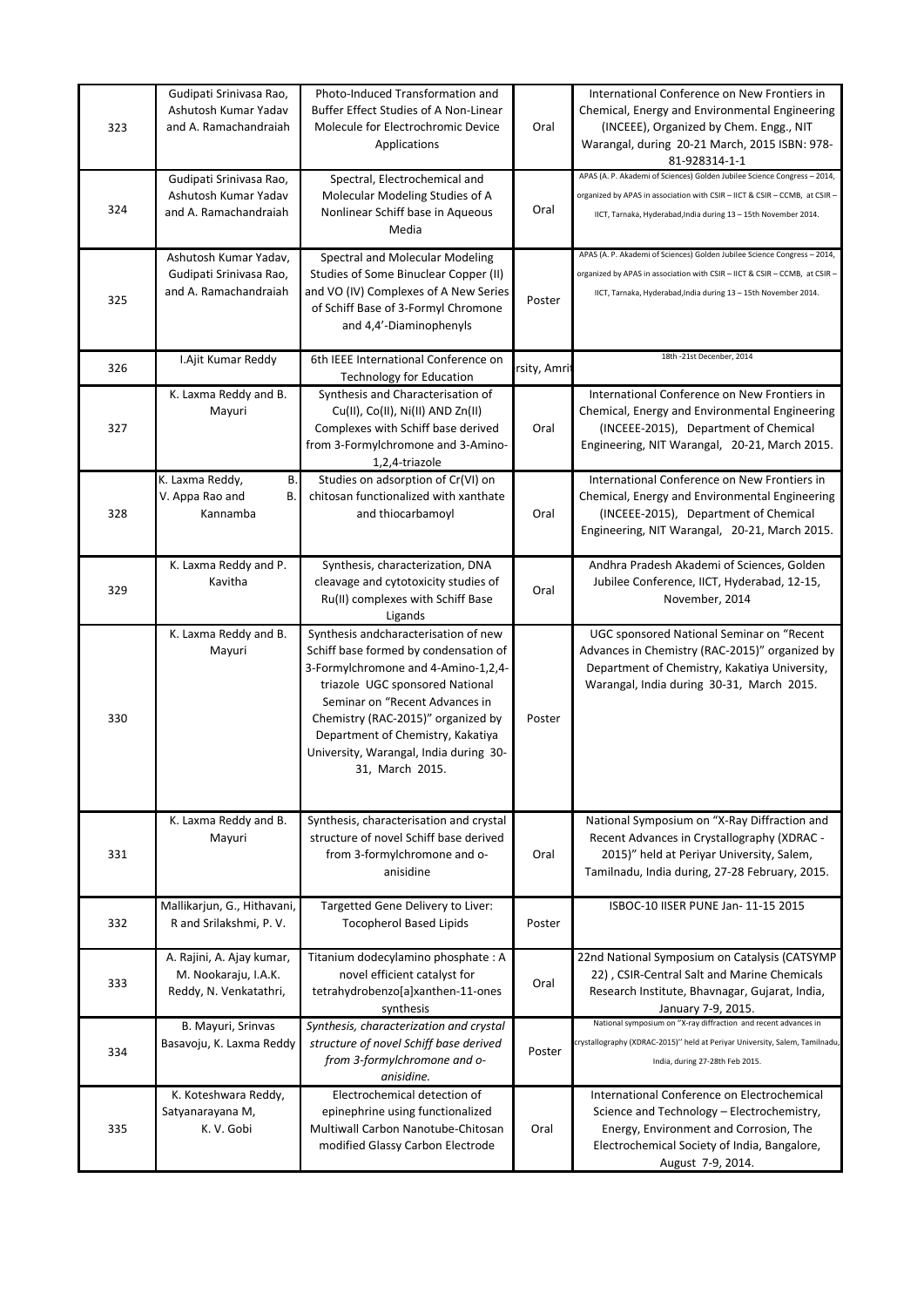| 336 | K. Yugender Goud,<br>K. V. Gobi                                                                  | Molecular Imprinted Polymer based<br><b>Electrodes for Electrochemical</b><br>Impedimetric Detection of DNT<br>derivatives                               | Oral | International Conference on Electrochemical<br>Science and Technology - Electrochemistry,<br>Energy, Environment and Corrosion, The<br>Electrochemical Society of India, Bangalore,<br>August 7-9, 2014.                                                                         |
|-----|--------------------------------------------------------------------------------------------------|----------------------------------------------------------------------------------------------------------------------------------------------------------|------|----------------------------------------------------------------------------------------------------------------------------------------------------------------------------------------------------------------------------------------------------------------------------------|
| 337 | Satyanarayana M,<br>K.Yugender Goud,<br>K. V. Gobi                                               | <b>Biopolymer protected Gold</b><br>Nanoparticle-Carbon Nanotube Hybrid<br>Composite for Electrochemical<br>Detection of 5-Fluorouracil in-vitro         | Oral | Fourth International Conference on Natural<br>Polymers, Bio-Polymers, Bio-Materials, their<br>Composites, Nanocompo-sites, Blends, IPNs,<br>Polyelectrolytes and Gels: Macro to Nano Scales<br>(ICNP - 2015), April 10-12, 2015, Mahatma Gandhi<br>University, Kottayam, Kerala. |
| 338 | K. Yugender Goud, K.<br>Koteshwara Reddy,<br>Satyanarayana M,<br>B.V.<br>Appa Rao,<br>K. V. Gobi | Development of Highly Selective<br>Electrochemical Impedance Sensor for<br>Detection of Parts-per-billion Levels of<br>5-Chloro2,4-dinitrotoluene        | Oral | Fourth International Conference on Natural<br>Polymers, Bio-Polymers, Bio-Materials, their<br>Composites, Nanocompo-sites, Blends, IPNs,<br>Polyelectrolytes and Gels: Macro to Nano Scales<br>(ICNP - 2015), April 10-12, 2015, Mahatma Gandhi<br>University, Kottayam, Kerala. |
| 339 | K. Madhavi                                                                                       | Diagnosing Gendered Phenomena and<br>Cultural Sensitivity in the Teaching/<br>Learning of ESL at the Undergraduate<br>Level- A Study in Telangana State" | Oral | IIT Patna during April 3rd and 4th 2015.                                                                                                                                                                                                                                         |
| 340 | K. Madhavi                                                                                       | "Exploring Cultural Sensitivity In The<br>Teaching/Learning of ESL - An<br>Experimental Study at<br>theUndergraduate Level"                              | Oral | International Conference organised by the<br>International Centre of Economics, Humanities<br>and Management, at Dubai on 9th and 10th of<br>January 2015.                                                                                                                       |
| 341 | K. Madhavi                                                                                       | Exploring Resources in the Teaching of<br>ESL to Improve Writing and Speaking<br>Skills - A Study at the Tertiary Level"                                 | Oral | International Conference on Trends and Innovations in Language Teaching-<br>TILT'14 organized by Satyabhama University Chennai on Nov, 14th & 15th<br>2014.                                                                                                                      |
| 342 | K. Madhavi                                                                                       | <b>Cognitive Theories Affecting Adult</b><br>Learners- An Exploratory Study'                                                                             | Oral | 9thInternational and 45th Annual ELTAI Conference on 'English-From<br>Classes to Masses' organized by ELTAI Chapter RajasthanChapter in<br>association with British Council, from 21st to 23rd August. 2014.                                                                     |